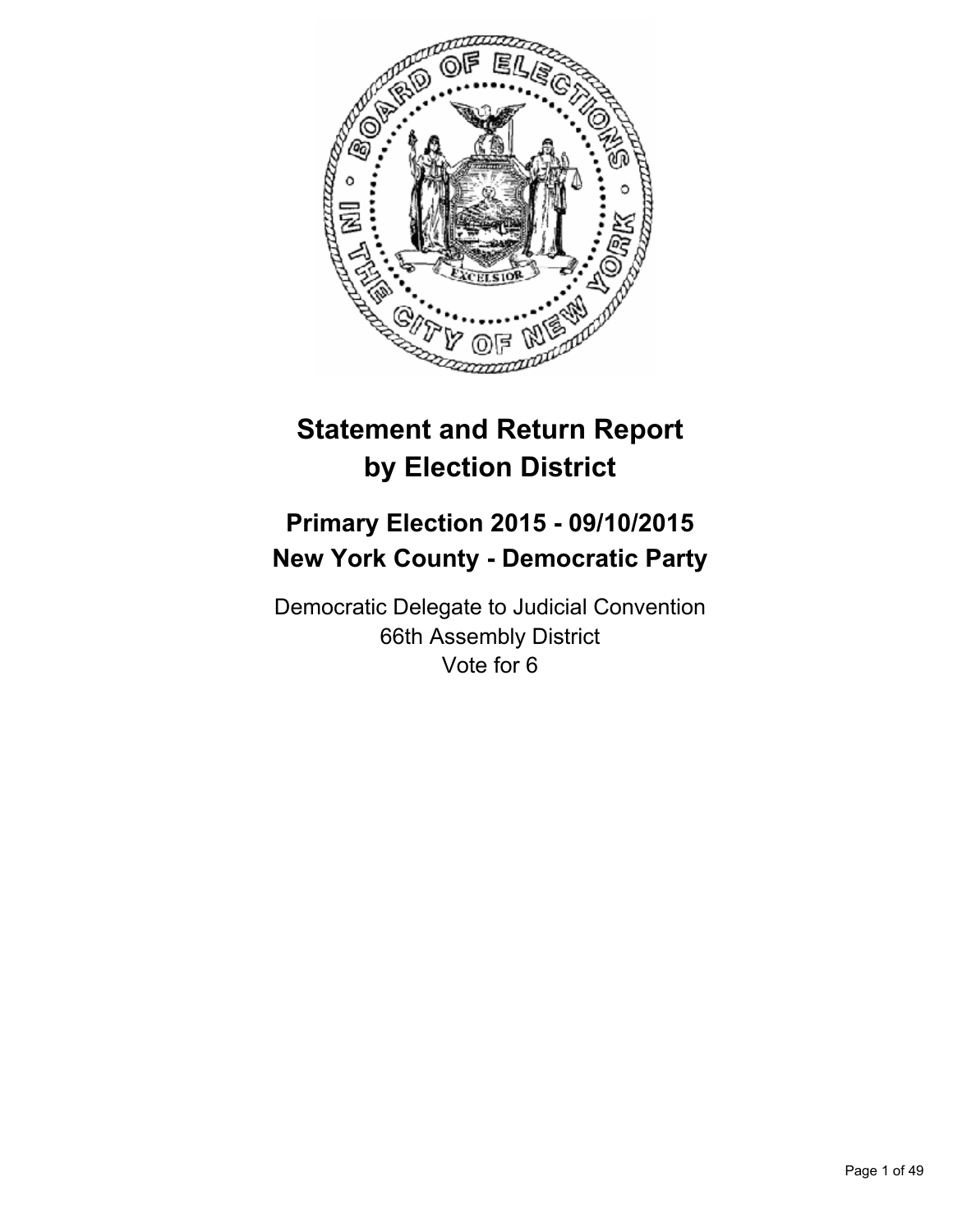

| <b>PUBLIC COUNTER</b>                                    | 14       |
|----------------------------------------------------------|----------|
| ABSENTEE/MILITARY                                        | $\Omega$ |
| <b>AFFIDAVIT</b>                                         | 1        |
| <b>Total Ballots</b>                                     | 15       |
| Less - Inapplicable Federal/Special Presidential Ballots | 0        |
| <b>Total Applicable Ballots</b>                          | 15       |
| <b>JEAN B. GRILLO</b>                                    | 4        |
| JOHN R. SCOTT                                            | 3        |
| <b>TIFFANY SCOTT</b>                                     | 5        |
| DORA L. DENIZARD                                         | 1        |
| <b>JENNIFER HOPPE</b>                                    | 7        |
| ARTHUR Z. SCHWARTZ                                       | 5        |
| <b>JENIFER RAJKUMAR</b>                                  | 8        |
| <b>MARIA PASSANNANTE-DERR</b>                            | 7        |
| NADINE K. HOFFMANN                                       | 6        |
| ALLEN N. ROSKOFF                                         | 4        |
| <b>Total Votes</b>                                       | 50       |
| Unrecorded                                               | 40       |

| <b>PUBLIC COUNTER</b>                                    | 17       |
|----------------------------------------------------------|----------|
| ABSENTEE/MILITARY                                        | 16       |
| <b>AFFIDAVIT</b>                                         | $\Omega$ |
| <b>Total Ballots</b>                                     | 33       |
| Less - Inapplicable Federal/Special Presidential Ballots | 0        |
| <b>Total Applicable Ballots</b>                          | 33       |
| <b>JEAN B. GRILLO</b>                                    | 18       |
| JOHN R. SCOTT                                            | 15       |
| TIFFANY SCOTT                                            | 8        |
| DORA L. DENIZARD                                         | 9        |
| <b>JENNIFER HOPPE</b>                                    | 18       |
| ARTHUR Z. SCHWARTZ                                       | 20       |
| JENIFER RAJKUMAR                                         | 17       |
| <b>MARIA PASSANNANTE-DERR</b>                            | 14       |
| NADINE K. HOFFMANN                                       | 17       |
| ALLEN N. ROSKOFF                                         | 17       |
| JONATHAN LEVINE (WRITE-IN)                               | 1        |
| SUSAN LIN (WRITE-IN)                                     | 1        |
| <b>Total Votes</b>                                       | 155      |
| Unrecorded                                               | 43       |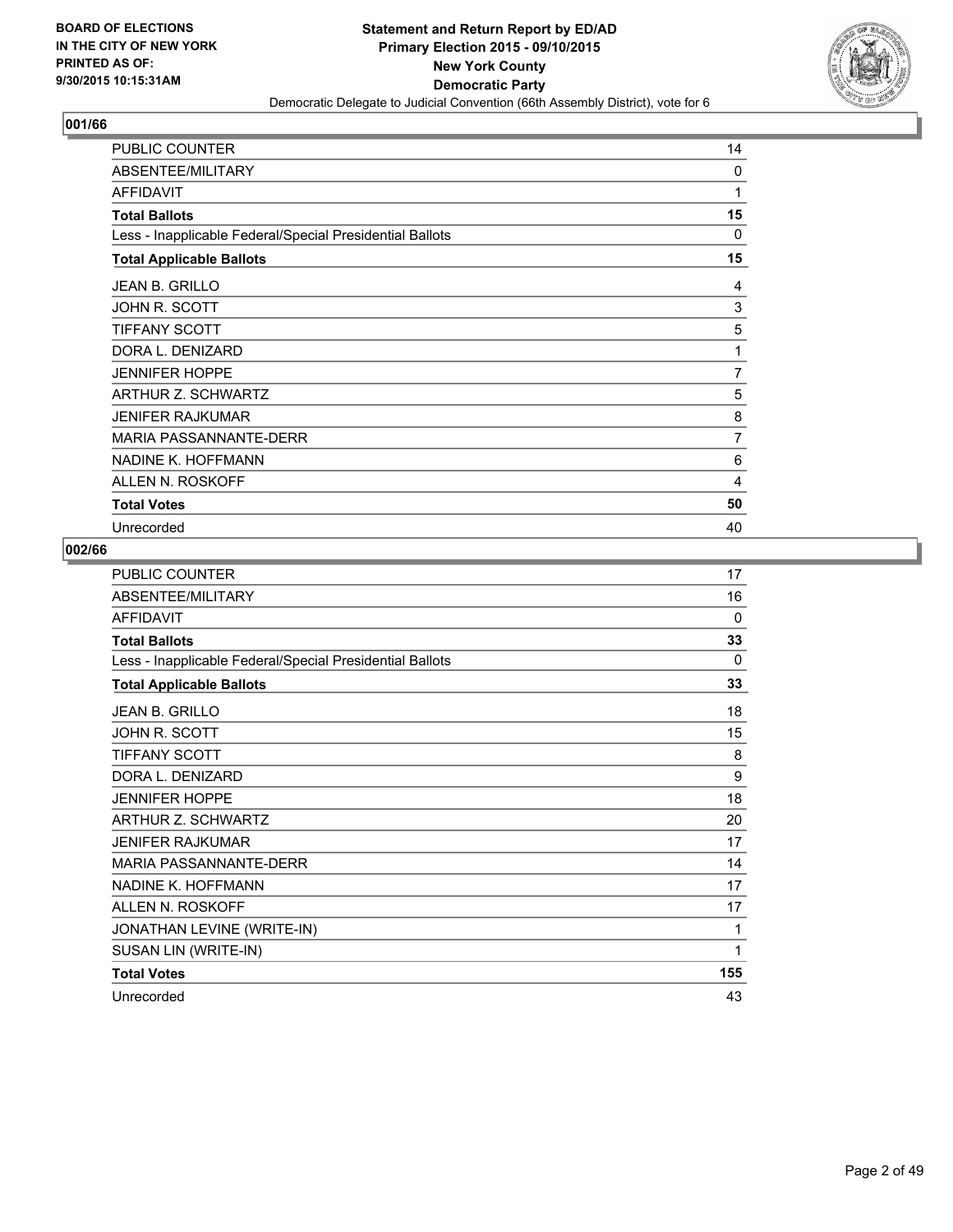

| <b>PUBLIC COUNTER</b>                                    | 16 |
|----------------------------------------------------------|----|
| ABSENTEE/MILITARY                                        | 0  |
| <b>AFFIDAVIT</b>                                         | 0  |
| <b>Total Ballots</b>                                     | 16 |
| Less - Inapplicable Federal/Special Presidential Ballots | 0  |
| <b>Total Applicable Ballots</b>                          | 16 |
| <b>JEAN B. GRILLO</b>                                    | 6  |
| JOHN R. SCOTT                                            | 6  |
| <b>TIFFANY SCOTT</b>                                     | 6  |
| DORA L. DENIZARD                                         | 6  |
| <b>JENNIFER HOPPE</b>                                    | 11 |
| ARTHUR Z. SCHWARTZ                                       | 6  |
| <b>JENIFER RAJKUMAR</b>                                  | 8  |
| <b>MARIA PASSANNANTE-DERR</b>                            | 9  |
| NADINE K. HOFFMANN                                       | 8  |
| ALLEN N. ROSKOFF                                         | 6  |
| UNATTRIBUTABLE WRITE-IN (WRITE-IN)                       | 6  |
| <b>Total Votes</b>                                       | 78 |
| Unrecorded                                               | 18 |

| <b>PUBLIC COUNTER</b>                                    | 4              |
|----------------------------------------------------------|----------------|
| ABSENTEE/MILITARY                                        | $\Omega$       |
| <b>AFFIDAVIT</b>                                         | $\Omega$       |
| <b>Total Ballots</b>                                     | 4              |
| Less - Inapplicable Federal/Special Presidential Ballots | $\Omega$       |
| <b>Total Applicable Ballots</b>                          | 4              |
| <b>JEAN B. GRILLO</b>                                    | 2              |
| JOHN R. SCOTT                                            | $\overline{2}$ |
| <b>TIFFANY SCOTT</b>                                     | $\overline{2}$ |
| DORA L. DENIZARD                                         | $\overline{2}$ |
| <b>JENNIFER HOPPE</b>                                    | 3              |
| ARTHUR Z. SCHWARTZ                                       | 2              |
| <b>JENIFER RAJKUMAR</b>                                  | 3              |
| MARIA PASSANNANTE-DERR                                   | 2              |
| NADINE K. HOFFMANN                                       | 2              |
| ALLEN N. ROSKOFF                                         | $\overline{2}$ |
| <b>Total Votes</b>                                       | 22             |
| Unrecorded                                               | $\overline{2}$ |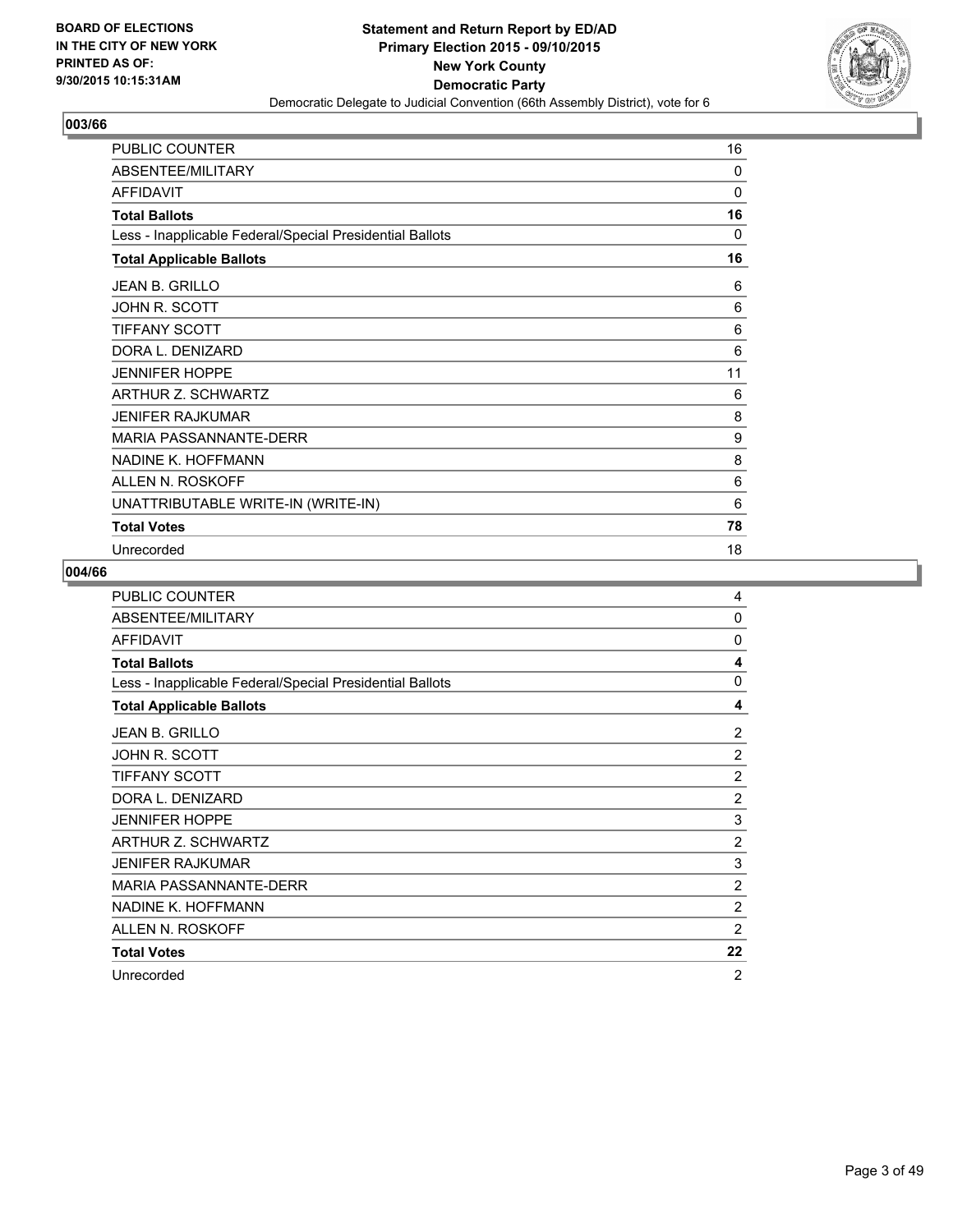

| <b>PUBLIC COUNTER</b>                                    | 12             |
|----------------------------------------------------------|----------------|
| ABSENTEE/MILITARY                                        | 2              |
| <b>AFFIDAVIT</b>                                         | 0              |
| <b>Total Ballots</b>                                     | 14             |
| Less - Inapplicable Federal/Special Presidential Ballots | 0              |
| <b>Total Applicable Ballots</b>                          | 14             |
| <b>JEAN B. GRILLO</b>                                    | 5              |
| JOHN R. SCOTT                                            | 5              |
| <b>TIFFANY SCOTT</b>                                     | 3              |
| DORA L. DENIZARD                                         | 4              |
| <b>JENNIFER HOPPE</b>                                    | 5              |
| ARTHUR Z. SCHWARTZ                                       | $\overline{7}$ |
| <b>JENIFER RAJKUMAR</b>                                  | 4              |
| <b>MARIA PASSANNANTE-DERR</b>                            | 4              |
| NADINE K. HOFFMANN                                       | 6              |
| ALLEN N. ROSKOFF                                         | 4              |
| DAN ALTERMAN (WRITE-IN)                                  | 1              |
| JEFF LICHSTEIN (WRITE-IN)                                | 1              |
| <b>Total Votes</b>                                       | 49             |
| Unrecorded                                               | 35             |

| <b>PUBLIC COUNTER</b>                                    | 27           |
|----------------------------------------------------------|--------------|
| ABSENTEE/MILITARY                                        | 1            |
| <b>AFFIDAVIT</b>                                         | $\mathbf{0}$ |
| <b>Total Ballots</b>                                     | 28           |
| Less - Inapplicable Federal/Special Presidential Ballots | $\Omega$     |
| <b>Total Applicable Ballots</b>                          | 28           |
| JEAN B. GRILLO                                           | 17           |
| JOHN R. SCOTT                                            | 17           |
| <b>TIFFANY SCOTT</b>                                     | 11           |
| DORA L. DENIZARD                                         | 15           |
| <b>JENNIFER HOPPE</b>                                    | 9            |
| ARTHUR Z. SCHWARTZ                                       | 8            |
| <b>JENIFER RAJKUMAR</b>                                  | 11           |
| MARIA PASSANNANTE-DERR                                   | 11           |
| NADINE K. HOFFMANN                                       | 11           |
| ALLEN N. ROSKOFF                                         | 5            |
| <b>Total Votes</b>                                       | 115          |
| Unrecorded                                               | 53           |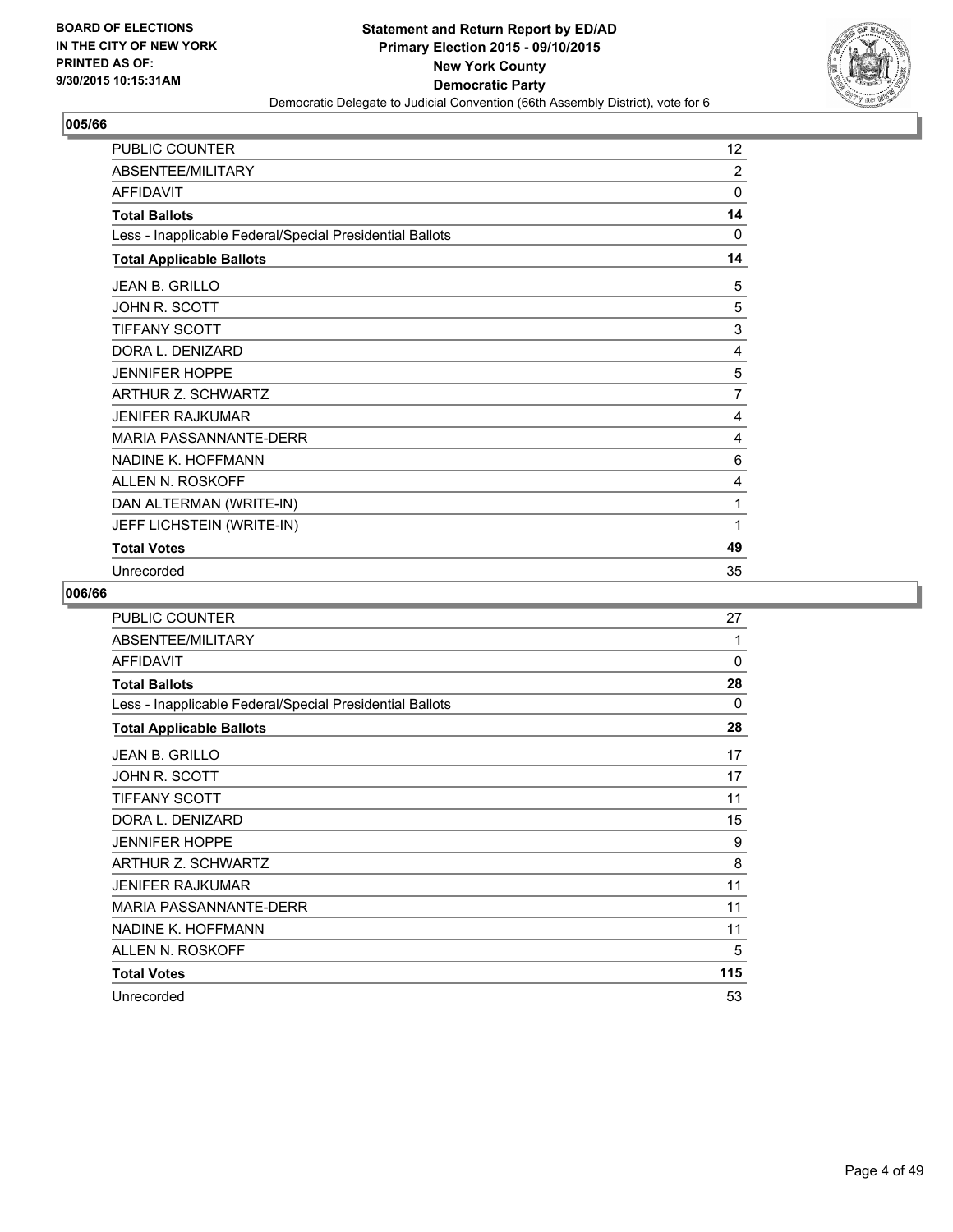

| <b>PUBLIC COUNTER</b>                                    | 16             |
|----------------------------------------------------------|----------------|
| ABSENTEE/MILITARY                                        | 3              |
| <b>AFFIDAVIT</b>                                         | $\mathbf{0}$   |
| <b>Total Ballots</b>                                     | 19             |
| Less - Inapplicable Federal/Special Presidential Ballots | 0              |
| <b>Total Applicable Ballots</b>                          | 19             |
| <b>JEAN B. GRILLO</b>                                    | 15             |
| <b>JOHN R. SCOTT</b>                                     | 15             |
| <b>TIFFANY SCOTT</b>                                     | 9              |
| DORA L. DENIZARD                                         | 6              |
| <b>JENNIFER HOPPE</b>                                    | 4              |
| <b>ARTHUR Z. SCHWARTZ</b>                                | 5              |
| <b>JENIFER RAJKUMAR</b>                                  | $\overline{2}$ |
| <b>MARIA PASSANNANTE-DERR</b>                            | 4              |
| NADINE K. HOFFMANN                                       | 4              |
| ALLEN N. ROSKOFF                                         | 4              |
| AYODELENE HARRINGTON (WRITE-IN)                          | 1              |
| JOSEPH KELLEY (WRITE-IN)                                 | 1              |
| JOYCE SKADNEK (WRITE-IN)                                 | 1              |
| PAUL NOELL (WRITE-IN)                                    | 1              |
| SIDNEY BAUMGARTEN (WRITE-IN)                             | 1              |
| WEI LIT JONG (WRITE-IN)                                  | 1              |
| <b>Total Votes</b>                                       | 74             |
| Unrecorded                                               | 40             |

| PUBLIC COUNTER                                           | 88       |
|----------------------------------------------------------|----------|
| ABSENTEE/MILITARY                                        | 2        |
| <b>AFFIDAVIT</b>                                         | 0        |
| <b>Total Ballots</b>                                     | 90       |
| Less - Inapplicable Federal/Special Presidential Ballots | $\Omega$ |
| <b>Total Applicable Ballots</b>                          | 90       |
| <b>JEAN B. GRILLO</b>                                    | 65       |
| JOHN R. SCOTT                                            | 65       |
| TIFFANY SCOTT                                            | 46       |
| DORA L. DENIZARD                                         | 45       |
| <b>JENNIFER HOPPE</b>                                    | 19       |
| ARTHUR Z. SCHWARTZ                                       | 21       |
| JENIFER RAJKUMAR                                         | 29       |
| MARIA PASSANNANTE-DERR                                   | 19       |
| NADINE K. HOFFMANN                                       | 24       |
| <b>ALLEN N. ROSKOFF</b>                                  | 23       |
| <b>Total Votes</b>                                       | 356      |
| Unrecorded                                               | 184      |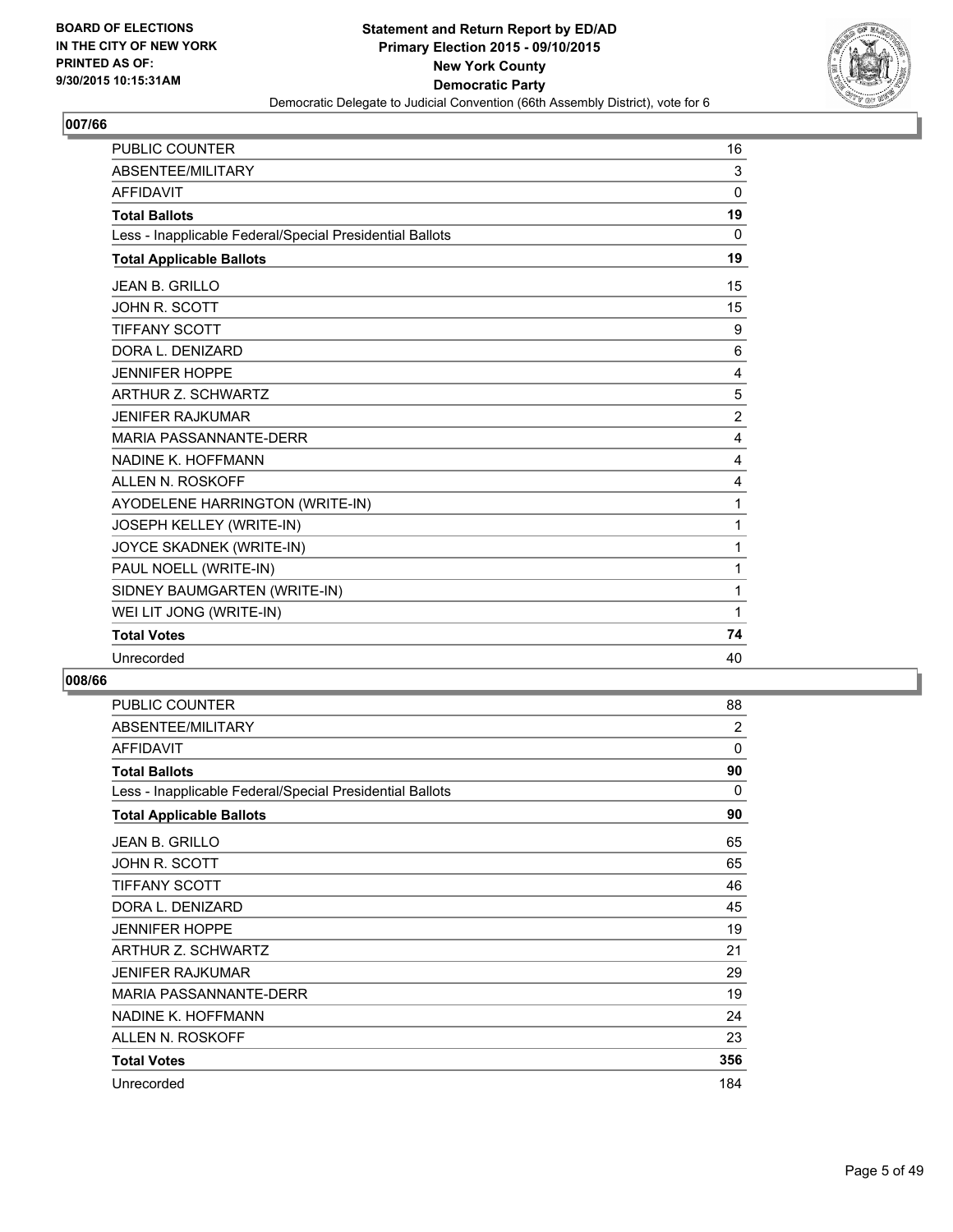

| <b>PUBLIC COUNTER</b>                                    | 16 |
|----------------------------------------------------------|----|
| ABSENTEE/MILITARY                                        | 0  |
| <b>AFFIDAVIT</b>                                         | 0  |
| <b>Total Ballots</b>                                     | 16 |
| Less - Inapplicable Federal/Special Presidential Ballots | 0  |
| <b>Total Applicable Ballots</b>                          | 16 |
| <b>JEAN B. GRILLO</b>                                    | 5  |
| JOHN R. SCOTT                                            | 6  |
| <b>TIFFANY SCOTT</b>                                     | 5  |
| DORA L. DENIZARD                                         | 3  |
| <b>JENNIFER HOPPE</b>                                    | 10 |
| ARTHUR Z. SCHWARTZ                                       | 10 |
| <b>JENIFER RAJKUMAR</b>                                  | 11 |
| <b>MARIA PASSANNANTE-DERR</b>                            | 8  |
| NADINE K. HOFFMANN                                       | 10 |
| ALLEN N. ROSKOFF                                         | 9  |
| <b>Total Votes</b>                                       | 77 |
| Unrecorded                                               | 19 |

| <b>PUBLIC COUNTER</b>                                    | 18             |
|----------------------------------------------------------|----------------|
| ABSENTEE/MILITARY                                        | $\overline{2}$ |
| <b>AFFIDAVIT</b>                                         | $\Omega$       |
| <b>Total Ballots</b>                                     | 20             |
| Less - Inapplicable Federal/Special Presidential Ballots | $\Omega$       |
| <b>Total Applicable Ballots</b>                          | 20             |
| <b>JEAN B. GRILLO</b>                                    | 9              |
| JOHN R. SCOTT                                            | 7              |
| <b>TIFFANY SCOTT</b>                                     | $\overline{7}$ |
| DORA L. DENIZARD                                         | 4              |
| <b>JENNIFER HOPPE</b>                                    | 8              |
| ARTHUR Z. SCHWARTZ                                       | 11             |
| <b>JENIFER RAJKUMAR</b>                                  | 10             |
| <b>MARIA PASSANNANTE-DERR</b>                            | 12             |
| NADINE K. HOFFMANN                                       | 10             |
| ALLEN N. ROSKOFF                                         | $\overline{7}$ |
| RAJ BOYLE (WRITE-IN)                                     | 1              |
| <b>Total Votes</b>                                       | 86             |
| Unrecorded                                               | 34             |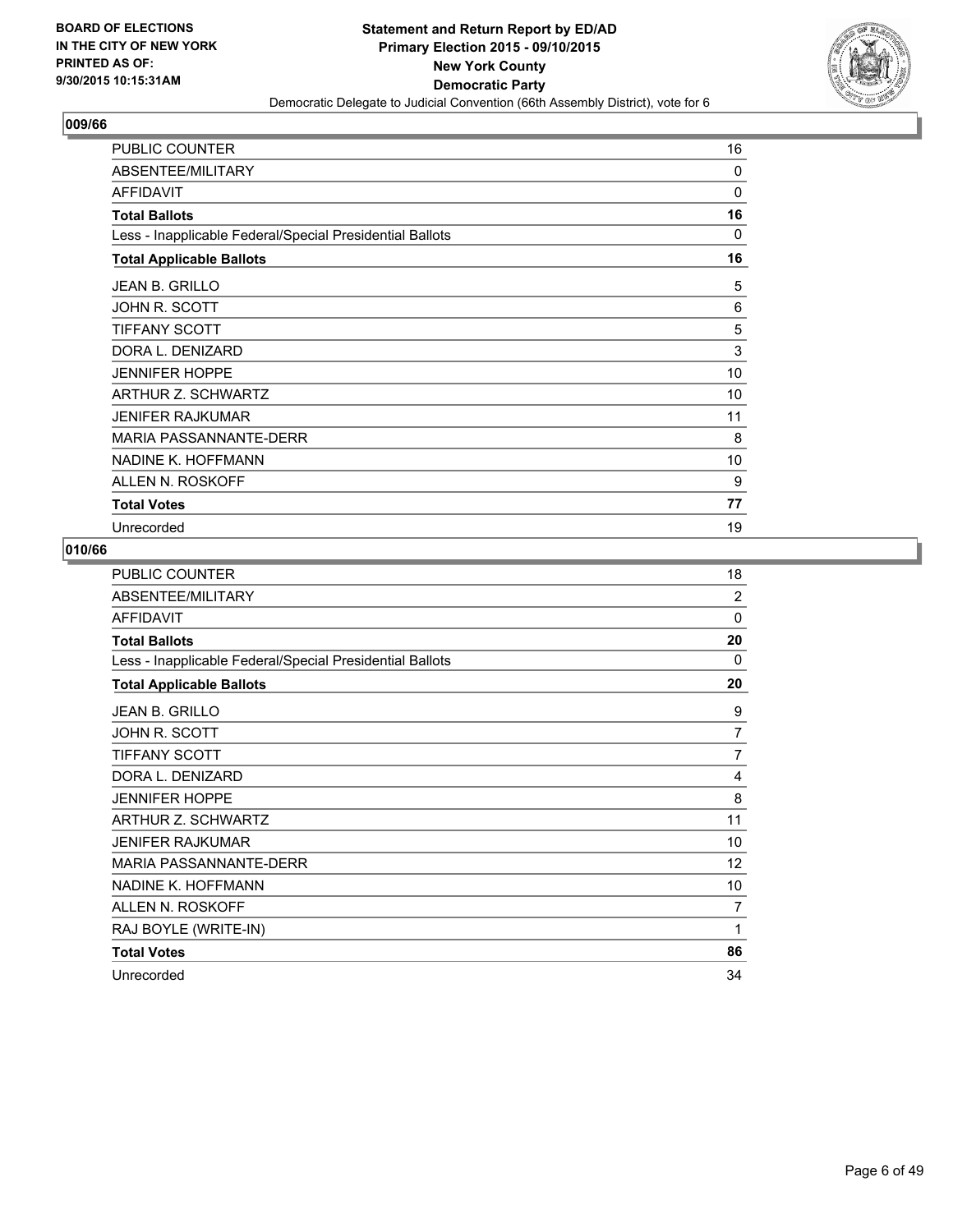

| <b>PUBLIC COUNTER</b>                                    | 80  |
|----------------------------------------------------------|-----|
| ABSENTEE/MILITARY                                        | 3   |
| <b>AFFIDAVIT</b>                                         | 0   |
| <b>Total Ballots</b>                                     | 83  |
| Less - Inapplicable Federal/Special Presidential Ballots | 0   |
| <b>Total Applicable Ballots</b>                          | 83  |
| <b>JEAN B. GRILLO</b>                                    | 64  |
| JOHN R. SCOTT                                            | 68  |
| <b>TIFFANY SCOTT</b>                                     | 57  |
| DORA L. DENIZARD                                         | 49  |
| <b>JENNIFER HOPPE</b>                                    | 22  |
| ARTHUR Z. SCHWARTZ                                       | 21  |
| <b>JENIFER RAJKUMAR</b>                                  | 36  |
| <b>MARIA PASSANNANTE-DERR</b>                            | 23  |
| NADINE K. HOFFMANN                                       | 21  |
| ALLEN N. ROSKOFF                                         | 19  |
| DIANA RHEINHARDT (WRITE-IN)                              | 1   |
| JUNE GRANCIO (WRITE-IN)                                  | 1   |
| <b>Total Votes</b>                                       | 382 |
| Unrecorded                                               | 116 |

| <b>PUBLIC COUNTER</b>                                    | 11           |
|----------------------------------------------------------|--------------|
| ABSENTEE/MILITARY                                        | $\mathbf{0}$ |
| <b>AFFIDAVIT</b>                                         | 0            |
| <b>Total Ballots</b>                                     | 11           |
| Less - Inapplicable Federal/Special Presidential Ballots | $\Omega$     |
| <b>Total Applicable Ballots</b>                          | 11           |
| JEAN B. GRILLO                                           | 9            |
| JOHN R. SCOTT                                            | 8            |
| <b>TIFFANY SCOTT</b>                                     | 6            |
| DORA L. DENIZARD                                         | 6            |
| <b>JENNIFER HOPPE</b>                                    | 6            |
| ARTHUR Z. SCHWARTZ                                       | 3            |
| <b>JENIFER RAJKUMAR</b>                                  | 6            |
| MARIA PASSANNANTE-DERR                                   | 4            |
| NADINE K. HOFFMANN                                       | 9            |
| ALLEN N. ROSKOFF                                         | 5            |
| <b>Total Votes</b>                                       | 62           |
| Unrecorded                                               | 4            |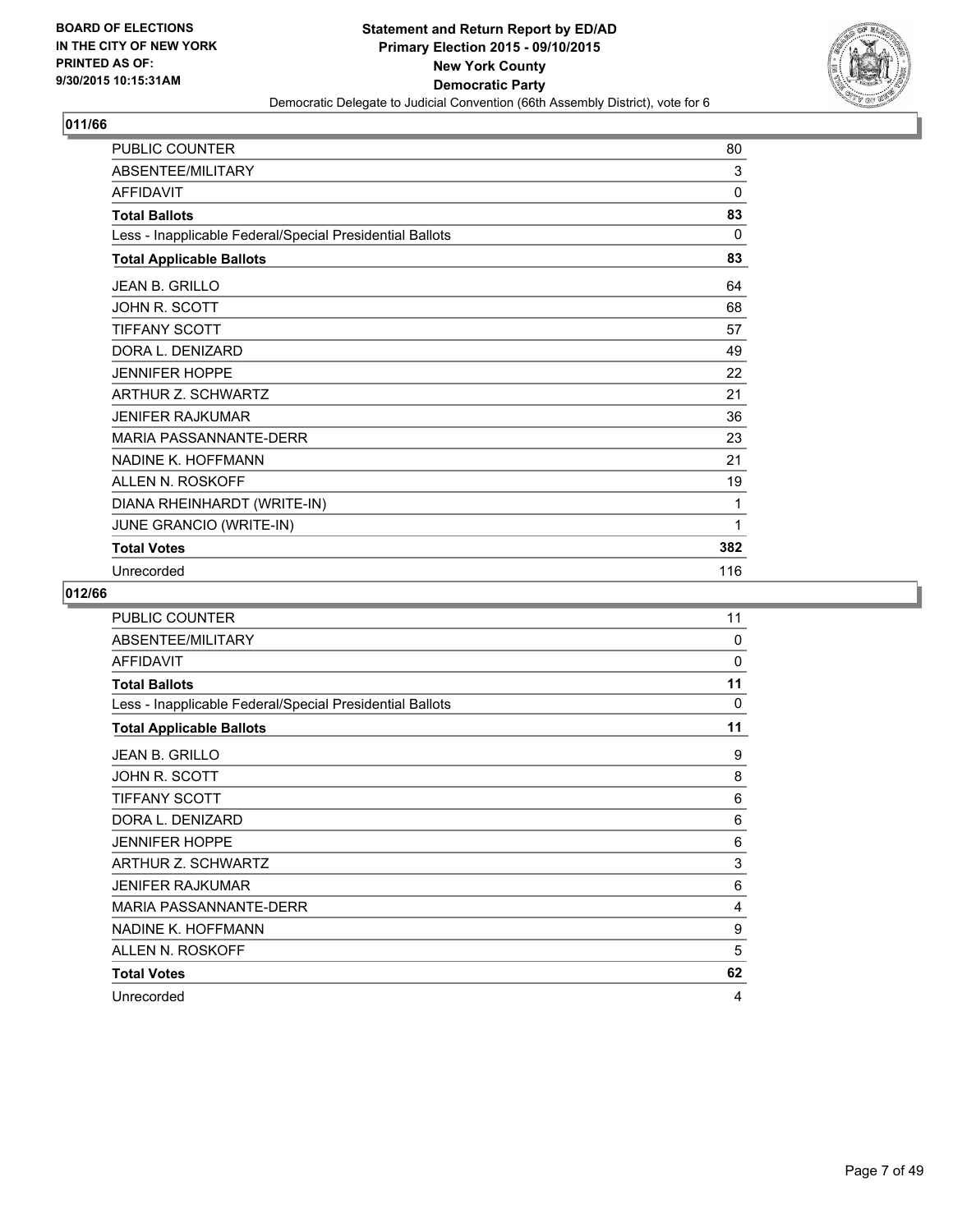

| <b>PUBLIC COUNTER</b>                                    | 9              |
|----------------------------------------------------------|----------------|
| ABSENTEE/MILITARY                                        | 0              |
| <b>AFFIDAVIT</b>                                         | $\mathbf 0$    |
| <b>Total Ballots</b>                                     | 9              |
| Less - Inapplicable Federal/Special Presidential Ballots | $\mathbf 0$    |
| <b>Total Applicable Ballots</b>                          | 9              |
| <b>JEAN B. GRILLO</b>                                    | 5              |
| <b>JOHN R. SCOTT</b>                                     | 5              |
| <b>TIFFANY SCOTT</b>                                     | 4              |
| DORA L. DENIZARD                                         | 3              |
| <b>JENNIFER HOPPE</b>                                    | 4              |
| <b>ARTHUR Z. SCHWARTZ</b>                                | 3              |
| <b>JENIFER RAJKUMAR</b>                                  | 4              |
| <b>MARIA PASSANNANTE-DERR</b>                            | 5              |
| NADINE K. HOFFMANN                                       | $\overline{2}$ |
| ALLEN N. ROSKOFF                                         | $\overline{2}$ |
| DENNIS NEWMAN (WRITE-IN)                                 | 1              |
| DONALD TRUMP (WRITE-IN)                                  | 1              |
| HILLARY CLINTON (WRITE-IN)                               | 1              |
| MIKE BLUMBERG (WRITE-IN)                                 | 1              |
| TED CRUZ (WRITE-IN)                                      | 1              |
| <b>Total Votes</b>                                       | 42             |
| Unrecorded                                               | 12             |

| PUBLIC COUNTER                                           | 23  |
|----------------------------------------------------------|-----|
| <b>ABSENTEE/MILITARY</b>                                 | 0   |
| <b>AFFIDAVIT</b>                                         | 0   |
| <b>Total Ballots</b>                                     | 23  |
| Less - Inapplicable Federal/Special Presidential Ballots | 0   |
| <b>Total Applicable Ballots</b>                          | 23  |
| <b>JEAN B. GRILLO</b>                                    | 6   |
| JOHN R. SCOTT                                            | 4   |
| <b>TIFFANY SCOTT</b>                                     | 5   |
| DORA L. DENIZARD                                         | 4   |
| <b>JENNIFER HOPPE</b>                                    | 15  |
| ARTHUR Z. SCHWARTZ                                       | 14  |
| <b>JENIFER RAJKUMAR</b>                                  | 16  |
| <b>MARIA PASSANNANTE-DERR</b>                            | 15  |
| NADINE K. HOFFMANN                                       | 16  |
| ALLEN N. ROSKOFF                                         | 14  |
| <b>Total Votes</b>                                       | 109 |
| Unrecorded                                               | 29  |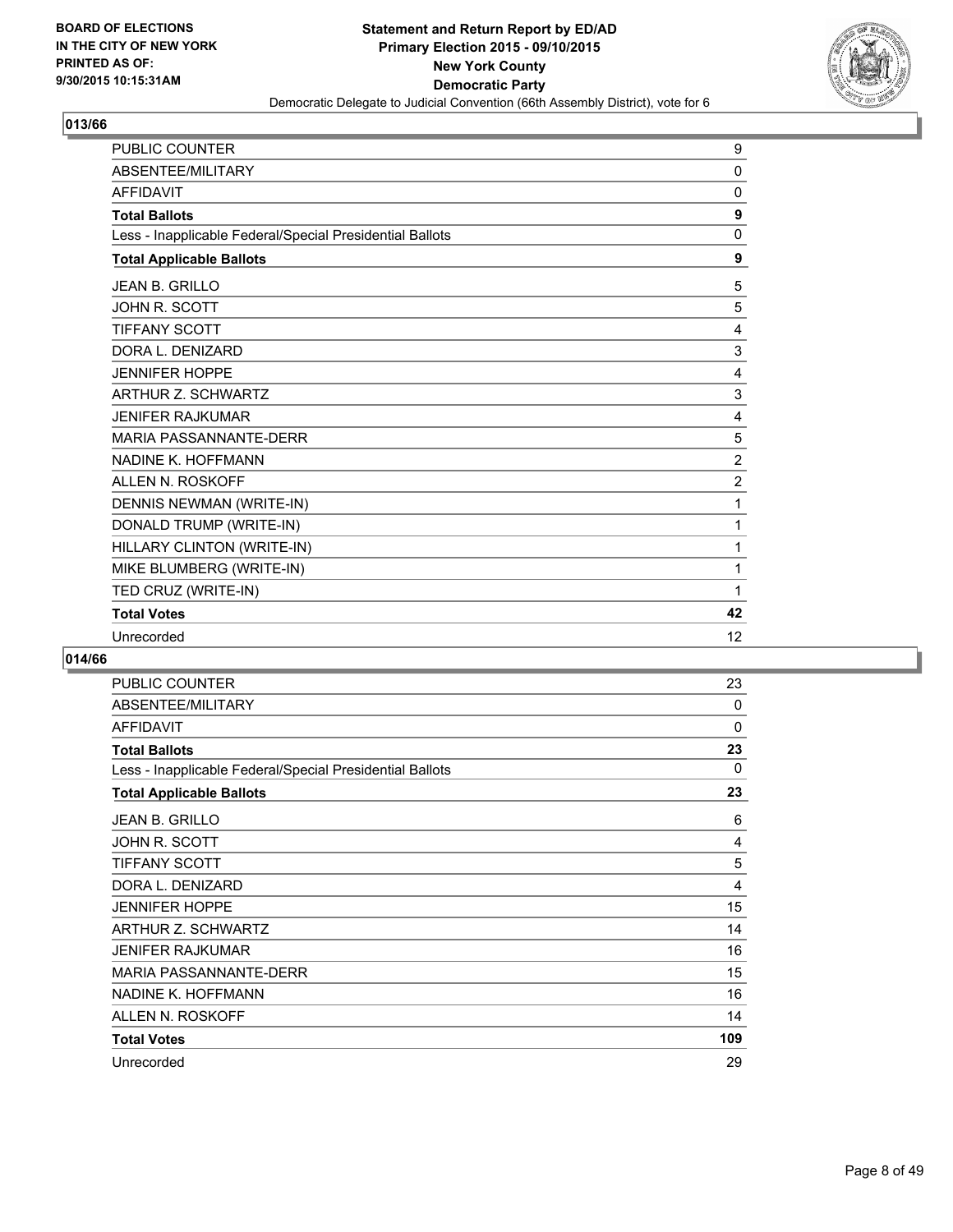

| <b>PUBLIC COUNTER</b>                                    | 21       |
|----------------------------------------------------------|----------|
| ABSENTEE/MILITARY                                        | 0        |
| <b>AFFIDAVIT</b>                                         | $\Omega$ |
| <b>Total Ballots</b>                                     | 21       |
| Less - Inapplicable Federal/Special Presidential Ballots | 0        |
| <b>Total Applicable Ballots</b>                          | 21       |
| <b>JEAN B. GRILLO</b>                                    | 5        |
| JOHN R. SCOTT                                            | 5        |
| <b>TIFFANY SCOTT</b>                                     | 5        |
| DORA L. DENIZARD                                         | 6        |
| <b>JENNIFER HOPPE</b>                                    | 13       |
| <b>ARTHUR Z. SCHWARTZ</b>                                | 13       |
| <b>JENIFER RAJKUMAR</b>                                  | 16       |
| <b>MARIA PASSANNANTE-DERR</b>                            | 13       |
| NADINE K. HOFFMANN                                       | 14       |
| ALLEN N. ROSKOFF                                         | 12       |
| <b>Total Votes</b>                                       | 102      |
| Unrecorded                                               | 24       |

## **016/66 COMBINED into: 017/66**

| 1            |
|--------------|
|              |
| 0            |
| 0            |
| 1            |
| 0            |
| 1            |
| 1            |
| 0            |
| $\mathbf{1}$ |
| $\mathbf{0}$ |
| 0            |
| 0            |
| 1            |
| 0            |
| 1            |
| 0            |
| 1            |
| 5            |
| 1            |
|              |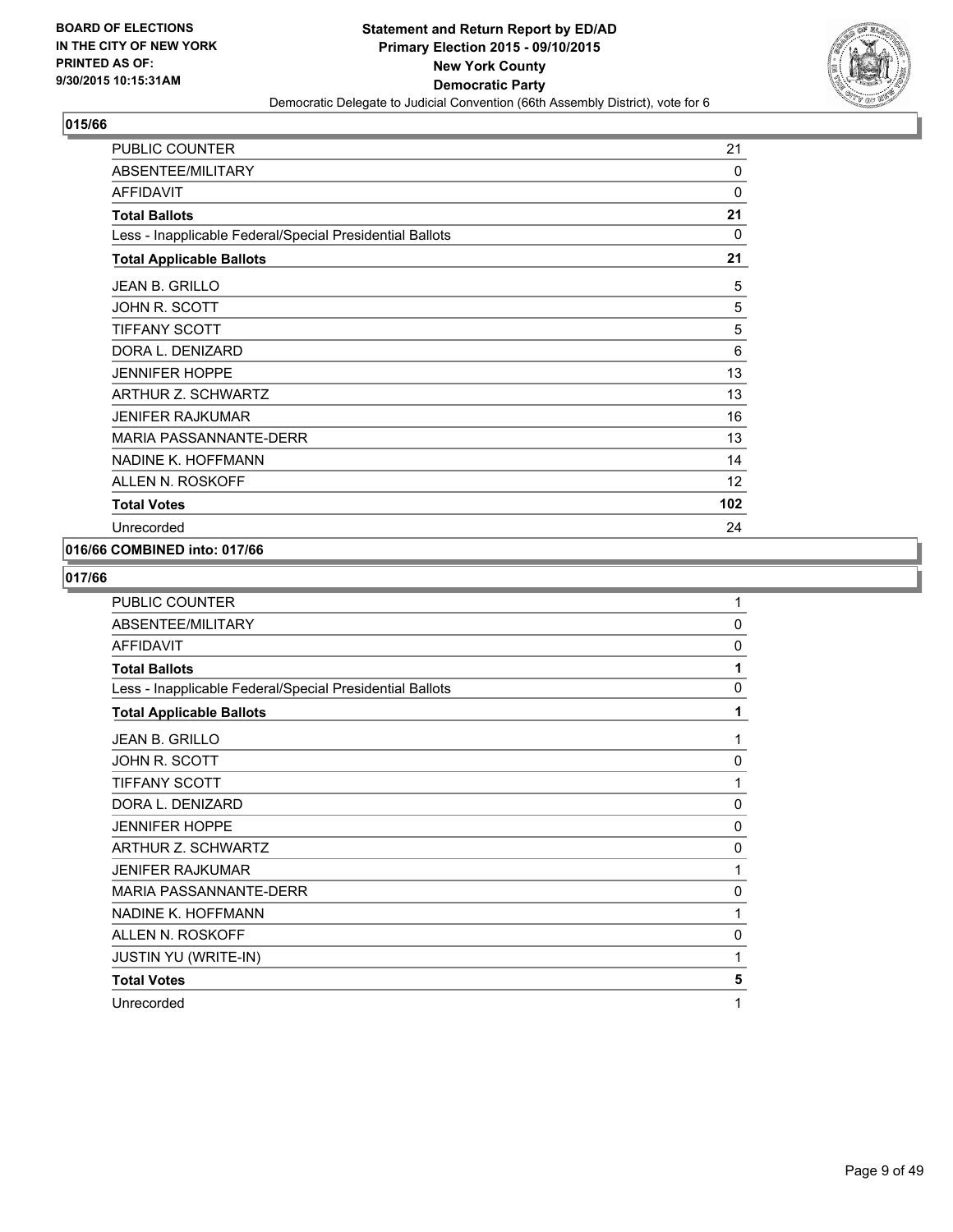

| <b>PUBLIC COUNTER</b>                                    | 65           |
|----------------------------------------------------------|--------------|
| ABSENTEE/MILITARY                                        | 2            |
| <b>AFFIDAVIT</b>                                         | $\mathbf{0}$ |
| <b>Total Ballots</b>                                     | 67           |
| Less - Inapplicable Federal/Special Presidential Ballots | 0            |
| <b>Total Applicable Ballots</b>                          | 67           |
| <b>JEAN B. GRILLO</b>                                    | 9            |
| JOHN R. SCOTT                                            | 6            |
| <b>TIFFANY SCOTT</b>                                     | 6            |
| DORA L. DENIZARD                                         | 7            |
| <b>JENNIFER HOPPE</b>                                    | 45           |
| ARTHUR Z. SCHWARTZ                                       | 47           |
| <b>JENIFER RAJKUMAR</b>                                  | 49           |
| <b>MARIA PASSANNANTE-DERR</b>                            | 46           |
| NADINE K. HOFFMANN                                       | 48           |
| ALLEN N. ROSKOFF                                         | 45           |
| <b>Total Votes</b>                                       | 308          |
| Unrecorded                                               | 94           |

| PUBLIC COUNTER                                           | 49             |
|----------------------------------------------------------|----------------|
| ABSENTEE/MILITARY                                        | 1              |
| <b>AFFIDAVIT</b>                                         | 0              |
| <b>Total Ballots</b>                                     | 50             |
| Less - Inapplicable Federal/Special Presidential Ballots | $\Omega$       |
| <b>Total Applicable Ballots</b>                          | 50             |
| JEAN B. GRILLO                                           | 10             |
| JOHN R. SCOTT                                            | 4              |
| <b>TIFFANY SCOTT</b>                                     | 5              |
| DORA L. DENIZARD                                         | $\overline{7}$ |
| <b>JENNIFER HOPPE</b>                                    | 34             |
| ARTHUR Z. SCHWARTZ                                       | 36             |
| JENIFER RAJKUMAR                                         | 36             |
| <b>MARIA PASSANNANTE-DERR</b>                            | 36             |
| NADINE K. HOFFMANN                                       | 33             |
| ALLEN N. ROSKOFF                                         | 30             |
| UNATTRIBUTABLE WRITE-IN (WRITE-IN)                       | 1              |
| <b>Total Votes</b>                                       | 232            |
| Unrecorded                                               | 68             |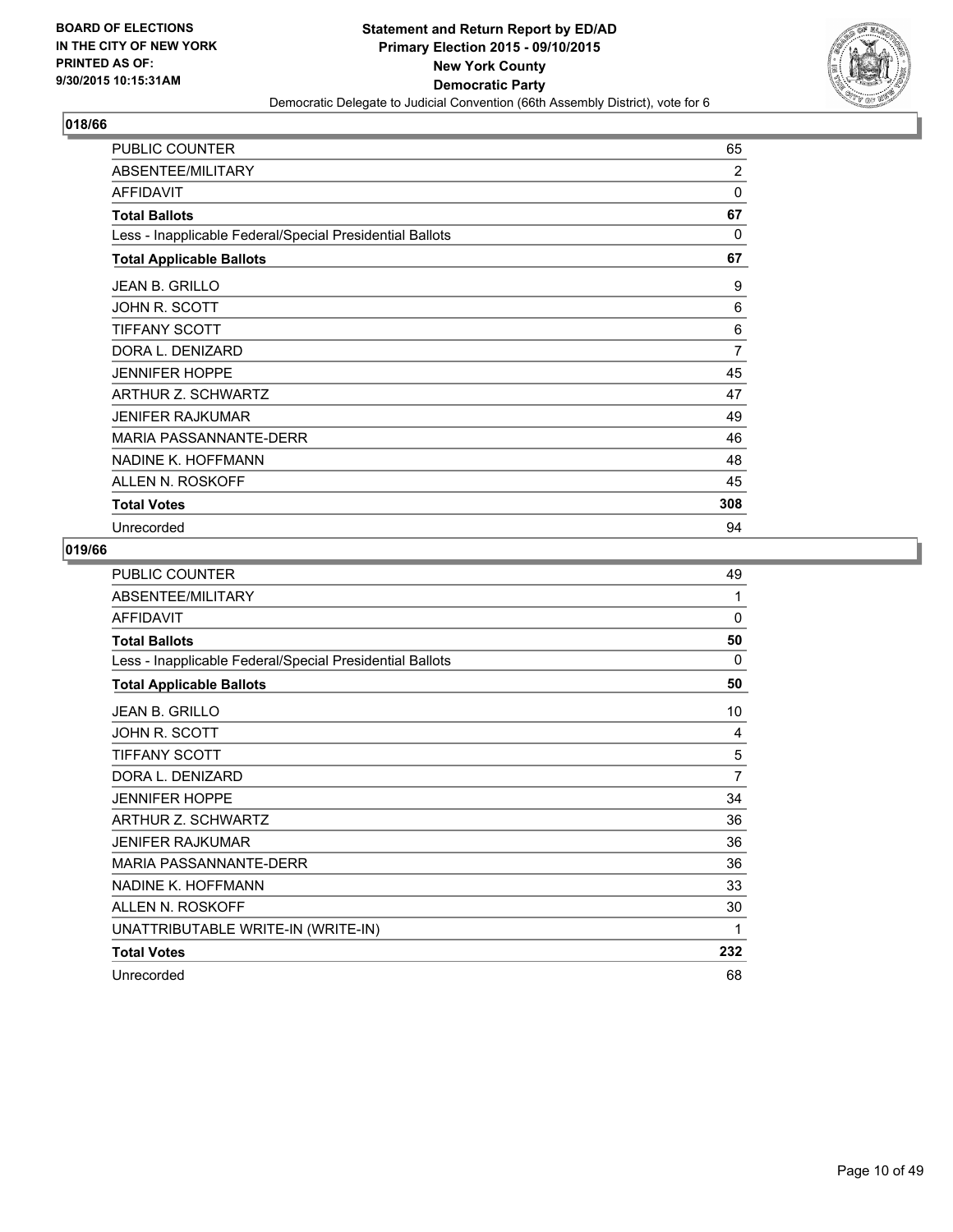

| <b>PUBLIC COUNTER</b>                                    | 21             |
|----------------------------------------------------------|----------------|
| ABSENTEE/MILITARY                                        | $\mathbf{0}$   |
| <b>AFFIDAVIT</b>                                         | $\Omega$       |
| <b>Total Ballots</b>                                     | 21             |
| Less - Inapplicable Federal/Special Presidential Ballots | $\Omega$       |
| <b>Total Applicable Ballots</b>                          | 21             |
| <b>JEAN B. GRILLO</b>                                    | 5              |
| <b>JOHN R. SCOTT</b>                                     | 6              |
| <b>TIFFANY SCOTT</b>                                     | $\overline{2}$ |
| DORA L. DENIZARD                                         | 1              |
| <b>JENNIFER HOPPE</b>                                    | 13             |
| ARTHUR Z. SCHWARTZ                                       | 14             |
| <b>JENIFER RAJKUMAR</b>                                  | 13             |
| <b>MARIA PASSANNANTE-DERR</b>                            | 12             |
| NADINE K. HOFFMANN                                       | 12             |
| ALLEN N. ROSKOFF                                         | 11             |
| AYO DE LE HARRINGTON (WRITE-IN)                          | 1              |
| <b>GARY ALTMAN (WRITE-IN)</b>                            | 1              |
| JOSEPH KELVEY (WRITE-IN)                                 | 1              |
| JOYCE BRODY SKODNER (WRITE-IN)                           | 1              |
| KAREN BLITT (WRITE-IN)                                   | 1              |
| PAUL NEWELL (WRITE-IN)                                   | $\overline{2}$ |
| WEI LI TJONG (WRITE-IN)                                  | 1              |
| <b>Total Votes</b>                                       | 97             |
| Unrecorded                                               | 29             |

| <b>PUBLIC COUNTER</b>                                    | 49  |
|----------------------------------------------------------|-----|
| ABSENTEE/MILITARY                                        | 1   |
| <b>AFFIDAVIT</b>                                         | 0   |
| <b>Total Ballots</b>                                     | 50  |
| Less - Inapplicable Federal/Special Presidential Ballots | 0   |
| <b>Total Applicable Ballots</b>                          | 50  |
| <b>JEAN B. GRILLO</b>                                    | 8   |
| JOHN R. SCOTT                                            | 5   |
| <b>TIFFANY SCOTT</b>                                     | 8   |
| DORA L. DENIZARD                                         | 7   |
| <b>JENNIFER HOPPE</b>                                    | 40  |
| ARTHUR Z. SCHWARTZ                                       | 39  |
| <b>JENIFER RAJKUMAR</b>                                  | 37  |
| MARIA PASSANNANTE-DERR                                   | 36  |
| NADINE K. HOFFMANN                                       | 38  |
| ALLEN N. ROSKOFF                                         | 36  |
| <b>Total Votes</b>                                       | 254 |
| Unrecorded                                               | 46  |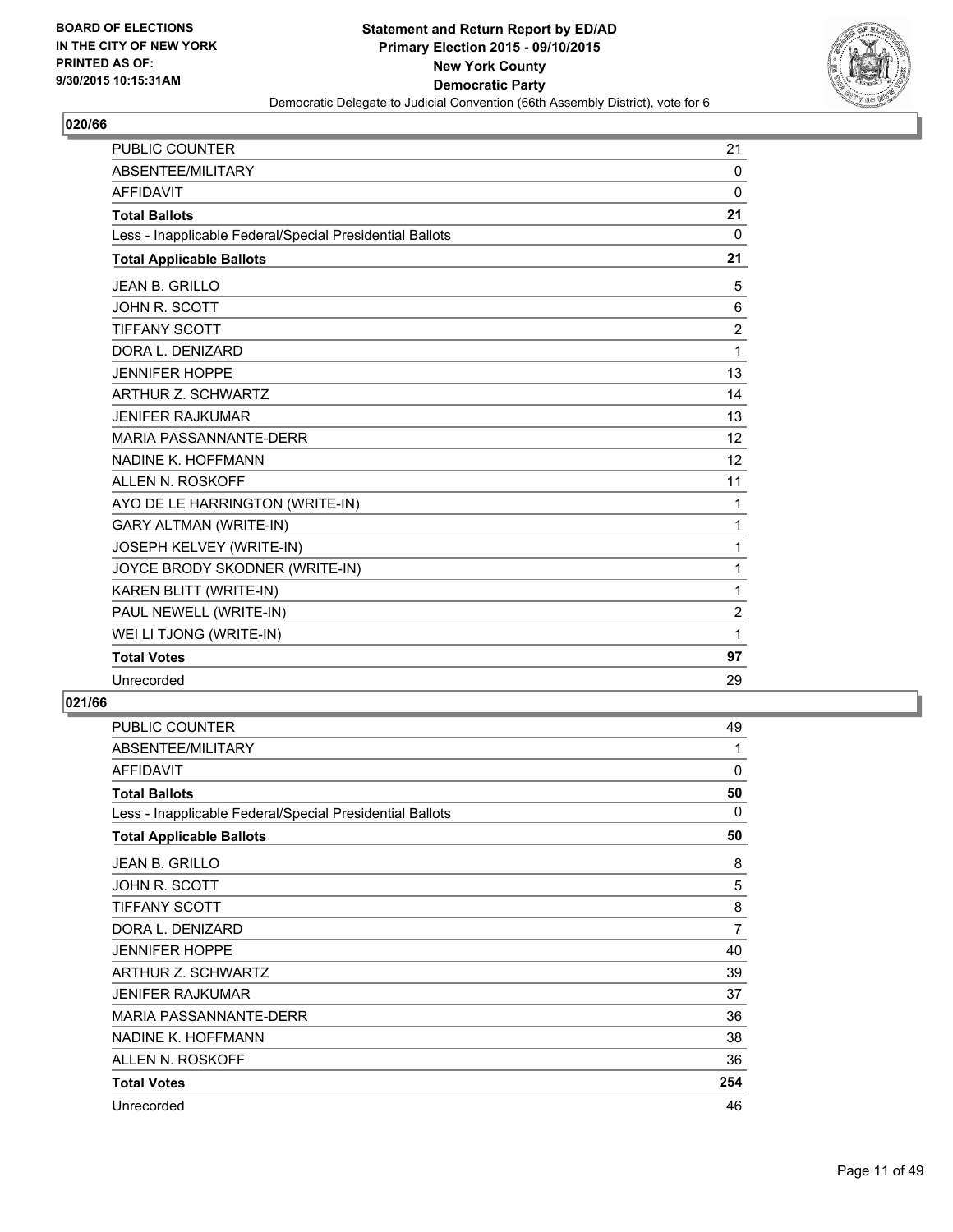

| <b>PUBLIC COUNTER</b>                                    | 127 |
|----------------------------------------------------------|-----|
| ABSENTEE/MILITARY                                        | 4   |
| <b>AFFIDAVIT</b>                                         | 1   |
| <b>Total Ballots</b>                                     | 132 |
| Less - Inapplicable Federal/Special Presidential Ballots | 0   |
| <b>Total Applicable Ballots</b>                          | 132 |
| <b>JEAN B. GRILLO</b>                                    | 27  |
| JOHN R. SCOTT                                            | 21  |
| <b>TIFFANY SCOTT</b>                                     | 15  |
| DORA L. DENIZARD                                         | 18  |
| <b>JENNIFER HOPPE</b>                                    | 58  |
| ARTHUR Z. SCHWARTZ                                       | 67  |
| <b>JENIFER RAJKUMAR</b>                                  | 69  |
| MARIA PASSANNANTE-DERR                                   | 67  |
| NADINE K. HOFFMANN                                       | 65  |
| ALLEN N. ROSKOFF                                         | 62  |
| <b>Total Votes</b>                                       | 469 |
| Unrecorded                                               | 323 |

| PUBLIC COUNTER                                           | 63  |
|----------------------------------------------------------|-----|
| ABSENTEE/MILITARY                                        | 2   |
| <b>AFFIDAVIT</b>                                         | 3   |
| <b>Total Ballots</b>                                     | 68  |
| Less - Inapplicable Federal/Special Presidential Ballots | 0   |
| <b>Total Applicable Ballots</b>                          | 68  |
| <b>JEAN B. GRILLO</b>                                    | 12  |
| <b>JOHN R. SCOTT</b>                                     | 11  |
| TIFFANY SCOTT                                            | 13  |
| DORA L. DENIZARD                                         | 13  |
| <b>JENNIFER HOPPE</b>                                    | 42  |
| ARTHUR Z. SCHWARTZ                                       | 33  |
| <b>JENIFER RAJKUMAR</b>                                  | 43  |
| <b>MARIA PASSANNANTE-DERR</b>                            | 35  |
| NADINE K. HOFFMANN                                       | 41  |
| ALLEN N. ROSKOFF                                         | 34  |
| <b>Total Votes</b>                                       | 277 |
| Unrecorded                                               | 131 |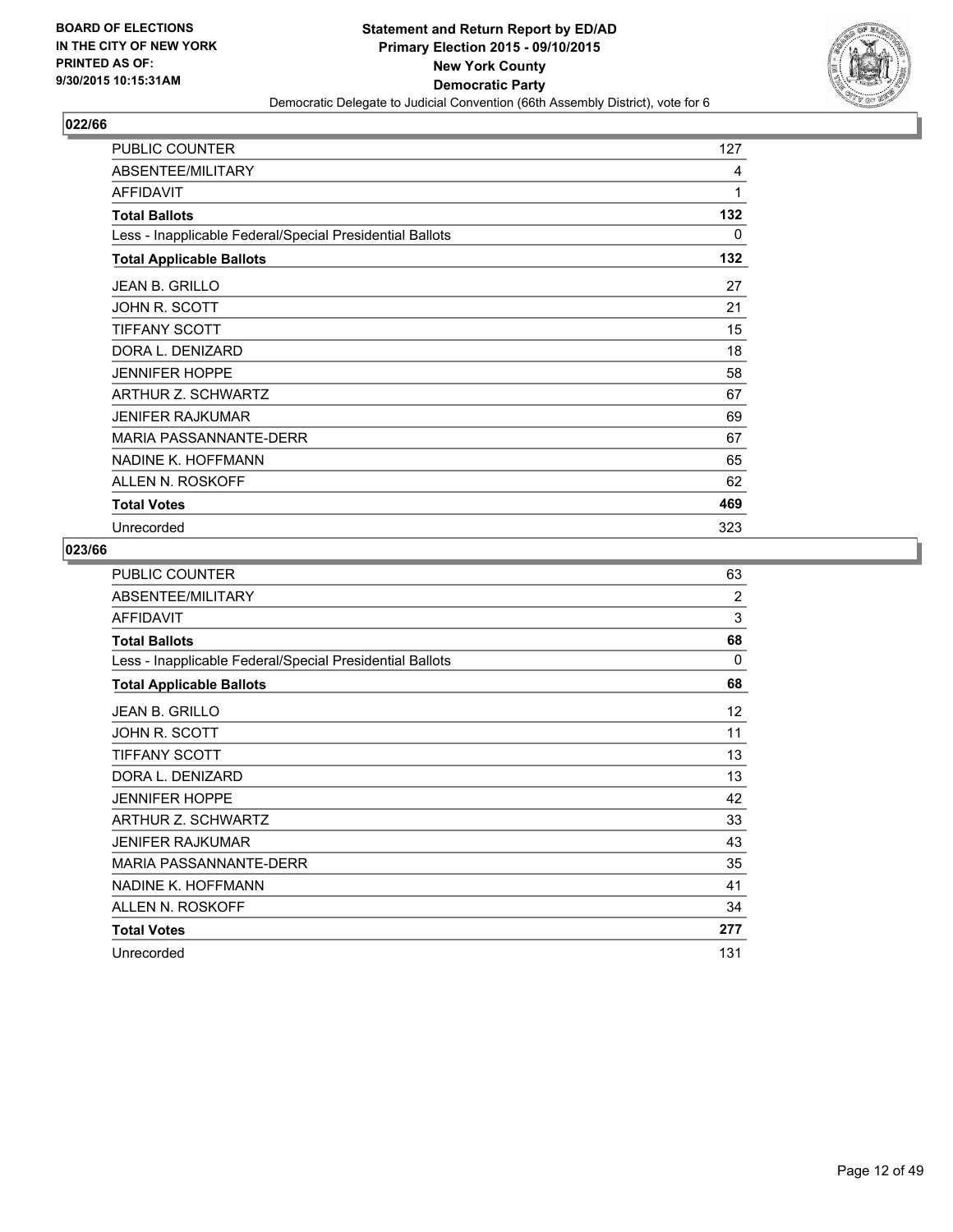

| <b>PUBLIC COUNTER</b>                                    | 41             |
|----------------------------------------------------------|----------------|
| ABSENTEE/MILITARY                                        | 0              |
| <b>AFFIDAVIT</b>                                         | $\Omega$       |
| <b>Total Ballots</b>                                     | 41             |
| Less - Inapplicable Federal/Special Presidential Ballots | 0              |
| <b>Total Applicable Ballots</b>                          | 41             |
| <b>JEAN B. GRILLO</b>                                    | 5              |
| JOHN R. SCOTT                                            | 6              |
| <b>TIFFANY SCOTT</b>                                     | 1              |
| DORA L. DENIZARD                                         | $\overline{2}$ |
| <b>JENNIFER HOPPE</b>                                    | 24             |
| ARTHUR Z. SCHWARTZ                                       | 19             |
| <b>JENIFER RAJKUMAR</b>                                  | 25             |
| <b>MARIA PASSANNANTE-DERR</b>                            | 24             |
| NADINE K. HOFFMANN                                       | 23             |
| ALLEN N. ROSKOFF                                         | 19             |
| <b>Total Votes</b>                                       | 148            |
| Unrecorded                                               | 98             |

| PUBLIC COUNTER                                           | 19             |
|----------------------------------------------------------|----------------|
| ABSENTEE/MILITARY                                        | 1              |
| <b>AFFIDAVIT</b>                                         | $\Omega$       |
| <b>Total Ballots</b>                                     | 20             |
| Less - Inapplicable Federal/Special Presidential Ballots | $\Omega$       |
| <b>Total Applicable Ballots</b>                          | 20             |
| <b>JEAN B. GRILLO</b>                                    | 3              |
| JOHN R. SCOTT                                            | 3              |
| <b>TIFFANY SCOTT</b>                                     | 3              |
| DORA L. DENIZARD                                         | $\overline{2}$ |
| <b>JENNIFER HOPPE</b>                                    | 17             |
| ARTHUR Z. SCHWARTZ                                       | 18             |
| <b>JENIFER RAJKUMAR</b>                                  | 15             |
| MARIA PASSANNANTE-DERR                                   | 17             |
| NADINE K. HOFFMANN                                       | 16             |
| ALLEN N. ROSKOFF                                         | 16             |
| <b>Total Votes</b>                                       | 110            |
| Unrecorded                                               | 10             |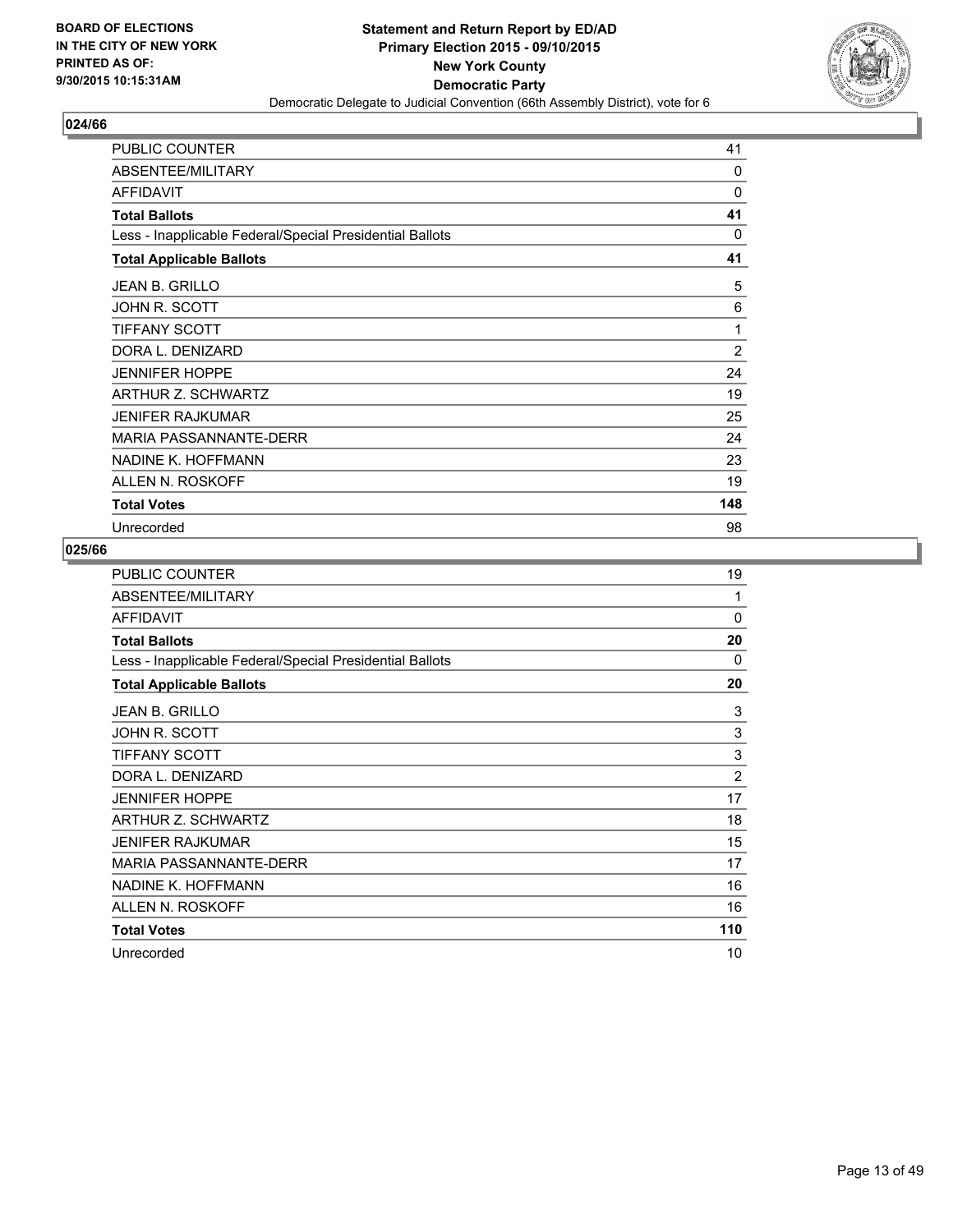

| <b>PUBLIC COUNTER</b>                                    | 11       |
|----------------------------------------------------------|----------|
| ABSENTEE/MILITARY                                        | $\Omega$ |
| <b>AFFIDAVIT</b>                                         | 0        |
| <b>Total Ballots</b>                                     | 11       |
| Less - Inapplicable Federal/Special Presidential Ballots | $\Omega$ |
| <b>Total Applicable Ballots</b>                          | 11       |
| <b>JEAN B. GRILLO</b>                                    | 4        |
| JOHN R. SCOTT                                            | 1        |
| <b>TIFFANY SCOTT</b>                                     | 3        |
| DORA L. DENIZARD                                         | 1        |
| <b>JENNIFER HOPPE</b>                                    | 9        |
| ARTHUR Z. SCHWARTZ                                       | 10       |
| <b>JENIFER RAJKUMAR</b>                                  | 8        |
| MARIA PASSANNANTE-DERR                                   | 9        |
| NADINE K. HOFFMANN                                       | 9        |
| ALLEN N. ROSKOFF                                         | 7        |
| <b>Total Votes</b>                                       | 61       |
| Unrecorded                                               | 5        |

| PUBLIC COUNTER                                           | 23           |
|----------------------------------------------------------|--------------|
| ABSENTEE/MILITARY                                        | 3            |
| <b>AFFIDAVIT</b>                                         | $\Omega$     |
| <b>Total Ballots</b>                                     | 26           |
| Less - Inapplicable Federal/Special Presidential Ballots | $\mathbf{0}$ |
| <b>Total Applicable Ballots</b>                          | 26           |
| <b>JEAN B. GRILLO</b>                                    | 13           |
| JOHN R. SCOTT                                            | 11           |
| <b>TIFFANY SCOTT</b>                                     | 11           |
| DORA L. DENIZARD                                         | 11           |
| <b>JENNIFER HOPPE</b>                                    | 17           |
| ARTHUR Z. SCHWARTZ                                       | 12           |
| <b>JENIFER RAJKUMAR</b>                                  | 15           |
| MARIA PASSANNANTE-DERR                                   | 15           |
| NADINE K. HOFFMANN                                       | 17           |
| ALLEN N. ROSKOFF                                         | 11           |
| <b>Total Votes</b>                                       | 133          |
| Unrecorded                                               | 23           |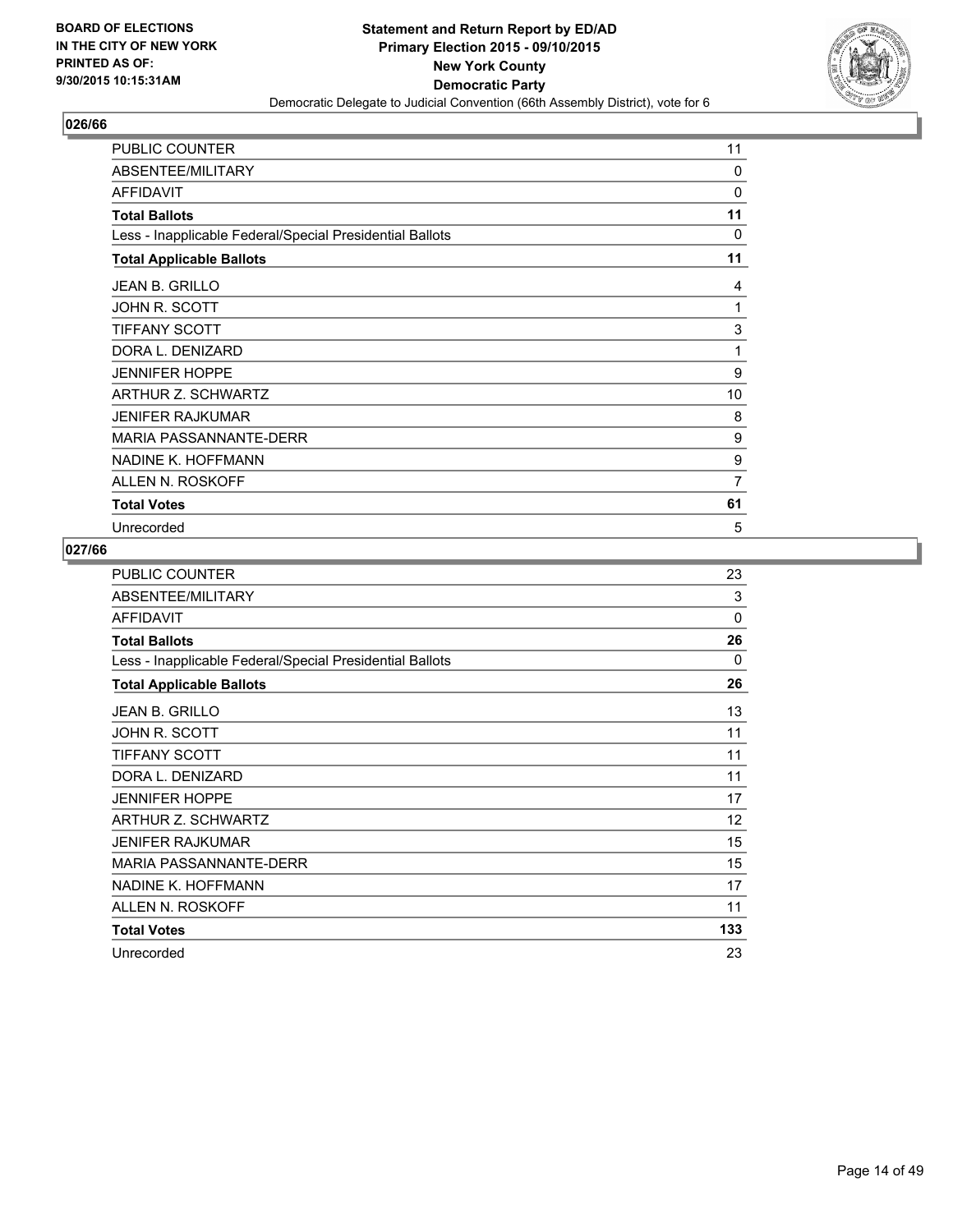

| PUBLIC COUNTER                                           | 72  |
|----------------------------------------------------------|-----|
| <b>ABSENTEE/MILITARY</b>                                 | 0   |
| <b>AFFIDAVIT</b>                                         | 0   |
| <b>Total Ballots</b>                                     | 72  |
| Less - Inapplicable Federal/Special Presidential Ballots | 0   |
| <b>Total Applicable Ballots</b>                          | 72  |
| <b>JEAN B. GRILLO</b>                                    | 32  |
| JOHN R. SCOTT                                            | 32  |
| <b>TIFFANY SCOTT</b>                                     | 20  |
| DORA L. DENIZARD                                         | 18  |
| <b>JENNIFER HOPPE</b>                                    | 29  |
| <b>ARTHUR Z. SCHWARTZ</b>                                | 25  |
| JENIFER RAJKUMAR                                         | 26  |
| <b>MARIA PASSANNANTE-DERR</b>                            | 22  |
| NADINE K. HOFFMANN                                       | 28  |
| ALLEN N. ROSKOFF                                         | 19  |
| KATHRINE FELDMAN (WRITE-IN)                              | 1   |
| MARGARET TATE (WRITE-IN)                                 | 1   |
| SILVESTER CANNONE (WRITE-IN)                             | 1   |
| <b>Total Votes</b>                                       | 254 |
| Unrecorded                                               | 178 |

| <b>PUBLIC COUNTER</b>                                    | 16 |
|----------------------------------------------------------|----|
| ABSENTEE/MILITARY                                        | 1  |
| <b>AFFIDAVIT</b>                                         | 1  |
| <b>Total Ballots</b>                                     | 18 |
| Less - Inapplicable Federal/Special Presidential Ballots | 0  |
| <b>Total Applicable Ballots</b>                          | 18 |
| <b>JEAN B. GRILLO</b>                                    | 2  |
| JOHN R. SCOTT                                            | 3  |
| <b>TIFFANY SCOTT</b>                                     | 4  |
| DORA L. DENIZARD                                         | 3  |
| <b>JENNIFER HOPPE</b>                                    | 13 |
| ARTHUR Z. SCHWARTZ                                       | 14 |
| <b>JENIFER RAJKUMAR</b>                                  | 14 |
| <b>MARIA PASSANNANTE-DERR</b>                            | 13 |
| NADINE K. HOFFMANN                                       | 16 |
| ALLEN N. ROSKOFF                                         | 14 |
| <b>Total Votes</b>                                       | 96 |
| Unrecorded                                               | 12 |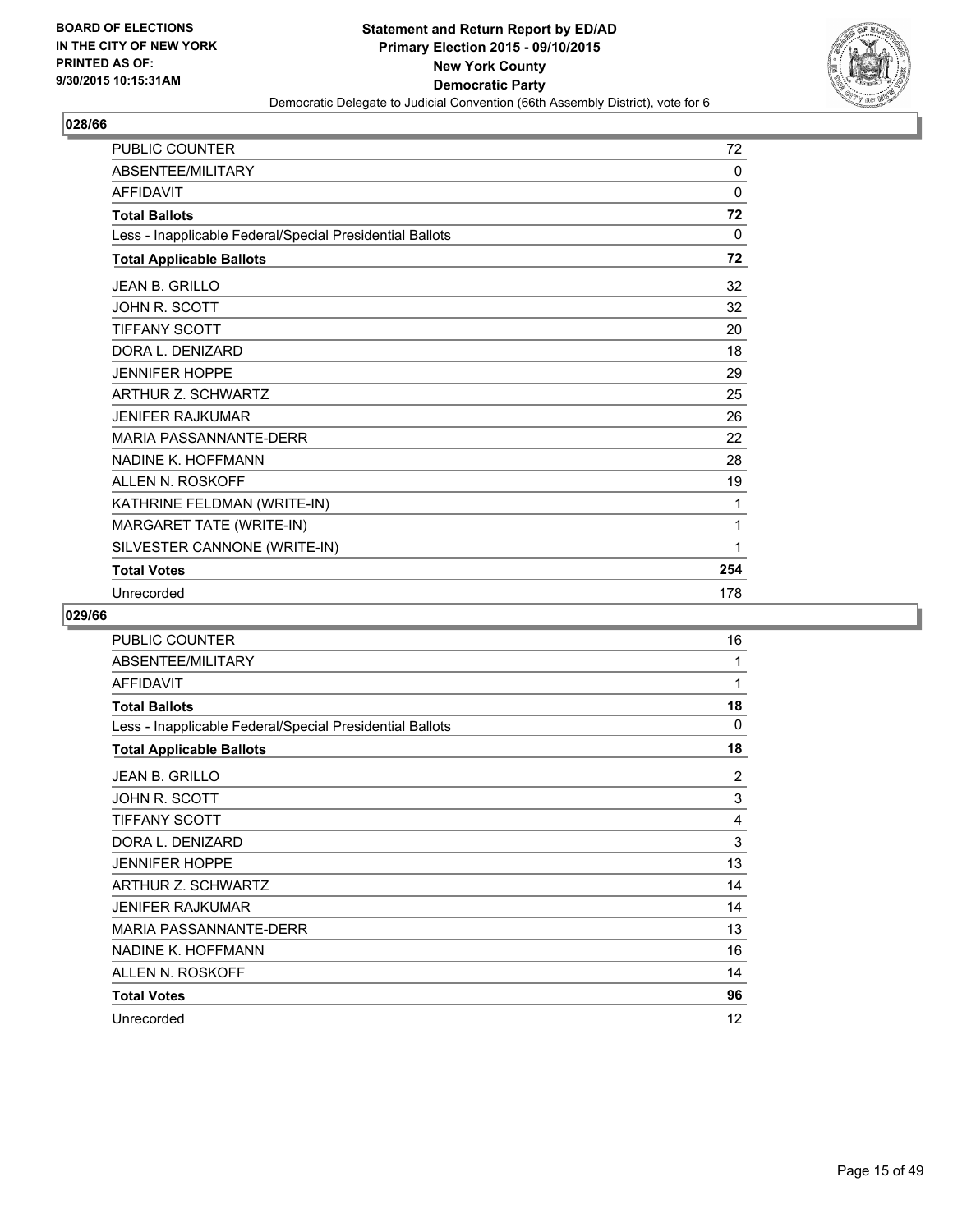

| <b>PUBLIC COUNTER</b>                                    | 28  |
|----------------------------------------------------------|-----|
| ABSENTEE/MILITARY                                        | 0   |
| <b>AFFIDAVIT</b>                                         | 0   |
| <b>Total Ballots</b>                                     | 28  |
| Less - Inapplicable Federal/Special Presidential Ballots | 0   |
| <b>Total Applicable Ballots</b>                          | 28  |
| <b>JEAN B. GRILLO</b>                                    | 14  |
| JOHN R. SCOTT                                            | 14  |
| <b>TIFFANY SCOTT</b>                                     | 7   |
| DORA L. DENIZARD                                         | 9   |
| <b>JENNIFER HOPPE</b>                                    | 16  |
| ARTHUR Z. SCHWARTZ                                       | 13  |
| <b>JENIFER RAJKUMAR</b>                                  | 15  |
| <b>MARIA PASSANNANTE-DERR</b>                            | 15  |
| NADINE K. HOFFMANN                                       | 17  |
| ALLEN N. ROSKOFF                                         | 13  |
| <b>Total Votes</b>                                       | 133 |
| Unrecorded                                               | 35  |

| <b>PUBLIC COUNTER</b>                                    | 8              |
|----------------------------------------------------------|----------------|
| ABSENTEE/MILITARY                                        | $\overline{2}$ |
| <b>AFFIDAVIT</b>                                         | 1              |
| <b>Total Ballots</b>                                     | 11             |
| Less - Inapplicable Federal/Special Presidential Ballots | $\Omega$       |
| <b>Total Applicable Ballots</b>                          | 11             |
| JEAN B. GRILLO                                           | 4              |
| JOHN R. SCOTT                                            | 3              |
| <b>TIFFANY SCOTT</b>                                     | 3              |
| DORA L. DENIZARD                                         | 4              |
| <b>JENNIFER HOPPE</b>                                    | 6              |
| ARTHUR Z. SCHWARTZ                                       | 6              |
| <b>JENIFER RAJKUMAR</b>                                  | 7              |
| MARIA PASSANNANTF-DERR                                   | 6              |
| NADINE K. HOFFMANN                                       | 7              |
| ALLEN N. ROSKOFF                                         | 6              |
| DENNIS GAULT (WRITE-IN)                                  | 1              |
| TERI CUBE (WRITE-IN)                                     | 1              |
| <b>Total Votes</b>                                       | 54             |
| Unrecorded                                               | 12             |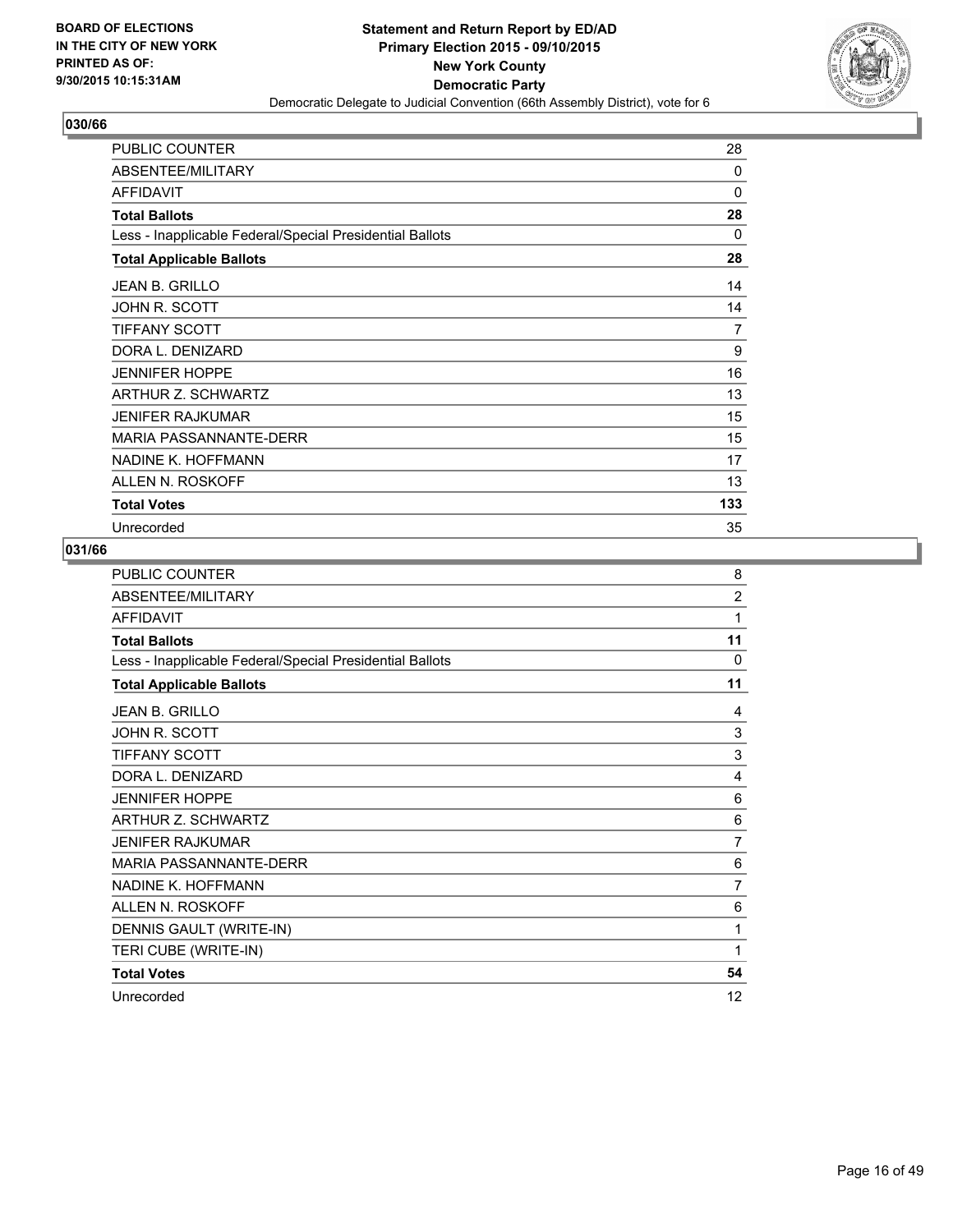

| <b>PUBLIC COUNTER</b>                                    | 6              |
|----------------------------------------------------------|----------------|
| ABSENTEE/MILITARY                                        | 0              |
| <b>AFFIDAVIT</b>                                         | 0              |
| <b>Total Ballots</b>                                     | 6              |
| Less - Inapplicable Federal/Special Presidential Ballots | 0              |
| <b>Total Applicable Ballots</b>                          | 6              |
| <b>JEAN B. GRILLO</b>                                    | 2              |
| JOHN R. SCOTT                                            | 1              |
| <b>TIFFANY SCOTT</b>                                     | $\overline{2}$ |
| DORA L. DENIZARD                                         | 3              |
| <b>JENNIFER HOPPE</b>                                    | 3              |
| ARTHUR Z. SCHWARTZ                                       | 4              |
| <b>JENIFER RAJKUMAR</b>                                  | 3              |
| MARIA PASSANNANTE-DERR                                   | 3              |
| NADINE K. HOFFMANN                                       | 3              |
| ALLEN N. ROSKOFF                                         | 3              |
| JEROME L. TORNER (WRITE-IN)                              | 1              |
| <b>Total Votes</b>                                       | 28             |
| Unrecorded                                               | 8              |

| PUBLIC COUNTER                                           | 6              |
|----------------------------------------------------------|----------------|
| ABSENTEE/MILITARY                                        | 1              |
| <b>AFFIDAVIT</b>                                         | 0              |
| <b>Total Ballots</b>                                     | $\overline{7}$ |
| Less - Inapplicable Federal/Special Presidential Ballots | 0              |
| <b>Total Applicable Ballots</b>                          | $\overline{7}$ |
| <b>JEAN B. GRILLO</b>                                    | 3              |
| JOHN R. SCOTT                                            | $\overline{2}$ |
| <b>TIFFANY SCOTT</b>                                     | 1              |
| DORA L. DENIZARD                                         | 4              |
| <b>JENNIFER HOPPE</b>                                    | 6              |
| ARTHUR Z. SCHWARTZ                                       | 5              |
| <b>JENIFER RAJKUMAR</b>                                  | 5              |
| <b>MARIA PASSANNANTE-DERR</b>                            | 6              |
| NADINE K. HOFFMANN                                       | 6              |
| ALLEN N. ROSKOFF                                         | 4              |
| <b>Total Votes</b>                                       | 42             |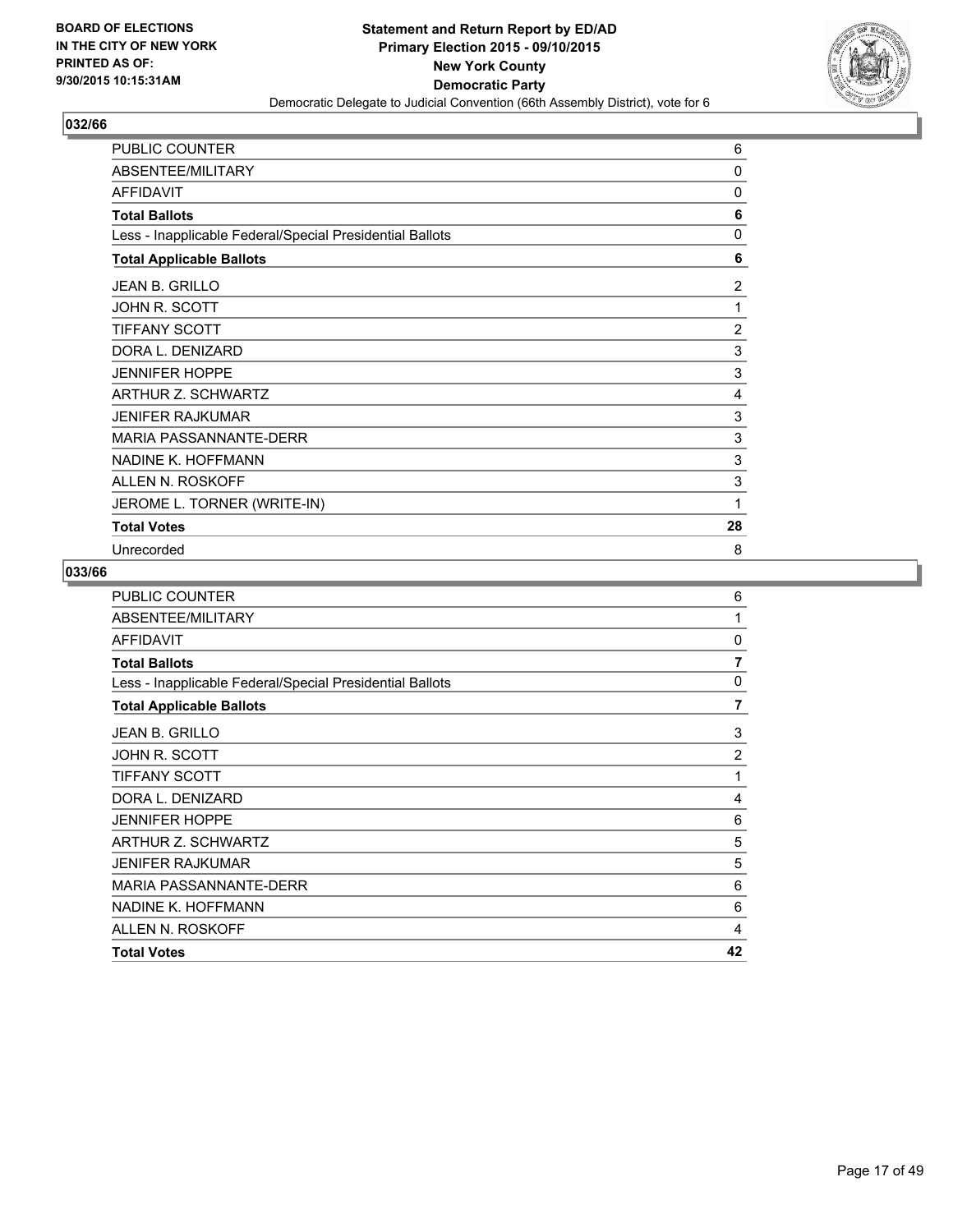

| <b>PUBLIC COUNTER</b>                                    | 18  |
|----------------------------------------------------------|-----|
| ABSENTEE/MILITARY                                        | 1   |
| <b>AFFIDAVIT</b>                                         | 0   |
| <b>Total Ballots</b>                                     | 19  |
| Less - Inapplicable Federal/Special Presidential Ballots | 0   |
| <b>Total Applicable Ballots</b>                          | 19  |
| <b>JEAN B. GRILLO</b>                                    | 5   |
| JOHN R. SCOTT                                            | 3   |
| <b>TIFFANY SCOTT</b>                                     | 4   |
| DORA L. DENIZARD                                         | 5   |
| <b>JENNIFER HOPPE</b>                                    | 16  |
| ARTHUR Z. SCHWARTZ                                       | 14  |
| <b>JENIFER RAJKUMAR</b>                                  | 15  |
| <b>MARIA PASSANNANTE-DERR</b>                            | 17  |
| NADINE K. HOFFMANN                                       | 18  |
| ALLEN N. ROSKOFF                                         | 15  |
| <b>Total Votes</b>                                       | 112 |
| Unrecorded                                               | 2   |

| <b>PUBLIC COUNTER</b>                                    | 21             |
|----------------------------------------------------------|----------------|
| ABSENTEE/MILITARY                                        | $\Omega$       |
| <b>AFFIDAVIT</b>                                         | $\mathbf{0}$   |
| <b>Total Ballots</b>                                     | 21             |
| Less - Inapplicable Federal/Special Presidential Ballots | 0              |
| <b>Total Applicable Ballots</b>                          | 21             |
| <b>JEAN B. GRILLO</b>                                    | 12             |
| <b>JOHN R. SCOTT</b>                                     | 9              |
| <b>TIFFANY SCOTT</b>                                     | $\overline{7}$ |
| DORA L. DENIZARD                                         | 6              |
| <b>JENNIFER HOPPE</b>                                    | 17             |
| ARTHUR Z. SCHWARTZ                                       | 13             |
| <b>JENIFER RAJKUMAR</b>                                  | 14             |
| <b>MARIA PASSANNANTE-DERR</b>                            | 16             |
| NADINE K. HOFFMANN                                       | 14             |
| ALLEN N. ROSKOFF                                         | 12             |
| JONAS SIREGAR (WRITE-IN)                                 | 1              |
| ROBERT PINTER (WRITE-IN)                                 | 1              |
| SCOTT SAPLAN (WRITE-IN)                                  | 1              |
| WAYNE SUNDAY (WRITE-IN)                                  | 1              |
| <b>Total Votes</b>                                       | 124            |
| Unrecorded                                               | $\overline{2}$ |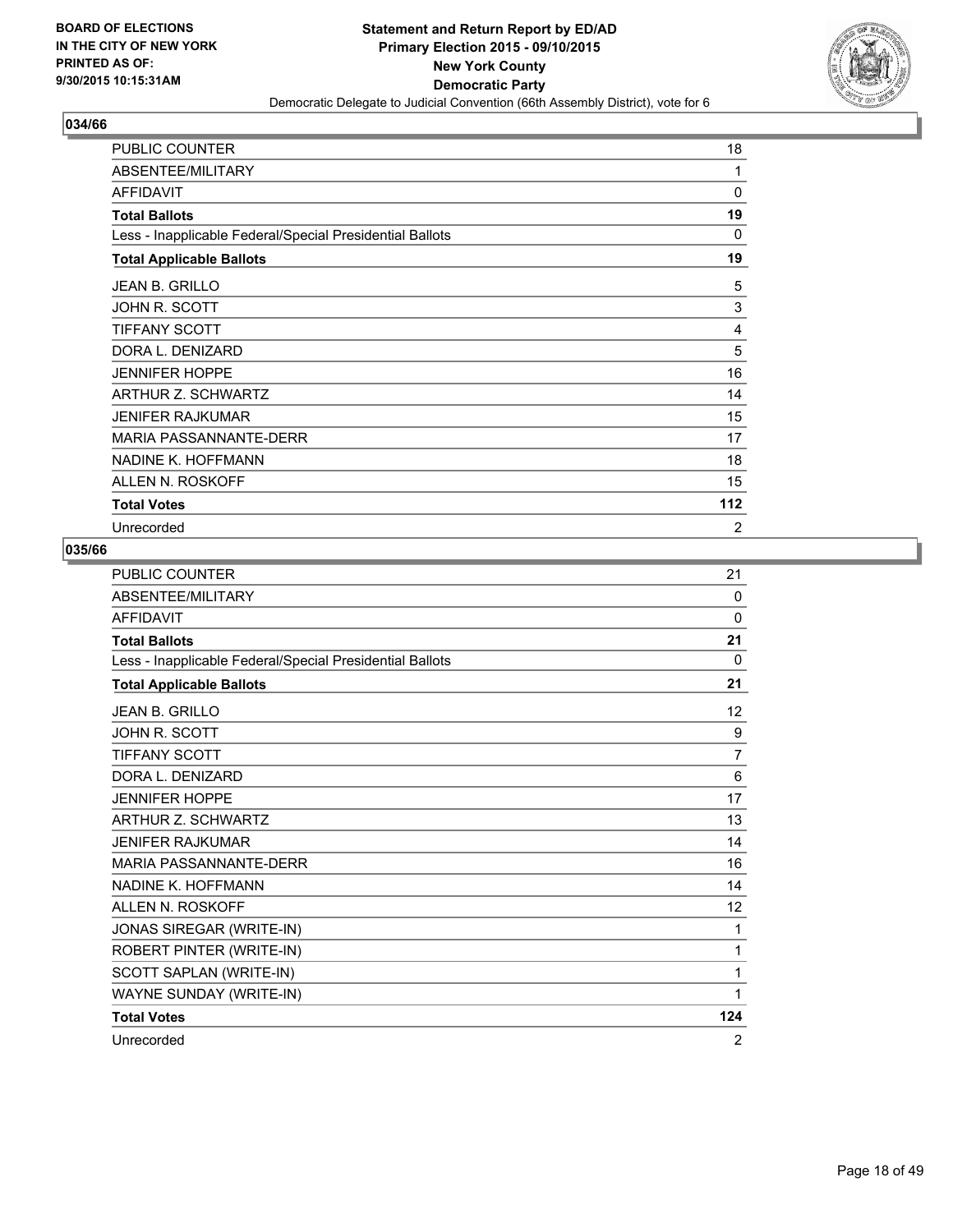

| <b>PUBLIC COUNTER</b>                                    | 11             |
|----------------------------------------------------------|----------------|
| ABSENTEE/MILITARY                                        | 1              |
| <b>AFFIDAVIT</b>                                         | $\mathbf{0}$   |
| <b>Total Ballots</b>                                     | 12             |
| Less - Inapplicable Federal/Special Presidential Ballots | $\mathbf{0}$   |
| <b>Total Applicable Ballots</b>                          | 12             |
| <b>JEAN B. GRILLO</b>                                    | 1              |
| <b>JOHN R. SCOTT</b>                                     | 0              |
| <b>TIFFANY SCOTT</b>                                     | 3              |
| DORA L. DENIZARD                                         | $\overline{2}$ |
| <b>JENNIFER HOPPE</b>                                    | 8              |
| ARTHUR Z. SCHWARTZ                                       | 6              |
| <b>JENIFER RAJKUMAR</b>                                  | 9              |
| <b>MARIA PASSANNANTE-DERR</b>                            | 9              |
| NADINE K. HOFFMANN                                       | 9              |
| <b>ALLEN N. ROSKOFF</b>                                  | 7              |
| DEREK DUFFEY (WRITE-IN)                                  | 1              |
| DONALD GROVE (WRITE-IN)                                  | 1              |
| ELLIOT BERKE (WRITE-IN)                                  | 1              |
| <b>GSORGE CARTER (WRITE-IN)</b>                          | 1              |
| MARK GERDE (WRITE-IN)                                    | 1              |
| UNATTRIBUTABLE WRITE-IN (WRITE-IN)                       | $\overline{2}$ |
| <b>Total Votes</b>                                       | 61             |
| Unrecorded                                               | 11             |

| <b>PUBLIC COUNTER</b>                                    | 8  |
|----------------------------------------------------------|----|
| ABSENTEE/MILITARY                                        | 1  |
| <b>AFFIDAVIT</b>                                         | 0  |
| <b>Total Ballots</b>                                     | 9  |
| Less - Inapplicable Federal/Special Presidential Ballots | 0  |
| <b>Total Applicable Ballots</b>                          | 9  |
| <b>JEAN B. GRILLO</b>                                    | 1  |
| JOHN R. SCOTT                                            | 2  |
| <b>TIFFANY SCOTT</b>                                     | 2  |
| DORA L. DENIZARD                                         | 0  |
| <b>JENNIFER HOPPE</b>                                    | 9  |
| ARTHUR Z. SCHWARTZ                                       | 8  |
| JENIFER RAJKUMAR                                         | 8  |
| <b>MARIA PASSANNANTE-DERR</b>                            | 6  |
| NADINE K. HOFFMANN                                       | 8  |
| ALLEN N. ROSKOFF                                         | 8  |
| <b>Total Votes</b>                                       | 52 |
| Unrecorded                                               | 2  |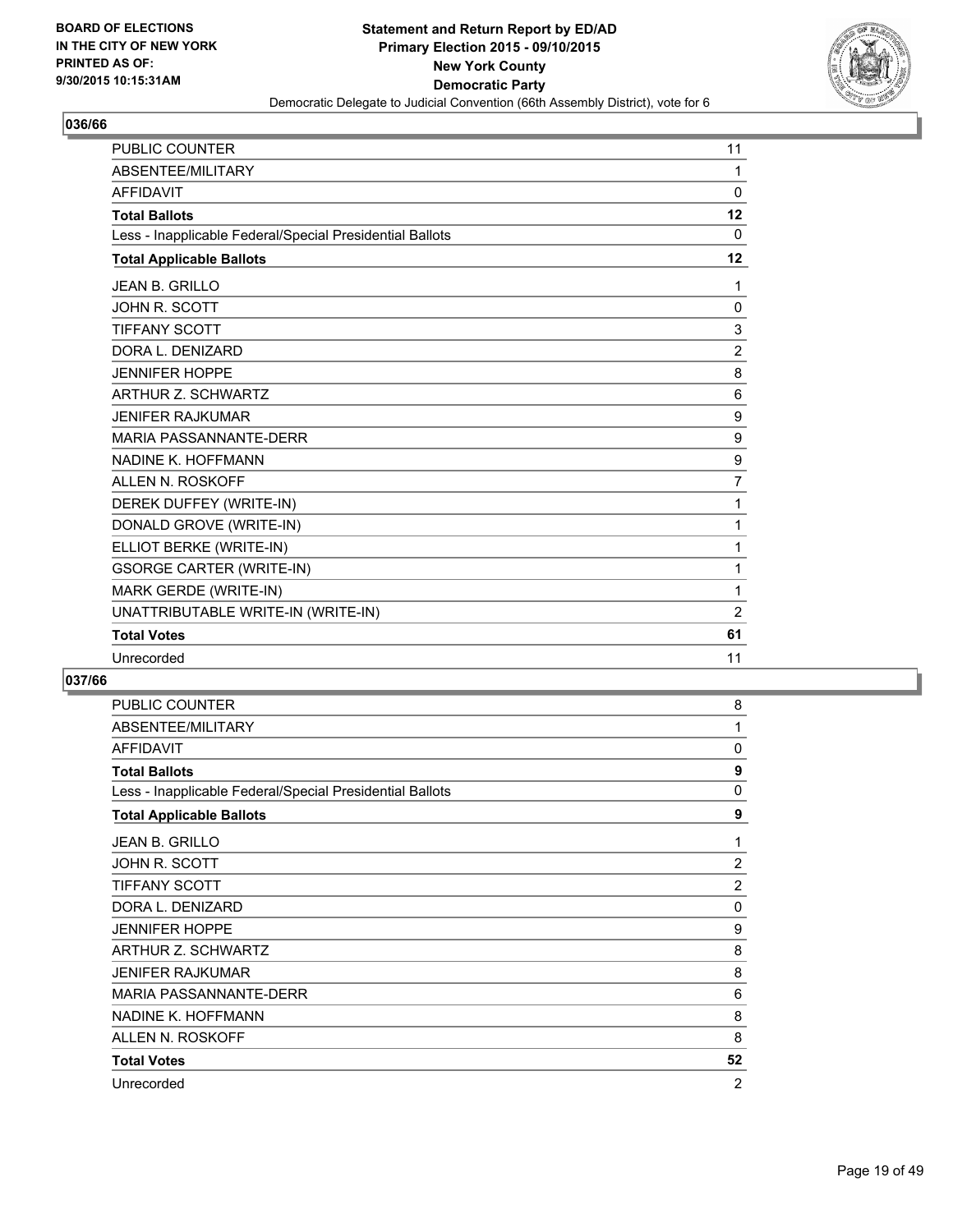

| PUBLIC COUNTER                                           | 2        |
|----------------------------------------------------------|----------|
| ABSENTEE/MILITARY                                        | 3        |
| <b>AFFIDAVIT</b>                                         | 0        |
| <b>Total Ballots</b>                                     | 5        |
| Less - Inapplicable Federal/Special Presidential Ballots | $\Omega$ |
| <b>Total Applicable Ballots</b>                          | 5        |
| <b>JEAN B. GRILLO</b>                                    | 2        |
| JOHN R. SCOTT                                            | 1        |
| <b>TIFFANY SCOTT</b>                                     | $\Omega$ |
| DORA L. DENIZARD                                         | 1        |
| <b>JENNIFER HOPPE</b>                                    | 4        |
| ARTHUR Z. SCHWARTZ                                       | 4        |
| <b>JENIFER RAJKUMAR</b>                                  | 4        |
| MARIA PASSANNANTE-DERR                                   | 4        |
| NADINE K. HOFFMANN                                       | 4        |
| ALLEN N. ROSKOFF                                         | 4        |
| <b>Total Votes</b>                                       | 28       |
| Unrecorded                                               | 2        |

| <b>PUBLIC COUNTER</b>                                    | $\overline{7}$ |
|----------------------------------------------------------|----------------|
| ABSENTEE/MILITARY                                        | 1              |
| <b>AFFIDAVIT</b>                                         | 1              |
| <b>Total Ballots</b>                                     | 9              |
| Less - Inapplicable Federal/Special Presidential Ballots | $\mathbf{0}$   |
| <b>Total Applicable Ballots</b>                          | 9              |
| <b>JEAN B. GRILLO</b>                                    | 5              |
| <b>JOHN R. SCOTT</b>                                     | 4              |
| <b>TIFFANY SCOTT</b>                                     | 4              |
| DORA L. DENIZARD                                         | 1              |
| <b>JENNIFER HOPPE</b>                                    | 5              |
| <b>ARTHUR Z. SCHWARTZ</b>                                | 4              |
| <b>JENIFER RAJKUMAR</b>                                  | 3              |
| <b>MARIA PASSANNANTE-DERR</b>                            | 3              |
| NADINE K. HOFFMANN                                       | 4              |
| ALLEN N. ROSKOFF                                         | 3              |
| UNATTRIBUTABLE WRITE-IN (WRITE-IN)                       | 1              |
| <b>Total Votes</b>                                       | 37             |
| Unrecorded                                               | 17             |
| 040/66 COMBINED into: 042/66                             |                |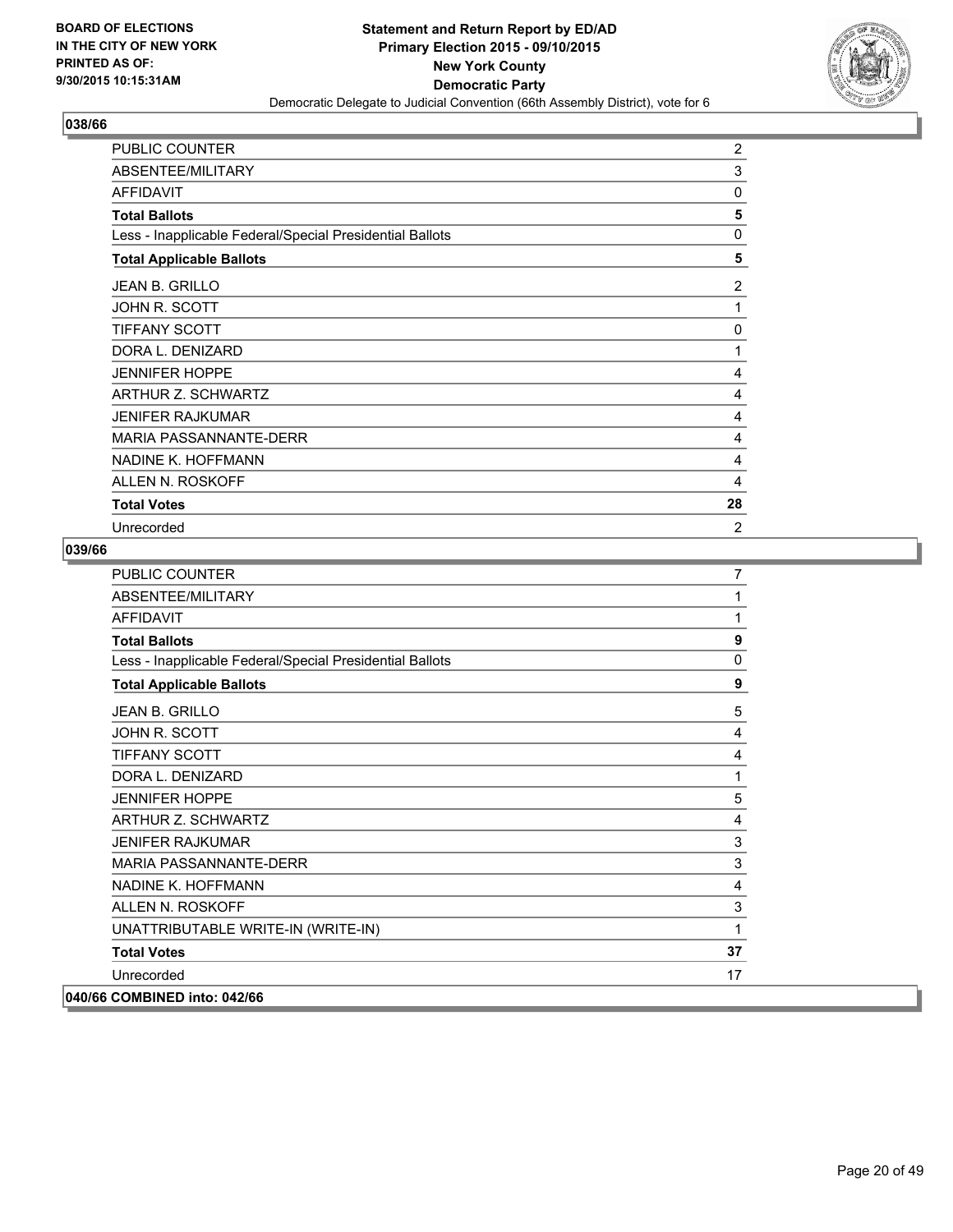

| PUBLIC COUNTER                                           | 46  |
|----------------------------------------------------------|-----|
| ABSENTEE/MILITARY                                        | 6   |
| <b>AFFIDAVIT</b>                                         | 1   |
| <b>Total Ballots</b>                                     | 53  |
| Less - Inapplicable Federal/Special Presidential Ballots | 0   |
| <b>Total Applicable Ballots</b>                          | 53  |
| <b>JEAN B. GRILLO</b>                                    | 11  |
| JOHN R. SCOTT                                            | 7   |
| <b>TIFFANY SCOTT</b>                                     | 8   |
| DORA L. DENIZARD                                         | 10  |
| <b>JENNIFER HOPPE</b>                                    | 28  |
| ARTHUR Z. SCHWARTZ                                       | 28  |
| <b>JENIFER RAJKUMAR</b>                                  | 30  |
| <b>MARIA PASSANNANTE-DERR</b>                            | 26  |
| NADINE K. HOFFMANN                                       | 28  |
| ALLEN N. ROSKOFF                                         | 26  |
| <b>Total Votes</b>                                       | 202 |
| Unrecorded                                               | 116 |

| <b>PUBLIC COUNTER</b>                                    | 7              |
|----------------------------------------------------------|----------------|
| ABSENTEE/MILITARY                                        | $\overline{2}$ |
| <b>AFFIDAVIT</b>                                         | 1              |
| <b>Total Ballots</b>                                     | 10             |
| Less - Inapplicable Federal/Special Presidential Ballots | 0              |
| <b>Total Applicable Ballots</b>                          | 10             |
| JEAN B. GRILLO                                           | 2              |
| JOHN R. SCOTT                                            | $\overline{2}$ |
| <b>TIFFANY SCOTT</b>                                     | 1              |
| DORA L. DENIZARD                                         | 0              |
| <b>JENNIFER HOPPE</b>                                    | 8              |
| ARTHUR Z. SCHWARTZ                                       | 6              |
| <b>JENIFER RAJKUMAR</b>                                  | 6              |
| <b>MARIA PASSANNANTE-DERR</b>                            | 7              |
| NADINE K. HOFFMANN                                       | 6              |
| ALLEN N. ROSKOFF                                         | 6              |
| <b>Total Votes</b>                                       | 44             |
| Unrecorded                                               | 16             |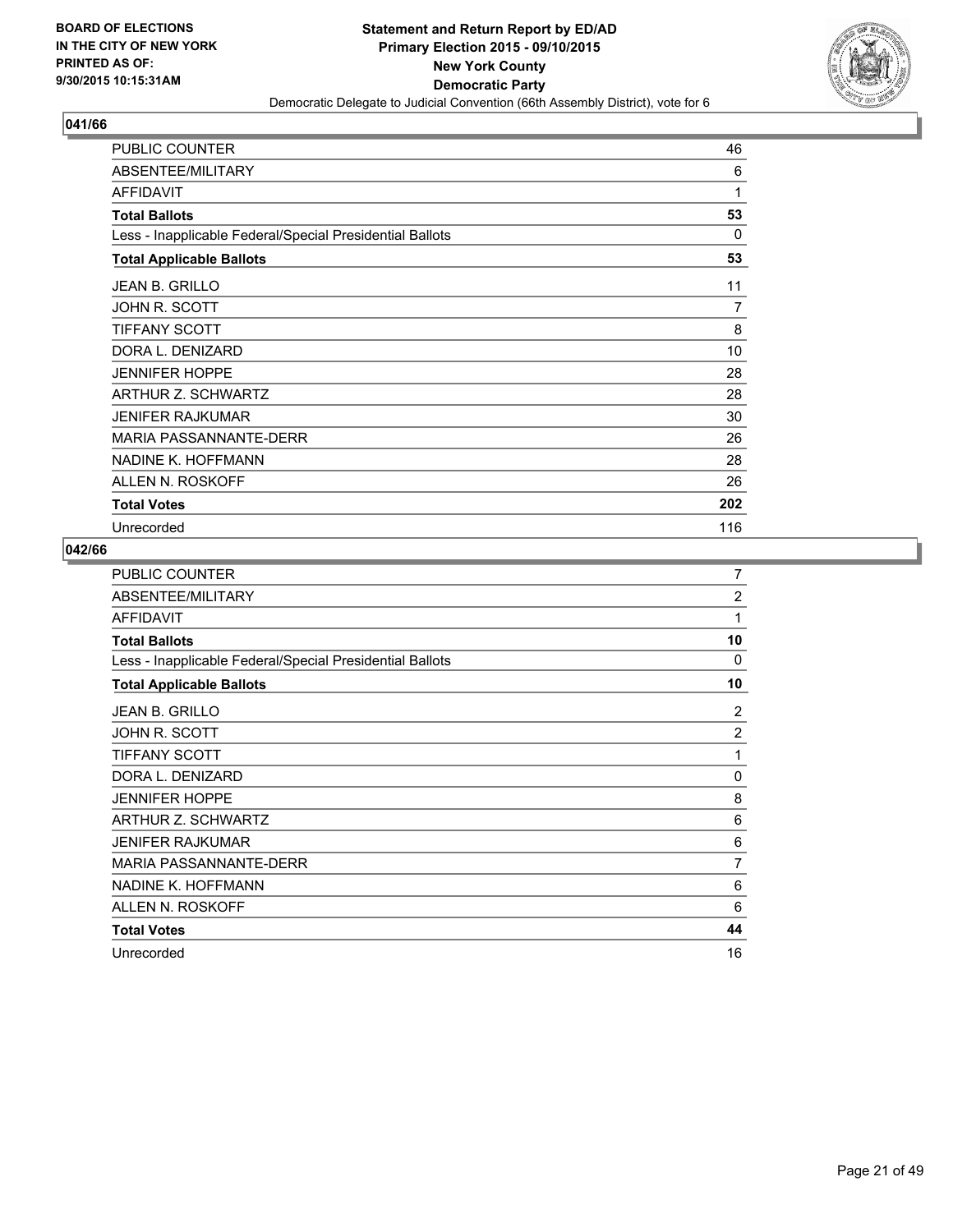

| PUBLIC COUNTER                                           | 19             |
|----------------------------------------------------------|----------------|
| ABSENTEE/MILITARY                                        | $\overline{2}$ |
| <b>AFFIDAVIT</b>                                         | 0              |
| <b>Total Ballots</b>                                     | 21             |
| Less - Inapplicable Federal/Special Presidential Ballots | 0              |
| <b>Total Applicable Ballots</b>                          | 21             |
| <b>JEAN B. GRILLO</b>                                    | 6              |
| <b>JOHN R. SCOTT</b>                                     | 5              |
| <b>TIFFANY SCOTT</b>                                     | 3              |
| DORA L. DENIZARD                                         | 1              |
| <b>JENNIFER HOPPE</b>                                    | 14             |
| ARTHUR Z. SCHWARTZ                                       | 14             |
| <b>JENIFER RAJKUMAR</b>                                  | 15             |
| <b>MARIA PASSANNANTE-DERR</b>                            | 14             |
| NADINE K. HOFFMANN                                       | 16             |
| ALLEN N. ROSKOFF                                         | 14             |
| DAVID HERSHEY WEBB (WRITE-IN)                            | 1              |
| <b>Total Votes</b>                                       | 103            |
| Unrecorded                                               | 23             |

| <b>PUBLIC COUNTER</b>                                    | 30       |
|----------------------------------------------------------|----------|
| ABSENTEE/MILITARY                                        | 4        |
| <b>AFFIDAVIT</b>                                         | $\Omega$ |
| <b>Total Ballots</b>                                     | 34       |
| Less - Inapplicable Federal/Special Presidential Ballots | 0        |
| <b>Total Applicable Ballots</b>                          | 34       |
| <b>JEAN B. GRILLO</b>                                    | 13       |
| JOHN R. SCOTT                                            | 4        |
| <b>TIFFANY SCOTT</b>                                     | 14       |
| DORA L. DENIZARD                                         | 11       |
| <b>JENNIFER HOPPE</b>                                    | 23       |
| ARTHUR Z. SCHWARTZ                                       | 24       |
| <b>JENIFER RAJKUMAR</b>                                  | 27       |
| MARIA PASSANNANTE-DERR                                   | 20       |
| NADINE K. HOFFMANN                                       | 24       |
| ALLEN N. ROSKOFF                                         | 20       |
| <b>Total Votes</b>                                       | 180      |
| Unrecorded                                               | 24       |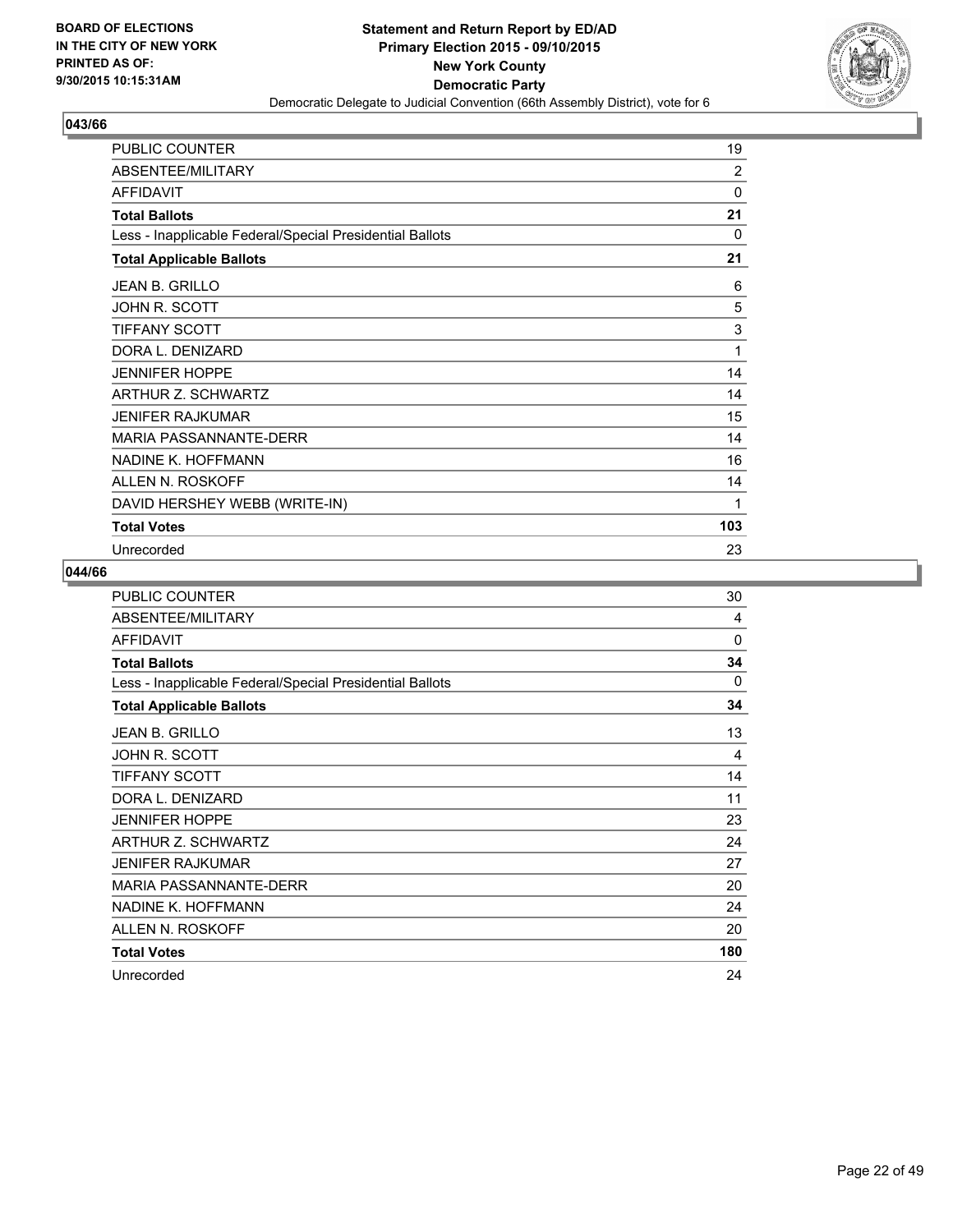

| <b>PUBLIC COUNTER</b>                                    | 103            |
|----------------------------------------------------------|----------------|
| ABSENTEE/MILITARY                                        | 4              |
| <b>AFFIDAVIT</b>                                         | $\overline{2}$ |
| <b>Total Ballots</b>                                     | 109            |
| Less - Inapplicable Federal/Special Presidential Ballots | 0              |
| <b>Total Applicable Ballots</b>                          | 109            |
| <b>JEAN B. GRILLO</b>                                    | 30             |
| JOHN R. SCOTT                                            | 25             |
| <b>TIFFANY SCOTT</b>                                     | 33             |
| DORA L. DENIZARD                                         | 30             |
| <b>JENNIFER HOPPE</b>                                    | 67             |
| ARTHUR Z. SCHWARTZ                                       | 53             |
| <b>JENIFER RAJKUMAR</b>                                  | 66             |
| MARIA PASSANNANTE-DERR                                   | 67             |
| NADINE K. HOFFMANN                                       | 63             |
| ALLEN N. ROSKOFF                                         | 50             |
| <b>Total Votes</b>                                       | 484            |
| Unrecorded                                               | 170            |

| PUBLIC COUNTER                                           | 38           |
|----------------------------------------------------------|--------------|
| ABSENTEE/MILITARY                                        | 2            |
| <b>AFFIDAVIT</b>                                         | $\mathbf{0}$ |
| <b>Total Ballots</b>                                     | 40           |
| Less - Inapplicable Federal/Special Presidential Ballots | 0            |
| <b>Total Applicable Ballots</b>                          | 40           |
| <b>JEAN B. GRILLO</b>                                    | 8            |
| <b>JOHN R. SCOTT</b>                                     | 5            |
| <b>TIFFANY SCOTT</b>                                     | 4            |
| DORA L. DENIZARD                                         | 7            |
| <b>JENNIFER HOPPE</b>                                    | 31           |
| ARTHUR Z. SCHWARTZ                                       | 31           |
| <b>JENIFER RAJKUMAR</b>                                  | 27           |
| MARIA PASSANNANTE-DERR                                   | 33           |
| NADINE K. HOFFMANN                                       | 30           |
| ALLEN N. ROSKOFF                                         | 30           |
| <b>Total Votes</b>                                       | 206          |
| Unrecorded                                               | 34           |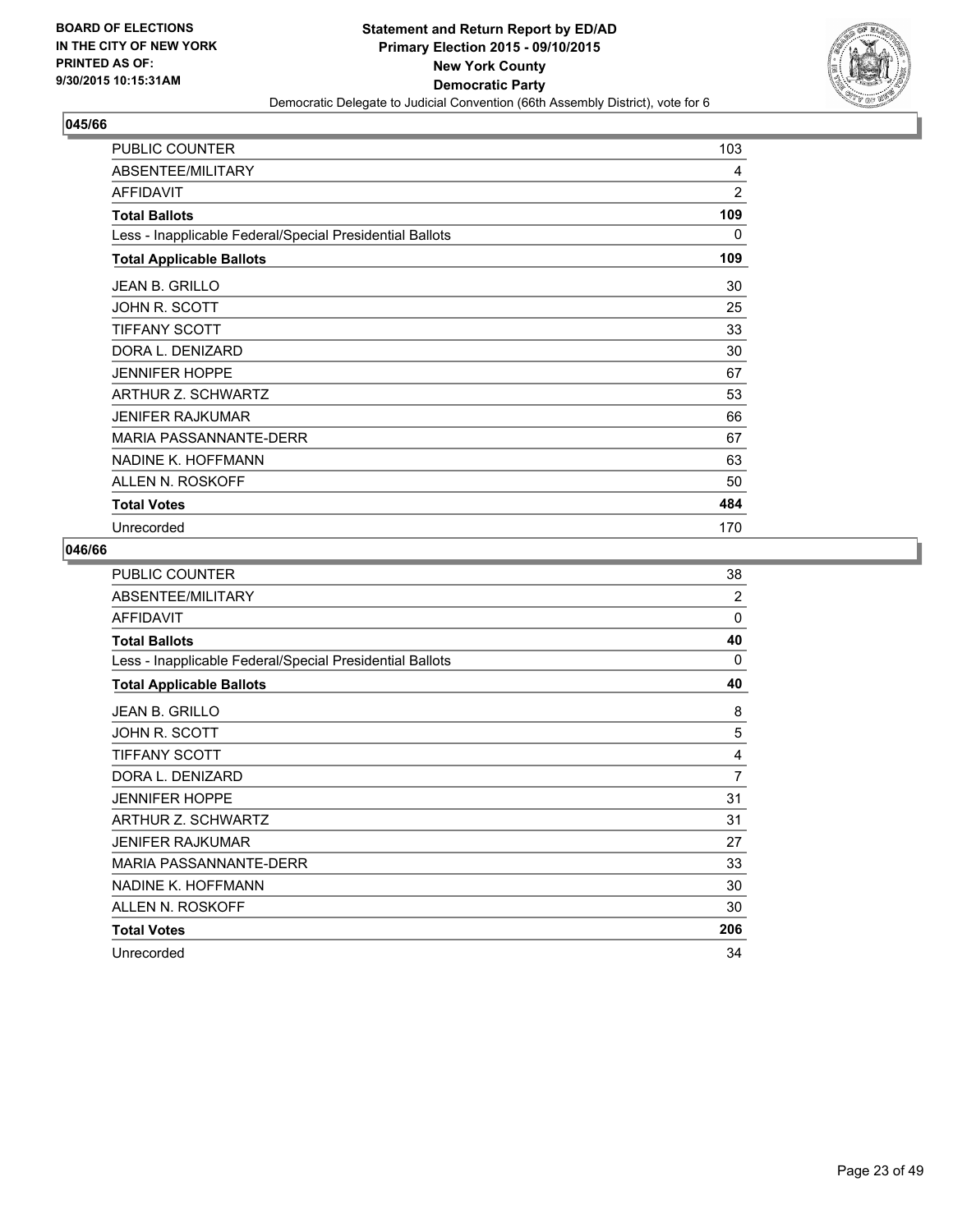

| <b>PUBLIC COUNTER</b>                                    | 17       |
|----------------------------------------------------------|----------|
| ABSENTEE/MILITARY                                        | $\Omega$ |
| <b>AFFIDAVIT</b>                                         | 0        |
| <b>Total Ballots</b>                                     | 17       |
| Less - Inapplicable Federal/Special Presidential Ballots | $\Omega$ |
| <b>Total Applicable Ballots</b>                          | 17       |
| <b>JEAN B. GRILLO</b>                                    | 9        |
| JOHN R. SCOTT                                            | 7        |
| <b>TIFFANY SCOTT</b>                                     | 8        |
| DORA L. DENIZARD                                         | 5        |
| <b>JENNIFER HOPPE</b>                                    | 9        |
| ARTHUR Z. SCHWARTZ                                       | 12       |
| <b>JENIFER RAJKUMAR</b>                                  | 13       |
| <b>MARIA PASSANNANTE-DERR</b>                            | 9        |
| NADINE K. HOFFMANN                                       | 10       |
| ALLEN N. ROSKOFF                                         | 10       |
| <b>Total Votes</b>                                       | 92       |
| Unrecorded                                               | 10       |

| <b>PUBLIC COUNTER</b>                                    | 21       |
|----------------------------------------------------------|----------|
| ABSENTEE/MILITARY                                        | 1        |
| <b>AFFIDAVIT</b>                                         | $\Omega$ |
| <b>Total Ballots</b>                                     | 22       |
| Less - Inapplicable Federal/Special Presidential Ballots | 0        |
| <b>Total Applicable Ballots</b>                          | 22       |
| JEAN B. GRILLO                                           | 6        |
| JOHN R. SCOTT                                            | 7        |
| TIFFANY SCOTT                                            | 6        |
| DORA L. DENIZARD                                         | 6        |
| <b>JENNIFER HOPPE</b>                                    | 10       |
| ARTHUR Z. SCHWARTZ                                       | 13       |
| <b>JENIFER RAJKUMAR</b>                                  | 11       |
| <b>MARIA PASSANNANTE-DERR</b>                            | 12       |
| NADINE K. HOFFMANN                                       | 13       |
| ALLEN N. ROSKOFF                                         | 9        |
| <b>Total Votes</b>                                       | 93       |
| Unrecorded                                               | 39       |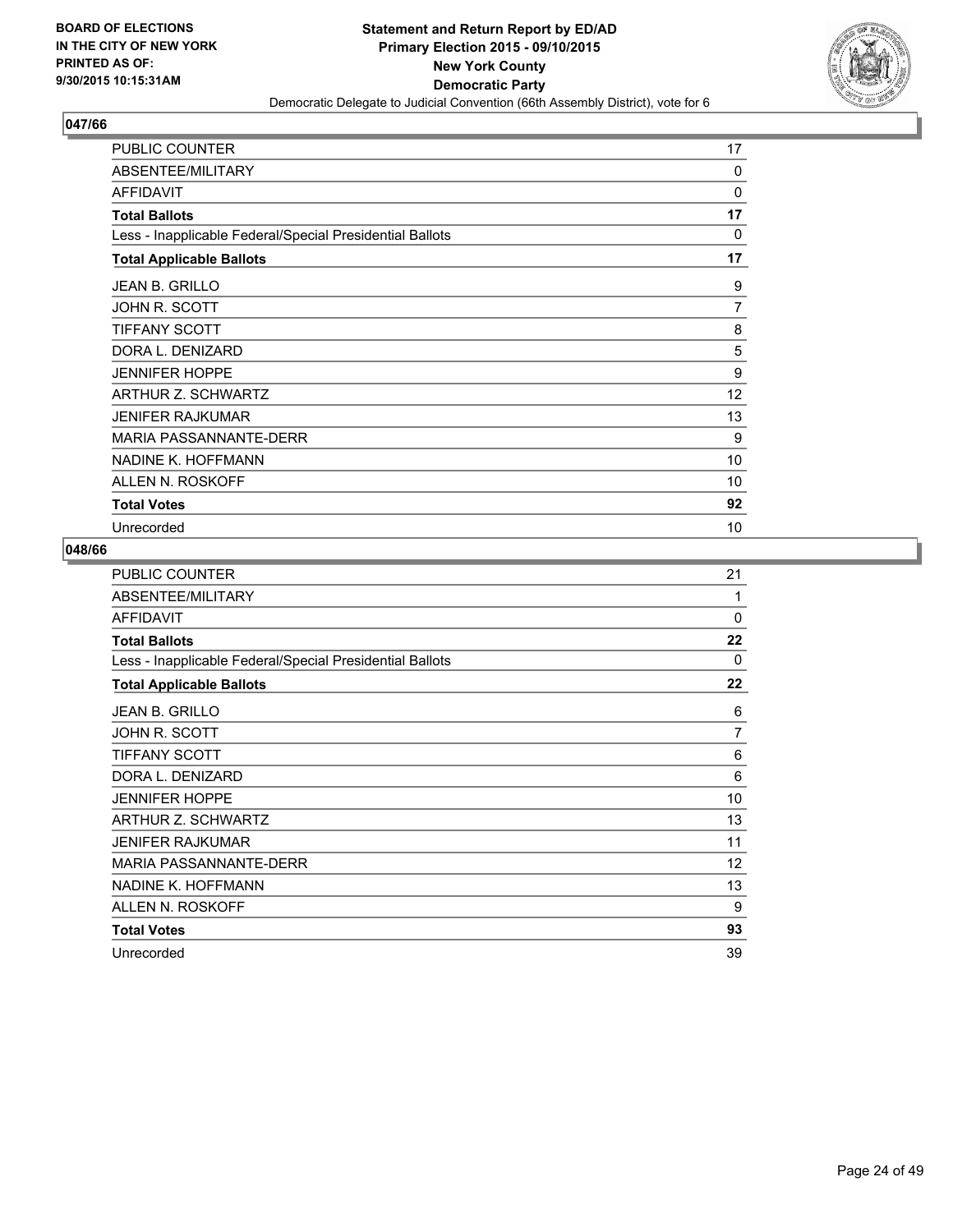

| PUBLIC COUNTER                                           | 16             |
|----------------------------------------------------------|----------------|
| ABSENTEE/MILITARY                                        | 3              |
| <b>AFFIDAVIT</b>                                         | 0              |
| <b>Total Ballots</b>                                     | 19             |
| Less - Inapplicable Federal/Special Presidential Ballots | 0              |
| <b>Total Applicable Ballots</b>                          | 19             |
| JEAN B. GRILLO                                           | 8              |
| <b>JOHN R. SCOTT</b>                                     | 5              |
| <b>TIFFANY SCOTT</b>                                     | 4              |
| DORA L. DENIZARD                                         | 4              |
| <b>JENNIFER HOPPE</b>                                    | 8              |
| ARTHUR Z. SCHWARTZ                                       | 9              |
| <b>JENIFER RAJKUMAR</b>                                  | $\overline{7}$ |
| <b>MARIA PASSANNANTE-DERR</b>                            | 9              |
| NADINE K. HOFFMANN                                       | $\overline{7}$ |
| ALLEN N. ROSKOFF                                         | 7              |
| UNATTRIBUTABLE WRITE-IN (WRITE-IN)                       | 1              |
| <b>Total Votes</b>                                       | 69             |
| Unrecorded                                               | 45             |

| <b>PUBLIC COUNTER</b>                                    | 11       |
|----------------------------------------------------------|----------|
| ABSENTEE/MILITARY                                        | $\Omega$ |
| <b>AFFIDAVIT</b>                                         | 0        |
| <b>Total Ballots</b>                                     | 11       |
| Less - Inapplicable Federal/Special Presidential Ballots | $\Omega$ |
| <b>Total Applicable Ballots</b>                          | 11       |
| <b>JEAN B. GRILLO</b>                                    | 5        |
| JOHN R. SCOTT                                            | 3        |
| <b>TIFFANY SCOTT</b>                                     | 1        |
| DORA L. DENIZARD                                         | 1        |
| <b>JENNIFER HOPPE</b>                                    | 8        |
| ARTHUR Z. SCHWARTZ                                       | 9        |
| <b>JENIFER RAJKUMAR</b>                                  | 7        |
| MARIA PASSANNANTE-DERR                                   | 9        |
| NADINE K. HOFFMANN                                       | 10       |
| ALLEN N. ROSKOFF                                         | 9        |
| <b>Total Votes</b>                                       | 62       |
| Unrecorded                                               | 4        |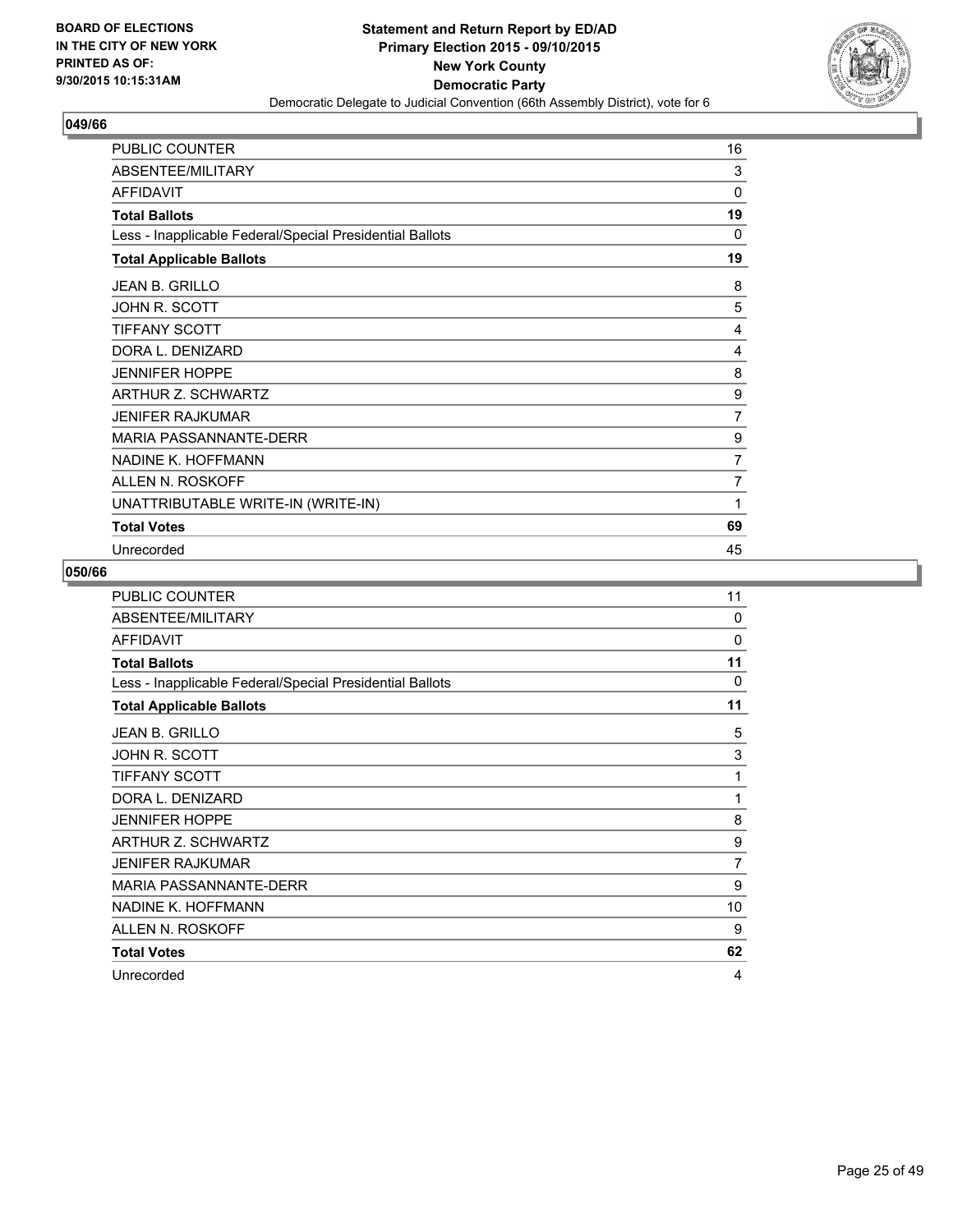

| <b>PUBLIC COUNTER</b>                                    | 10             |
|----------------------------------------------------------|----------------|
| ABSENTEE/MILITARY                                        | 1              |
| <b>AFFIDAVIT</b>                                         | 0              |
| <b>Total Ballots</b>                                     | 11             |
| Less - Inapplicable Federal/Special Presidential Ballots | 0              |
| <b>Total Applicable Ballots</b>                          | 11             |
| <b>JEAN B. GRILLO</b>                                    | 6              |
| JOHN R. SCOTT                                            | 5              |
| <b>TIFFANY SCOTT</b>                                     | $\overline{2}$ |
| DORA L. DENIZARD                                         | 3              |
| <b>JENNIFER HOPPE</b>                                    | 5              |
| ARTHUR Z. SCHWARTZ                                       | 8              |
| <b>JENIFER RAJKUMAR</b>                                  | 5              |
| <b>MARIA PASSANNANTE-DERR</b>                            | 6              |
| NADINE K. HOFFMANN                                       | 8              |
| ALLEN N. ROSKOFF                                         | 6              |
| <b>Total Votes</b>                                       | 54             |
| Unrecorded                                               | 12             |

| PUBLIC COUNTER                                           | 19             |
|----------------------------------------------------------|----------------|
| ABSENTEE/MILITARY                                        | $\Omega$       |
| <b>AFFIDAVIT</b>                                         | 1              |
| <b>Total Ballots</b>                                     | 20             |
| Less - Inapplicable Federal/Special Presidential Ballots | $\Omega$       |
| <b>Total Applicable Ballots</b>                          | 20             |
| <b>JEAN B. GRILLO</b>                                    | 7              |
| <b>JOHN R. SCOTT</b>                                     | 6              |
| <b>TIFFANY SCOTT</b>                                     | $\overline{7}$ |
| DORA L. DENIZARD                                         | 4              |
| <b>JENNIFER HOPPE</b>                                    | 14             |
| ARTHUR Z. SCHWARTZ                                       | 14             |
| <b>JENIFER RAJKUMAR</b>                                  | 12             |
| <b>MARIA PASSANNANTE-DERR</b>                            | 15             |
| NADINE K. HOFFMANN                                       | 16             |
| ALLEN N. ROSKOFF                                         | 13             |
| <b>Total Votes</b>                                       | 108            |
| Unrecorded                                               | 12             |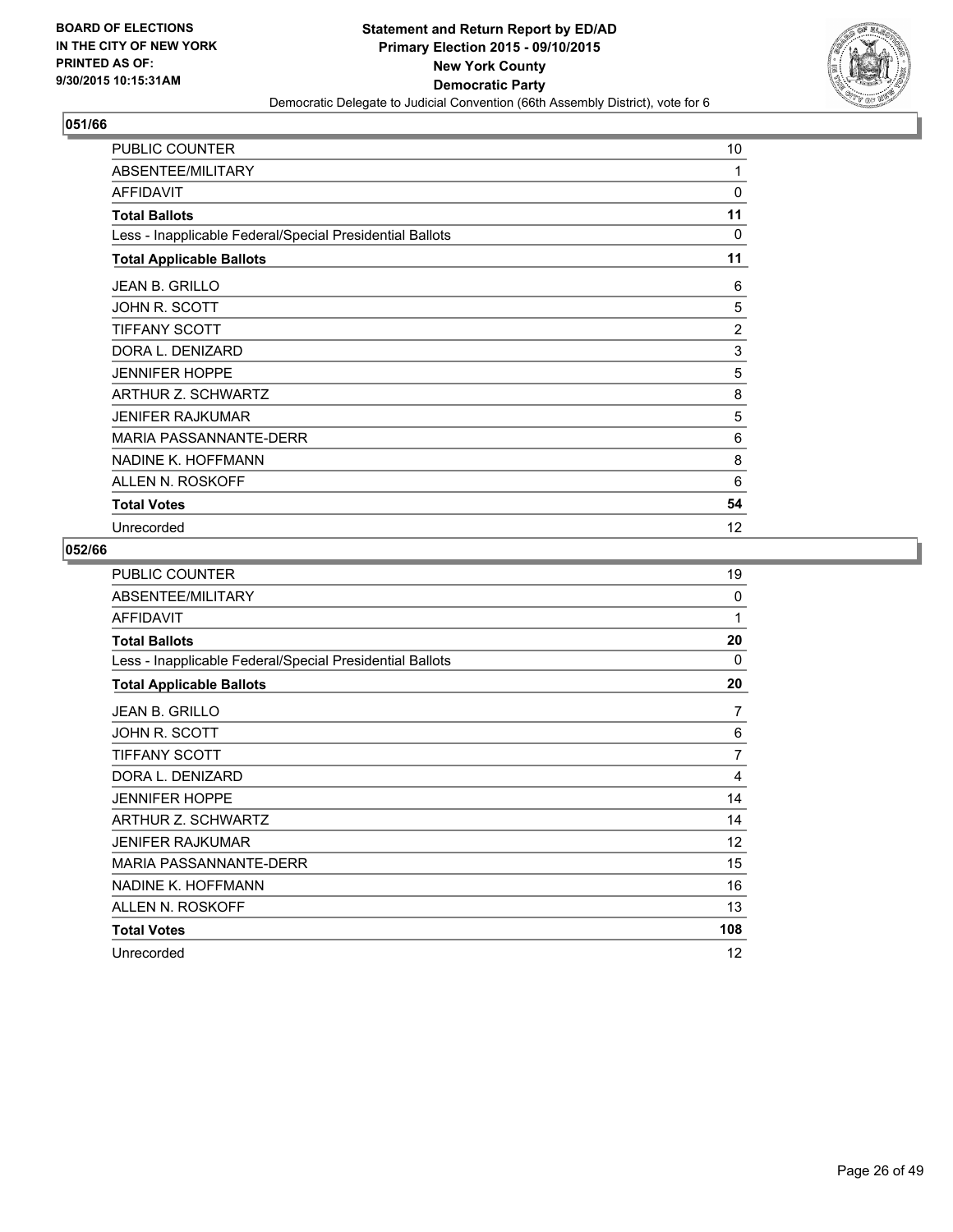

| ALLEN N. ROSKOFF                                         | 9  |
|----------------------------------------------------------|----|
| NADINE K. HOFFMANN                                       | 10 |
| MARIA PASSANNANTE-DERR                                   | 6  |
| <b>JENIFER RAJKUMAR</b>                                  | 6  |
| ARTHUR Z. SCHWARTZ                                       | 10 |
| <b>JENNIFER HOPPE</b>                                    | 7  |
| DORA L. DENIZARD                                         | 5  |
| <b>TIFFANY SCOTT</b>                                     | 3  |
| JOHN R. SCOTT                                            | 3  |
| <b>JEAN B. GRILLO</b>                                    | 7  |
| <b>Total Applicable Ballots</b>                          | 11 |
| Less - Inapplicable Federal/Special Presidential Ballots | 0  |
| <b>Total Ballots</b>                                     | 11 |
| <b>AFFIDAVIT</b>                                         | 0  |
| ABSENTEE/MILITARY                                        | 4  |
| <b>PUBLIC COUNTER</b>                                    | 7  |

| <b>PUBLIC COUNTER</b>                                    | 10             |
|----------------------------------------------------------|----------------|
| ABSENTEE/MILITARY                                        | 1              |
| <b>AFFIDAVIT</b>                                         | $\Omega$       |
| <b>Total Ballots</b>                                     | 11             |
| Less - Inapplicable Federal/Special Presidential Ballots | 0              |
| <b>Total Applicable Ballots</b>                          | 11             |
| <b>JEAN B. GRILLO</b>                                    | 2              |
| <b>JOHN R. SCOTT</b>                                     | $\overline{2}$ |
| <b>TIFFANY SCOTT</b>                                     | 1              |
| DORA L. DENIZARD                                         | $\overline{2}$ |
| <b>JENNIFER HOPPE</b>                                    | 5              |
| <b>ARTHUR Z. SCHWARTZ</b>                                | 7              |
| <b>JENIFER RAJKUMAR</b>                                  | 6              |
| <b>MARIA PASSANNANTE-DERR</b>                            | 7              |
| NADINE K. HOFFMANN                                       | $\overline{7}$ |
| ALLEN N. ROSKOFF                                         | 7              |
| BRIAN LEHRER (WRITE-IN)                                  | 1              |
| KRISTA RIPPERT (WRITE-IN)                                | 1              |
| <b>Total Votes</b>                                       | 48             |
| Unrecorded                                               | 18             |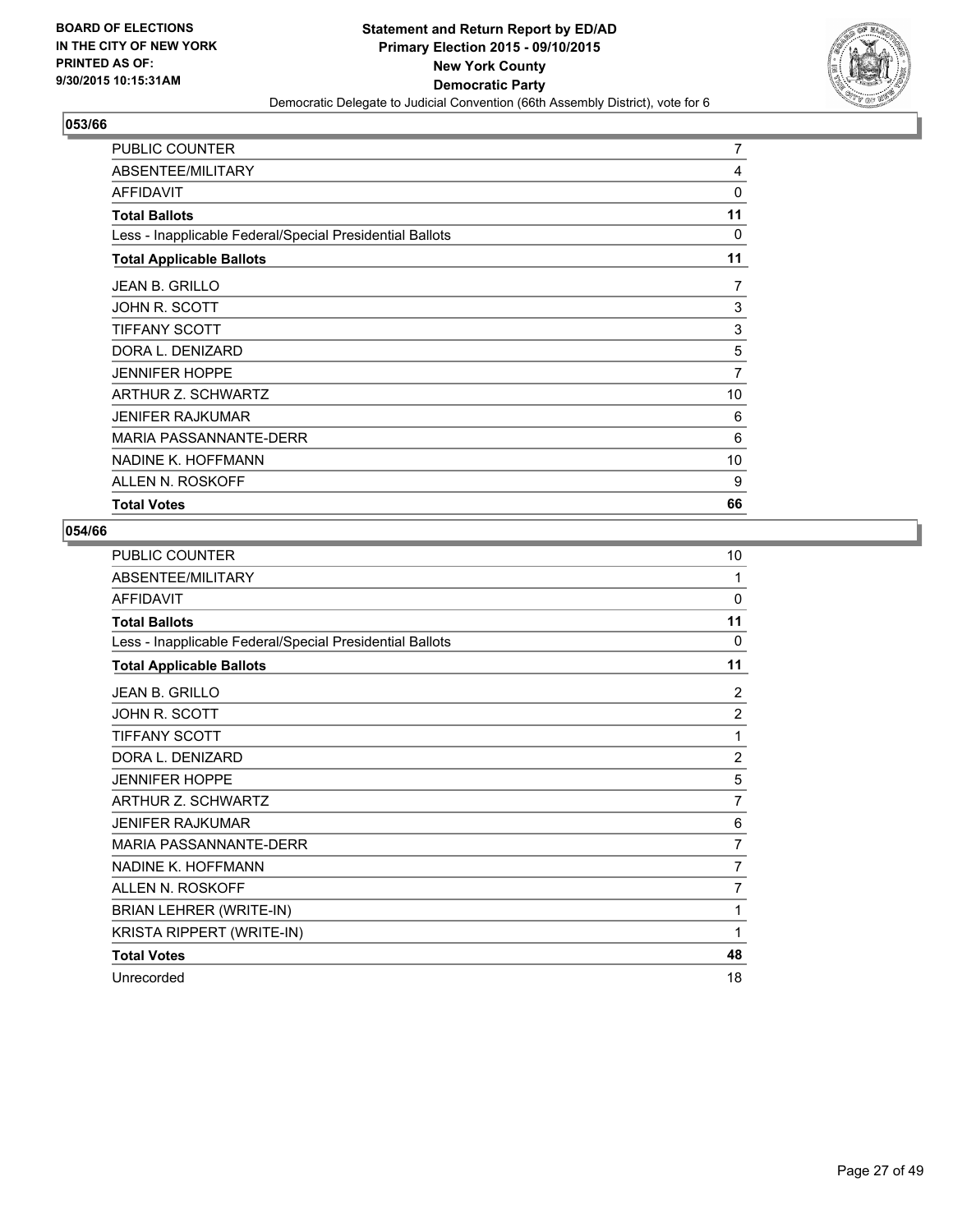

| PUBLIC COUNTER                                           | 8              |
|----------------------------------------------------------|----------------|
| ABSENTEE/MILITARY                                        | $\Omega$       |
| <b>AFFIDAVIT</b>                                         | $\Omega$       |
| <b>Total Ballots</b>                                     | 8              |
| Less - Inapplicable Federal/Special Presidential Ballots | $\Omega$       |
| <b>Total Applicable Ballots</b>                          | 8              |
| <b>JEAN B. GRILLO</b>                                    | 2              |
| JOHN R. SCOTT                                            | 0              |
| <b>TIFFANY SCOTT</b>                                     | 1              |
| DORA L. DENIZARD                                         | $\overline{2}$ |
| <b>JENNIFER HOPPE</b>                                    | 6              |
| ARTHUR Z. SCHWARTZ                                       | 8              |
| <b>JENIFER RAJKUMAR</b>                                  | 7              |
| <b>MARIA PASSANNANTE-DERR</b>                            | 7              |
| NADINE K. HOFFMANN                                       | 7              |
| ALLEN N. ROSKOFF                                         | 7              |
| <b>Total Votes</b>                                       | 47             |
| Unrecorded                                               | 1              |

| PUBLIC COUNTER                                           | 5              |
|----------------------------------------------------------|----------------|
| ABSENTEE/MILITARY                                        | 0              |
| <b>AFFIDAVIT</b>                                         | $\Omega$       |
| <b>Total Ballots</b>                                     | 5              |
| Less - Inapplicable Federal/Special Presidential Ballots | $\Omega$       |
| <b>Total Applicable Ballots</b>                          | 5              |
| <b>JEAN B. GRILLO</b>                                    | 3              |
| JOHN R. SCOTT                                            | 3              |
| <b>TIFFANY SCOTT</b>                                     | $\overline{2}$ |
| DORA L. DENIZARD                                         | 3              |
| <b>JENNIFER HOPPE</b>                                    | 3              |
| ARTHUR Z. SCHWARTZ                                       | $\overline{2}$ |
| <b>JENIFER RAJKUMAR</b>                                  | 1              |
| <b>MARIA PASSANNANTE-DERR</b>                            | $\overline{2}$ |
| NADINE K. HOFFMANN                                       | 3              |
| ALLEN N. ROSKOFF                                         | 1              |
| <b>Total Votes</b>                                       | 23             |
| Unrecorded                                               | 7              |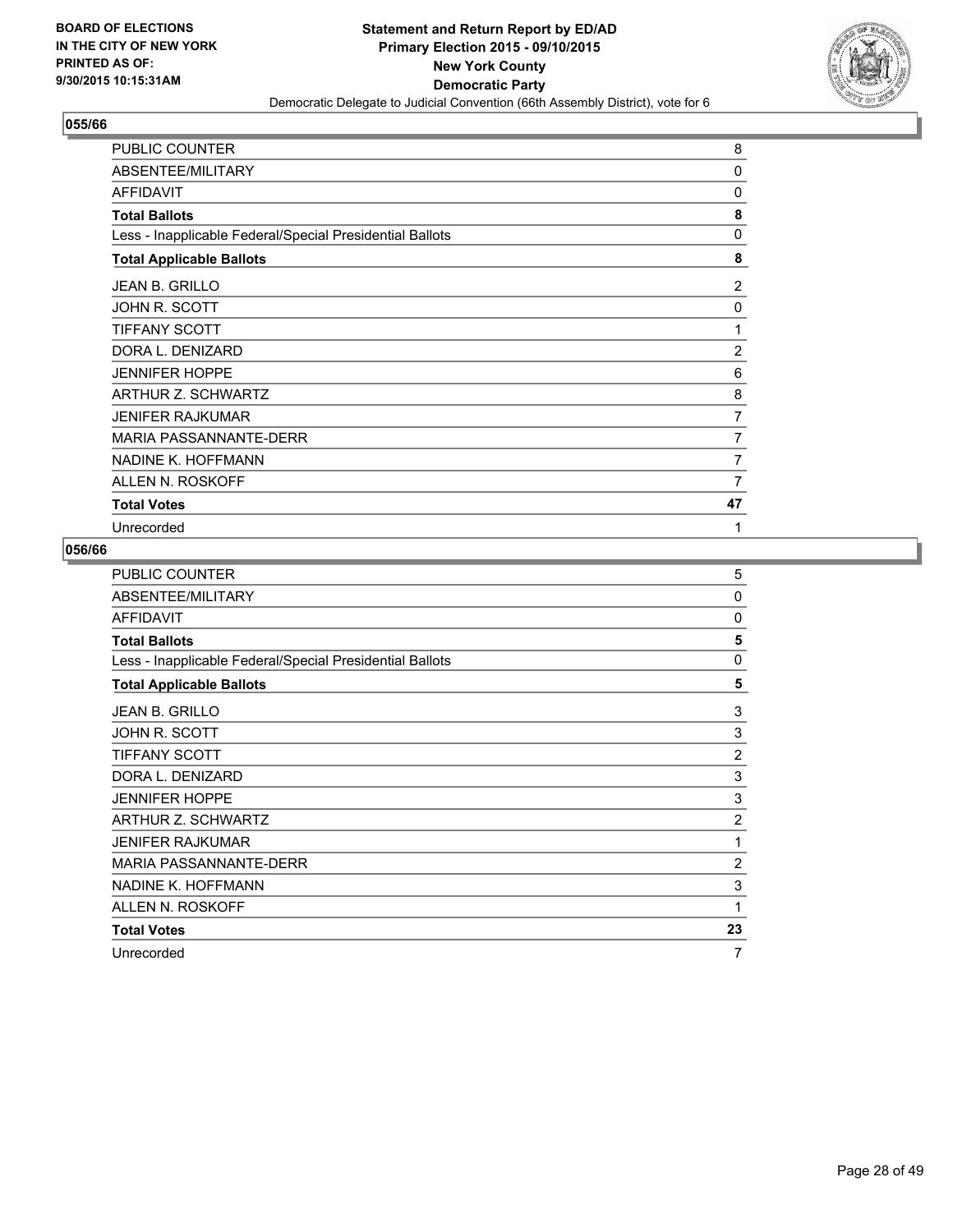

| <b>PUBLIC COUNTER</b>                                    | 5              |
|----------------------------------------------------------|----------------|
| ABSENTEE/MILITARY                                        | 1              |
| <b>AFFIDAVIT</b>                                         | $\Omega$       |
| <b>Total Ballots</b>                                     | 6              |
| Less - Inapplicable Federal/Special Presidential Ballots | $\Omega$       |
| <b>Total Applicable Ballots</b>                          | 6              |
| <b>JEAN B. GRILLO</b>                                    | 4              |
| JOHN R. SCOTT                                            | $\mathbf{1}$   |
| <b>TIFFANY SCOTT</b>                                     | 4              |
| DORA L. DENIZARD                                         | $\overline{2}$ |
| <b>JENNIFER HOPPE</b>                                    | 5              |
| ARTHUR Z. SCHWARTZ                                       | 1              |
| <b>JENIFER RAJKUMAR</b>                                  | 3              |
| <b>MARIA PASSANNANTE-DERR</b>                            | 4              |
| NADINE K. HOFFMANN                                       | 3              |
| ALLEN N. ROSKOFF                                         | 2              |
| <b>Total Votes</b>                                       | 29             |
| Unrecorded                                               | 7              |

| <b>PUBLIC COUNTER</b>                                    | 4        |
|----------------------------------------------------------|----------|
| ABSENTEE/MILITARY                                        | 0        |
| <b>AFFIDAVIT</b>                                         | $\Omega$ |
| <b>Total Ballots</b>                                     | 4        |
| Less - Inapplicable Federal/Special Presidential Ballots | 0        |
| <b>Total Applicable Ballots</b>                          | 4        |
| JEAN B. GRILLO                                           | 3        |
| JOHN R. SCOTT                                            | 0        |
| <b>TIFFANY SCOTT</b>                                     | 3        |
| DORA L. DENIZARD                                         | 1        |
| <b>JENNIFER HOPPE</b>                                    | 3        |
| ARTHUR Z. SCHWARTZ                                       | 1        |
| <b>JENIFER RAJKUMAR</b>                                  | 3        |
| <b>MARIA PASSANNANTE-DERR</b>                            | 4        |
| NADINE K. HOFFMANN                                       | 4        |
| ALLEN N. ROSKOFF                                         | 1        |
| <b>Total Votes</b>                                       | 23       |
| Unrecorded                                               | 1        |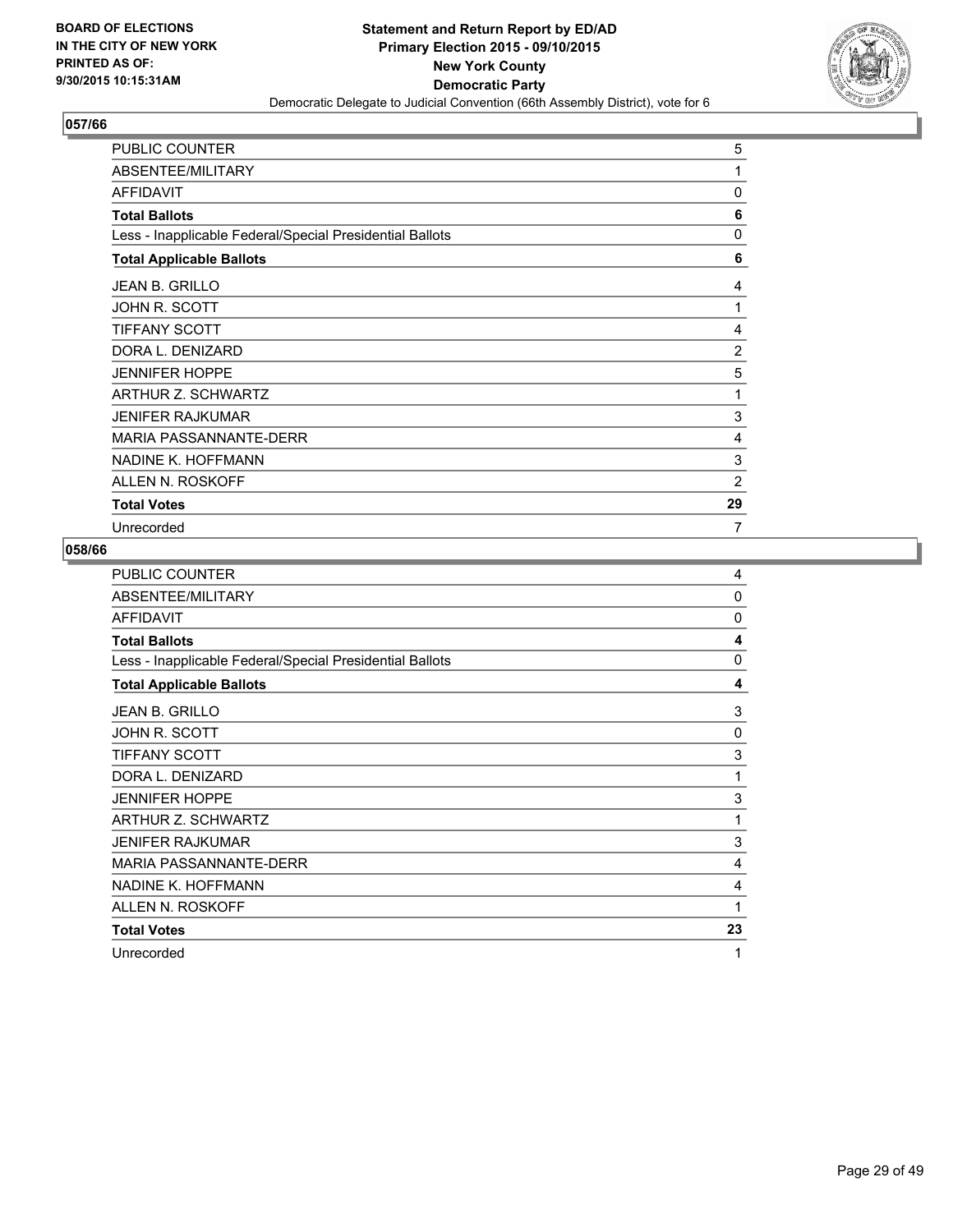

| <b>PUBLIC COUNTER</b>                                    | 11       |
|----------------------------------------------------------|----------|
| ABSENTEE/MILITARY                                        | 2        |
| <b>AFFIDAVIT</b>                                         | $\Omega$ |
| <b>Total Ballots</b>                                     | 13       |
| Less - Inapplicable Federal/Special Presidential Ballots | 0        |
| <b>Total Applicable Ballots</b>                          | 13       |
| <b>JEAN B. GRILLO</b>                                    | 5        |
| JOHN R. SCOTT                                            | 5        |
| <b>TIFFANY SCOTT</b>                                     | 6        |
| DORA L. DENIZARD                                         | 4        |
| <b>JENNIFER HOPPE</b>                                    | 7        |
| ARTHUR Z. SCHWARTZ                                       | 11       |
| <b>JENIFER RAJKUMAR</b>                                  | 7        |
| <b>MARIA PASSANNANTE-DERR</b>                            | 9        |
| NADINE K. HOFFMANN                                       | 10       |
| ALLEN N. ROSKOFF                                         | 3        |
| <b>Total Votes</b>                                       | 67       |
| Unrecorded                                               | 11       |

| <b>PUBLIC COUNTER</b>                                    | 9              |
|----------------------------------------------------------|----------------|
| ABSENTEE/MILITARY                                        | 0              |
| <b>AFFIDAVIT</b>                                         | 1              |
| <b>Total Ballots</b>                                     | 10             |
| Less - Inapplicable Federal/Special Presidential Ballots | $\Omega$       |
| <b>Total Applicable Ballots</b>                          | 10             |
| <b>JEAN B. GRILLO</b>                                    | 4              |
| <b>JOHN R. SCOTT</b>                                     | 2              |
| <b>TIFFANY SCOTT</b>                                     | 3              |
| DORA L. DENIZARD                                         | 1              |
| <b>JENNIFER HOPPE</b>                                    | 6              |
| ARTHUR Z. SCHWARTZ                                       | 6              |
| <b>JENIFER RAJKUMAR</b>                                  | 4              |
| <b>MARIA PASSANNANTE-DERR</b>                            | 5              |
| NADINE K. HOFFMANN                                       | $\overline{7}$ |
| ALLEN N. ROSKOFF                                         | 5              |
| <b>Total Votes</b>                                       | 43             |
| Unrecorded                                               | 17             |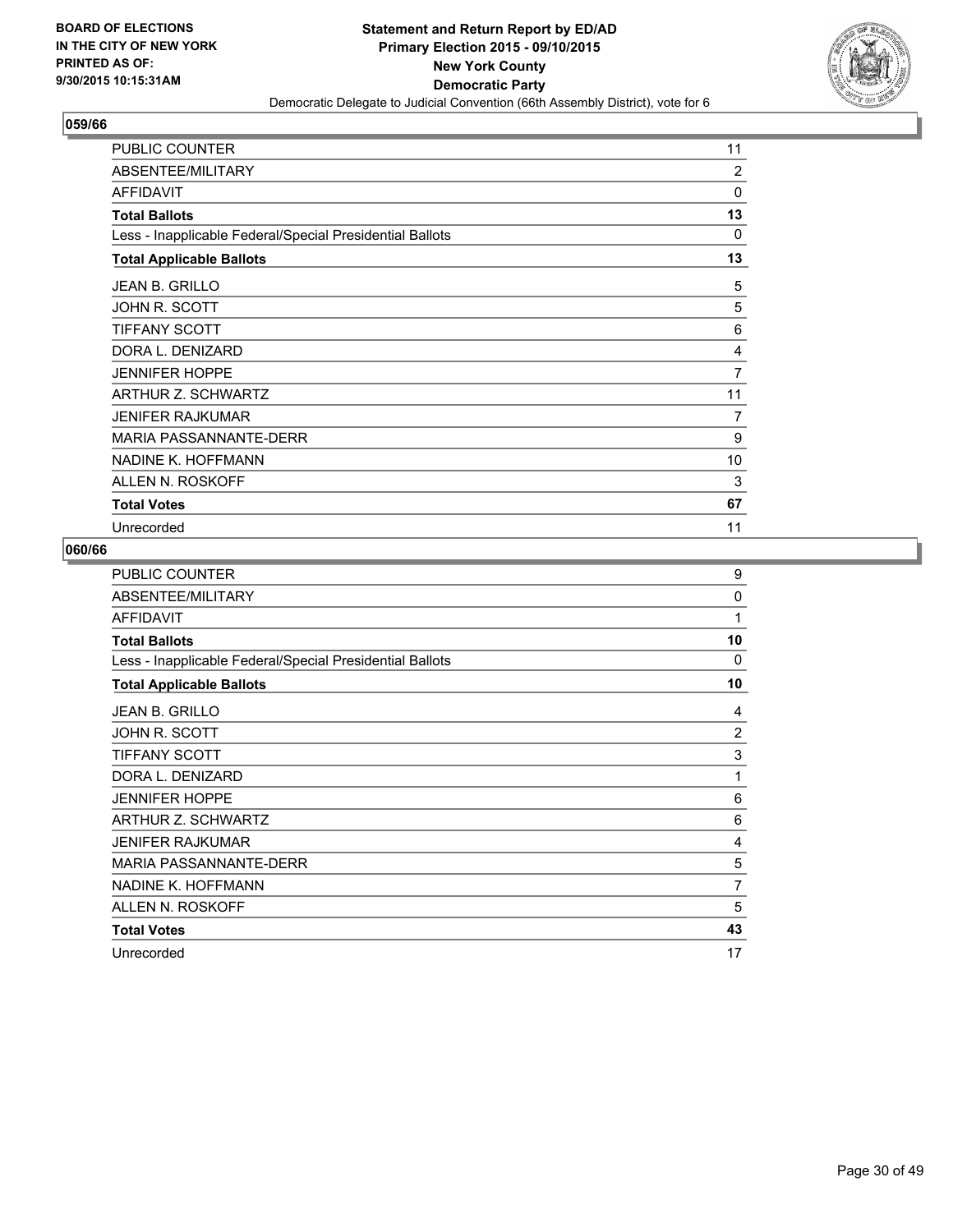

| <b>PUBLIC COUNTER</b>                                    | 11           |
|----------------------------------------------------------|--------------|
| ABSENTEE/MILITARY                                        | 4            |
| <b>AFFIDAVIT</b>                                         | $\mathbf{0}$ |
| <b>Total Ballots</b>                                     | 15           |
| Less - Inapplicable Federal/Special Presidential Ballots | $\Omega$     |
| <b>Total Applicable Ballots</b>                          | 15           |
| <b>JEAN B. GRILLO</b>                                    | 8            |
| JOHN R. SCOTT                                            | 4            |
| <b>TIFFANY SCOTT</b>                                     | 5            |
| DORA L. DENIZARD                                         | 4            |
| <b>JENNIFER HOPPE</b>                                    | 13           |
| ARTHUR Z. SCHWARTZ                                       | 11           |
| <b>JENIFER RAJKUMAR</b>                                  | 8            |
| <b>MARIA PASSANNANTE-DERR</b>                            | 13           |
| NADINE K. HOFFMANN                                       | 14           |
| ALLEN N. ROSKOFF                                         | 9            |
| <b>Total Votes</b>                                       | 89           |
| Unrecorded                                               | 1            |

| <b>PUBLIC COUNTER</b>                                    | 7              |
|----------------------------------------------------------|----------------|
| ABSENTEE/MILITARY                                        | $\overline{2}$ |
| <b>AFFIDAVIT</b>                                         | $\Omega$       |
| <b>Total Ballots</b>                                     | 9              |
| Less - Inapplicable Federal/Special Presidential Ballots | 0              |
| <b>Total Applicable Ballots</b>                          | 9              |
| JEAN B. GRILLO                                           | 3              |
| <b>JOHN R. SCOTT</b>                                     | 4              |
| <b>TIFFANY SCOTT</b>                                     | $\overline{2}$ |
| DORA L. DENIZARD                                         | 1              |
| <b>JENNIFER HOPPE</b>                                    | $\overline{7}$ |
| ARTHUR Z. SCHWARTZ                                       | 6              |
| <b>JENIFER RAJKUMAR</b>                                  | 6              |
| MARIA PASSANNANTE-DERR                                   | 6              |
| NADINE K. HOFFMANN                                       | $\overline{7}$ |
| ALLEN N. ROSKOFF                                         | $\overline{2}$ |
| <b>Total Votes</b>                                       | 44             |
| Unrecorded                                               | 10             |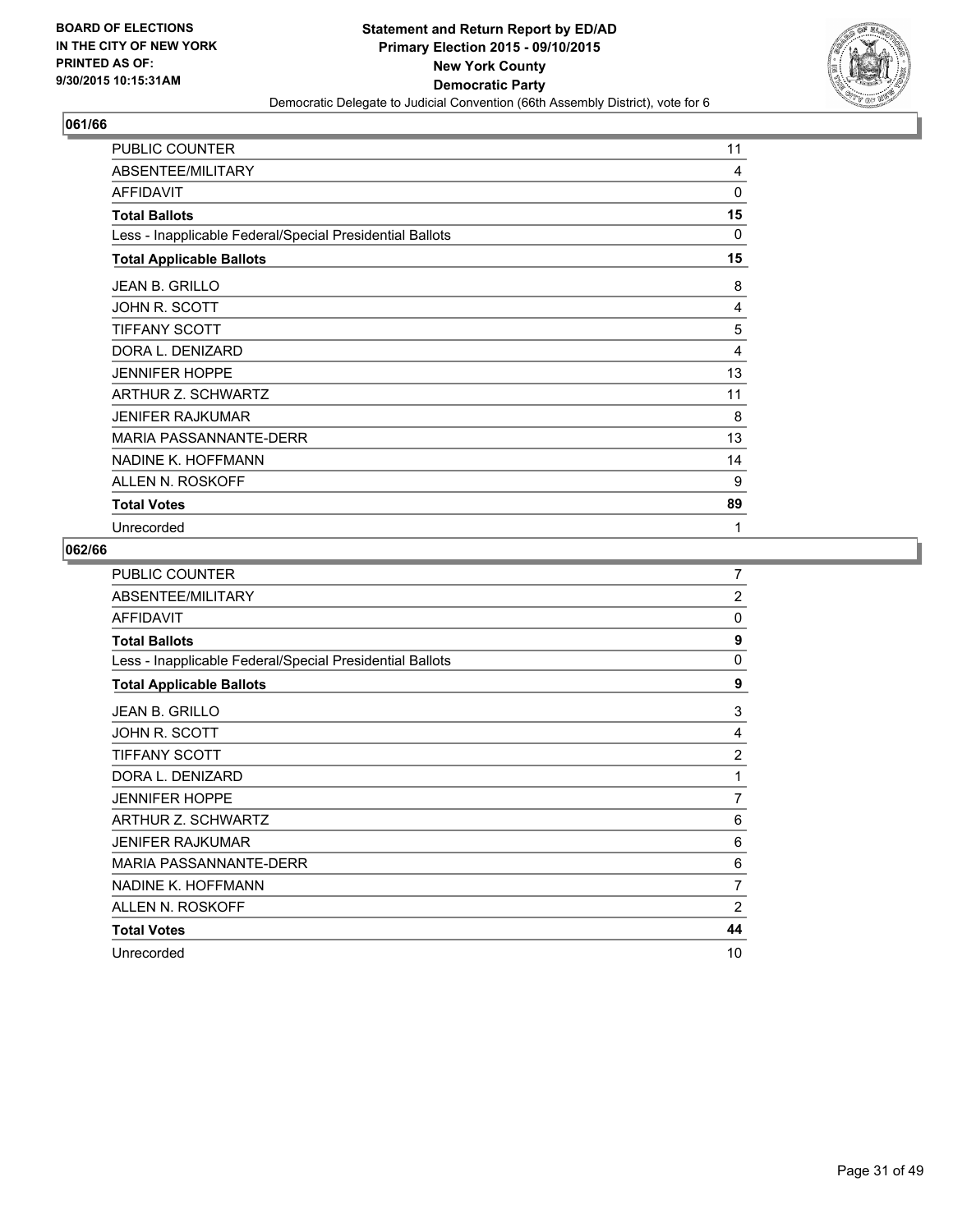

| <b>PUBLIC COUNTER</b>                                    | 9              |
|----------------------------------------------------------|----------------|
| ABSENTEE/MILITARY                                        | 1              |
| <b>AFFIDAVIT</b>                                         | 0              |
| <b>Total Ballots</b>                                     | 10             |
| Less - Inapplicable Federal/Special Presidential Ballots | 0              |
| <b>Total Applicable Ballots</b>                          | 10             |
| <b>JEAN B. GRILLO</b>                                    | 4              |
| JOHN R. SCOTT                                            | 1              |
| <b>TIFFANY SCOTT</b>                                     | 0              |
| DORA L. DENIZARD                                         | 2              |
| <b>JENNIFER HOPPE</b>                                    | $\overline{7}$ |
| ARTHUR Z. SCHWARTZ                                       | 6              |
| <b>JENIFER RAJKUMAR</b>                                  | 8              |
| <b>MARIA PASSANNANTE-DERR</b>                            | 8              |
| NADINE K. HOFFMANN                                       | 8              |
| ALLEN N. ROSKOFF                                         | 4              |
| DENNIS J. GAULT (WRITE-IN)                               | $\overline{2}$ |
| TERRI L. CUDE (WRITE-IN)                                 | $\overline{2}$ |
| <b>Total Votes</b>                                       | 52             |
| Unrecorded                                               | 8              |

| PUBLIC COUNTER                                           | 11             |
|----------------------------------------------------------|----------------|
| ABSENTEE/MILITARY                                        | $\Omega$       |
| <b>AFFIDAVIT</b>                                         | $\Omega$       |
| <b>Total Ballots</b>                                     | 11             |
| Less - Inapplicable Federal/Special Presidential Ballots | 0              |
| <b>Total Applicable Ballots</b>                          | 11             |
| <b>JEAN B. GRILLO</b>                                    | $\overline{2}$ |
| JOHN R. SCOTT                                            | $\overline{2}$ |
| <b>TIFFANY SCOTT</b>                                     | 3              |
| DORA L. DENIZARD                                         | $\overline{2}$ |
| <b>JENNIFER HOPPE</b>                                    | 9              |
| ARTHUR Z. SCHWARTZ                                       | 9              |
| <b>JENIFER RAJKUMAR</b>                                  | 8              |
| <b>MARIA PASSANNANTE-DERR</b>                            | 10             |
| NADINE K. HOFFMANN                                       | 10             |
| ALLEN N. ROSKOFF                                         | 7              |
| <b>Total Votes</b>                                       | 62             |
| Unrecorded                                               | 4              |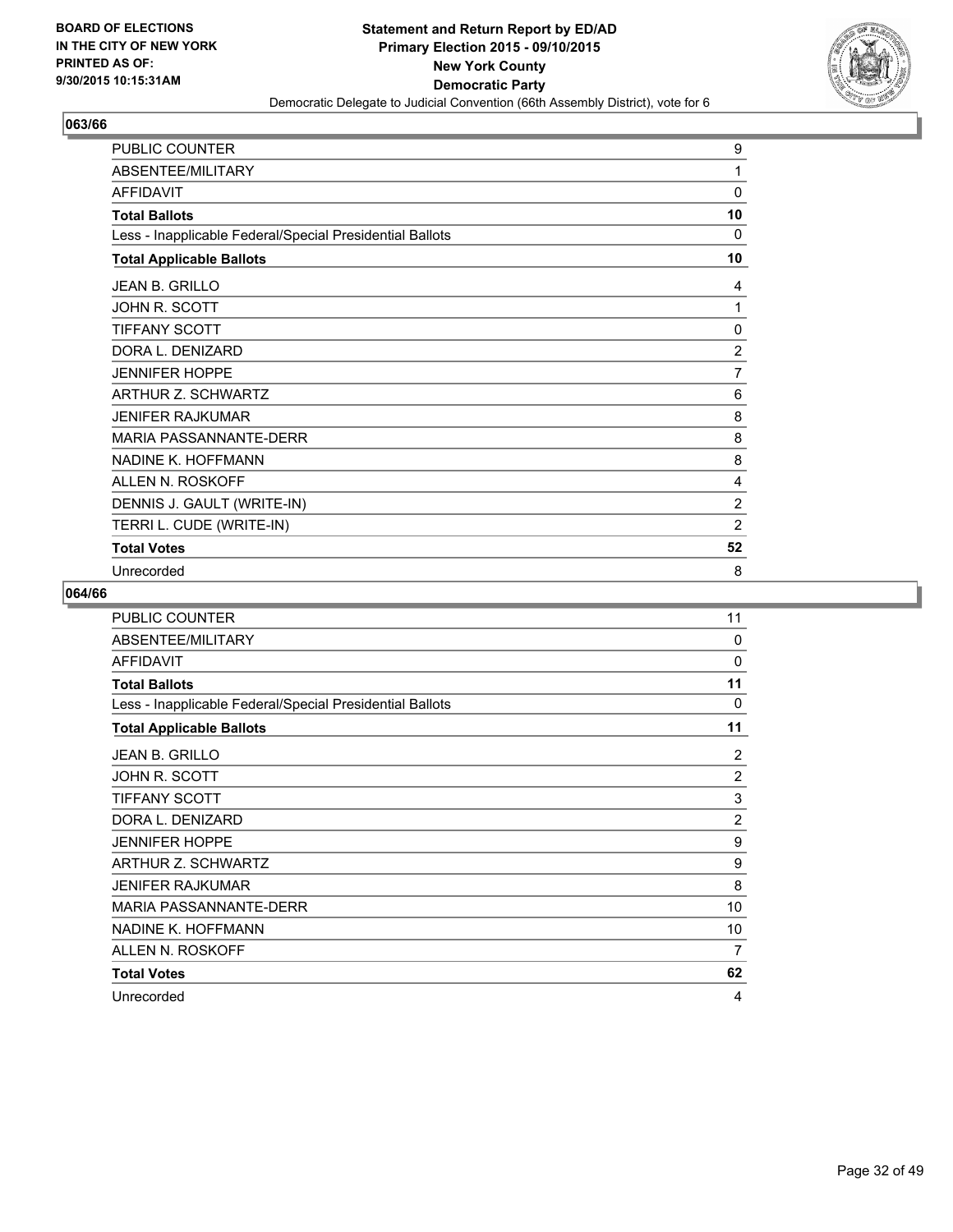

| PUBLIC COUNTER                                           | 1              |
|----------------------------------------------------------|----------------|
| ABSENTEE/MILITARY                                        | 1              |
| <b>AFFIDAVIT</b>                                         | 0              |
| <b>Total Ballots</b>                                     | $\overline{2}$ |
| Less - Inapplicable Federal/Special Presidential Ballots | $\mathbf{0}$   |
| <b>Total Applicable Ballots</b>                          | $\mathbf{2}$   |
| <b>JEAN B. GRILLO</b>                                    | 1              |
| JOHN R. SCOTT                                            | 1              |
| <b>TIFFANY SCOTT</b>                                     | 0              |
| DORA L. DENIZARD                                         | 0              |
| <b>JENNIFER HOPPE</b>                                    | 1              |
| ARTHUR Z. SCHWARTZ                                       | 2              |
| <b>JENIFER RAJKUMAR</b>                                  | 2              |
| <b>MARIA PASSANNANTE-DERR</b>                            | 2              |
| NADINE K. HOFFMANN                                       | 1              |
| ALLEN N. ROSKOFF                                         | 1              |
| <b>Total Votes</b>                                       | 11             |
| Unrecorded                                               | 1              |

| <b>PUBLIC COUNTER</b>                                    | 13             |
|----------------------------------------------------------|----------------|
| ABSENTEE/MILITARY                                        | 5              |
| <b>AFFIDAVIT</b>                                         | $\Omega$       |
| <b>Total Ballots</b>                                     | 18             |
| Less - Inapplicable Federal/Special Presidential Ballots | $\Omega$       |
| <b>Total Applicable Ballots</b>                          | 18             |
| JEAN B. GRILLO                                           | 7              |
| <b>JOHN R. SCOTT</b>                                     | 3              |
| <b>TIFFANY SCOTT</b>                                     | 3              |
| DORA L. DENIZARD                                         | $\overline{7}$ |
| <b>JENNIFER HOPPE</b>                                    | 10             |
| ARTHUR Z. SCHWARTZ                                       | 15             |
| <b>JENIFER RAJKUMAR</b>                                  | 14             |
| <b>MARIA PASSANNANTE-DERR</b>                            | 14             |
| NADINE K. HOFFMANN                                       | 12             |
| ALLEN N. ROSKOFF                                         | 10             |
| <b>Total Votes</b>                                       | 95             |
| Unrecorded                                               | 13             |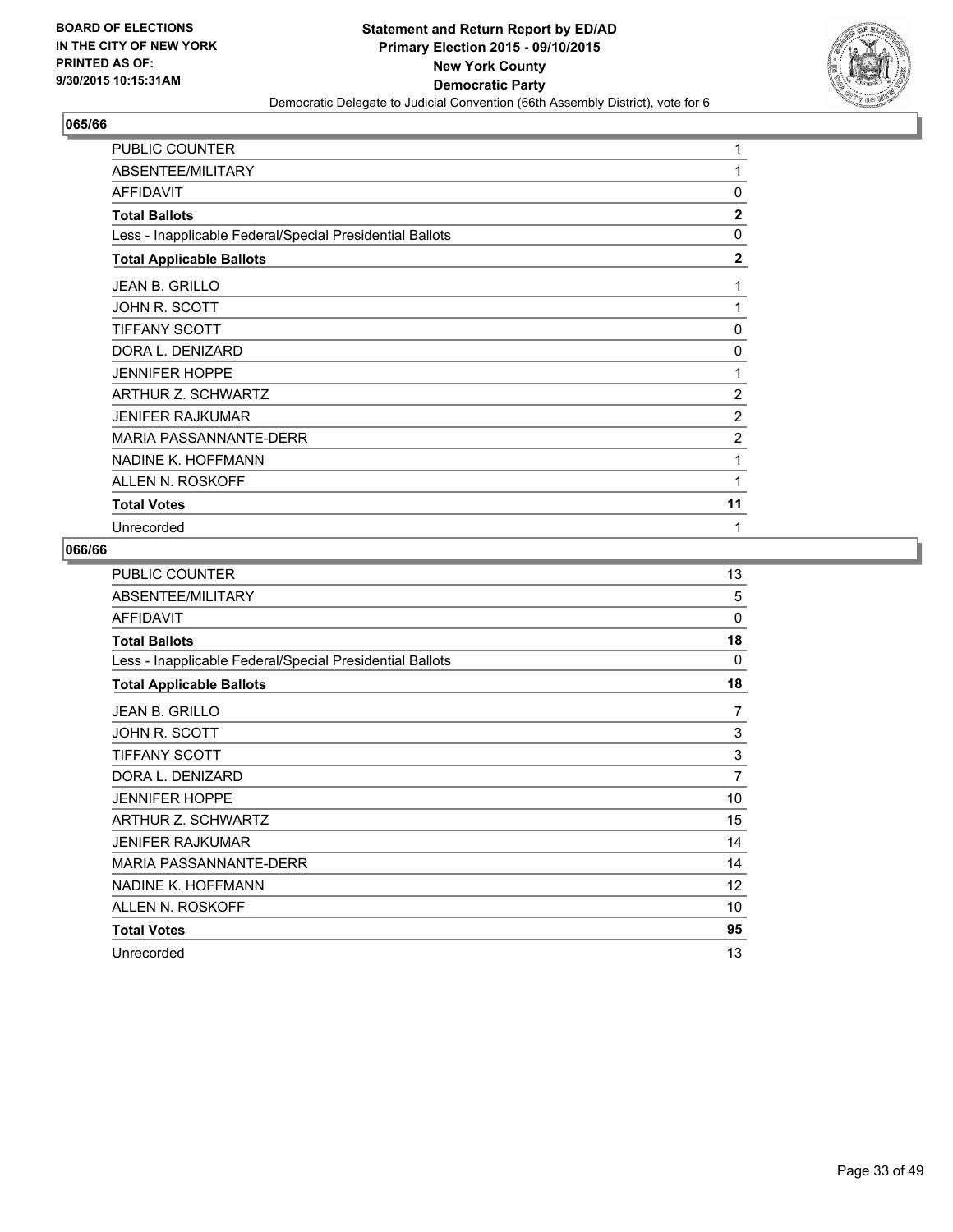

| <b>PUBLIC COUNTER</b>                                    | 13             |
|----------------------------------------------------------|----------------|
| ABSENTEE/MILITARY                                        | $\overline{2}$ |
| <b>AFFIDAVIT</b>                                         | $\mathbf{0}$   |
| <b>Total Ballots</b>                                     | 15             |
| Less - Inapplicable Federal/Special Presidential Ballots | $\Omega$       |
| <b>Total Applicable Ballots</b>                          | 15             |
| <b>JEAN B. GRILLO</b>                                    | 2              |
| JOHN R. SCOTT                                            | $\overline{2}$ |
| <b>TIFFANY SCOTT</b>                                     | $\overline{2}$ |
| DORA L. DENIZARD                                         | 3              |
| <b>JENNIFER HOPPE</b>                                    | 11             |
| ARTHUR Z. SCHWARTZ                                       | 13             |
| <b>JENIFER RAJKUMAR</b>                                  | 11             |
| <b>MARIA PASSANNANTE-DERR</b>                            | 12             |
| NADINE K. HOFFMANN                                       | 15             |
| ALLEN N. ROSKOFF                                         | 12             |
| <b>Total Votes</b>                                       | 83             |
| Unrecorded                                               | 7              |

| PUBLIC COUNTER                                           | 23             |
|----------------------------------------------------------|----------------|
| ABSENTEE/MILITARY                                        | $\overline{2}$ |
| <b>AFFIDAVIT</b>                                         | $\Omega$       |
| <b>Total Ballots</b>                                     | 25             |
| Less - Inapplicable Federal/Special Presidential Ballots | $\Omega$       |
| <b>Total Applicable Ballots</b>                          | 25             |
| <b>JEAN B. GRILLO</b>                                    | 10             |
| JOHN R. SCOTT                                            | 8              |
| <b>TIFFANY SCOTT</b>                                     | 8              |
| DORA L. DENIZARD                                         | 7              |
| <b>JENNIFER HOPPE</b>                                    | 12             |
| ARTHUR Z. SCHWARTZ                                       | 16             |
| JENIFER RAJKUMAR                                         | 14             |
| MARIA PASSANNANTE-DERR                                   | 19             |
| NADINE K. HOFFMANN                                       | 11             |
| ALLEN N. ROSKOFF                                         | 14             |
| JAMES A. YATES (WRITE-IN)                                | 1              |
| <b>Total Votes</b>                                       | 120            |
| Unrecorded                                               | 30             |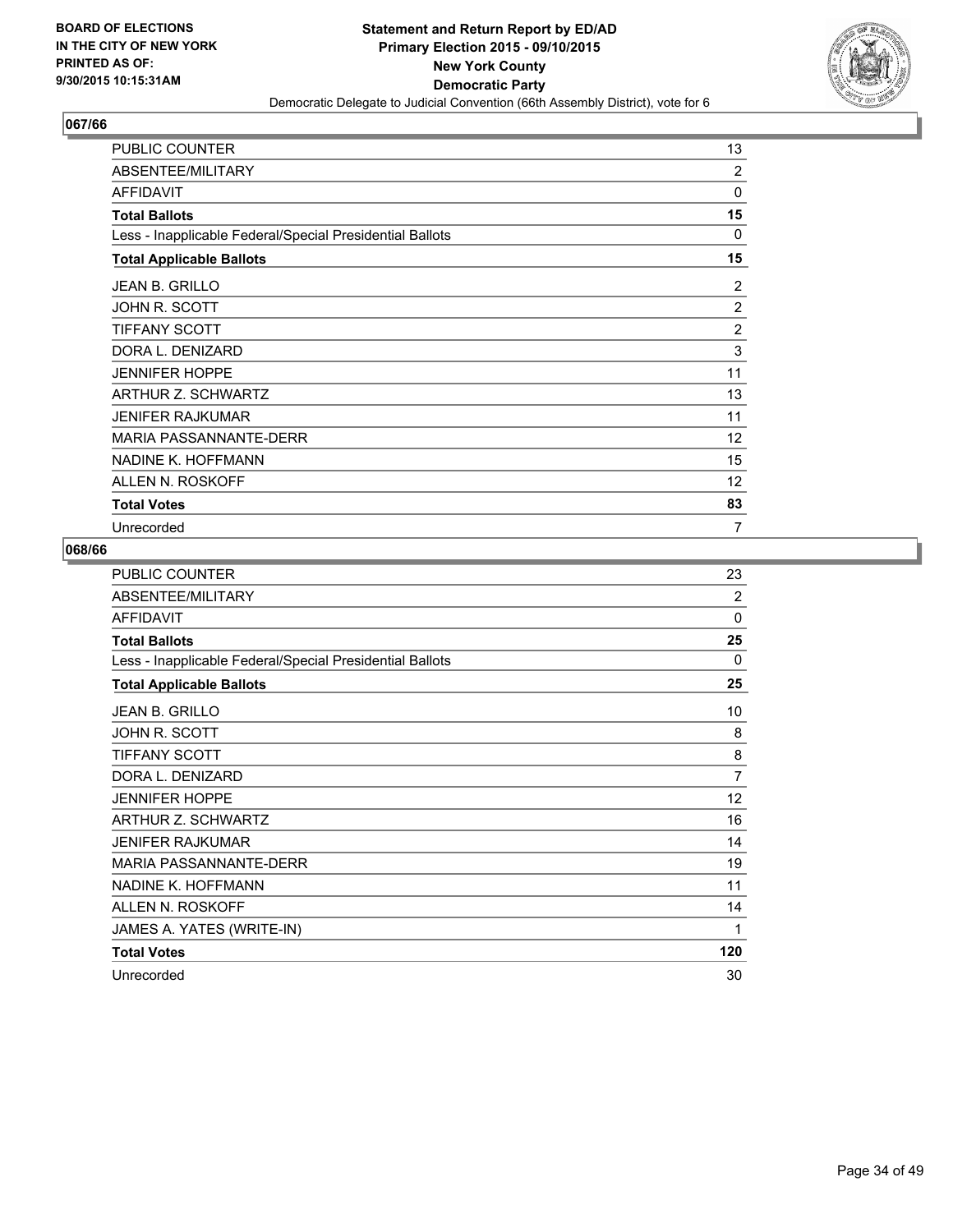

| PUBLIC COUNTER                                           | 18             |
|----------------------------------------------------------|----------------|
| <b>ABSENTEE/MILITARY</b>                                 | 4              |
| <b>AFFIDAVIT</b>                                         | 0              |
| <b>Total Ballots</b>                                     | 22             |
| Less - Inapplicable Federal/Special Presidential Ballots | 0              |
| <b>Total Applicable Ballots</b>                          | 22             |
| <b>JEAN B. GRILLO</b>                                    | 7              |
| JOHN R. SCOTT                                            | 4              |
| <b>TIFFANY SCOTT</b>                                     | $\overline{2}$ |
| DORA L. DENIZARD                                         | 5              |
| <b>JENNIFER HOPPE</b>                                    | 15             |
| <b>ARTHUR Z. SCHWARTZ</b>                                | 20             |
| JENIFER RAJKUMAR                                         | 15             |
| <b>MARIA PASSANNANTE-DERR</b>                            | 17             |
| NADINE K. HOFFMANN                                       | 17             |
| ALLEN N. ROSKOFF                                         | 15             |
| ALEXANDER MEADOWS (WRITE-IN)                             | 1              |
| DENNIS GAULT (WRITE-IN)                                  | 1              |
| TERRI L. CUDE (WRITE-IN)                                 | 1              |
| <b>Total Votes</b>                                       | 120            |
| Unrecorded                                               | 12             |

| <b>PUBLIC COUNTER</b>                                    | 0            |
|----------------------------------------------------------|--------------|
| ABSENTEE/MILITARY                                        | 0            |
| <b>AFFIDAVIT</b>                                         | 0            |
| <b>Total Ballots</b>                                     | $\mathbf{0}$ |
| Less - Inapplicable Federal/Special Presidential Ballots | 0            |
| <b>Total Applicable Ballots</b>                          | 0            |
| <b>JEAN B. GRILLO</b>                                    | 0            |
| JOHN R. SCOTT                                            | 0            |
| <b>TIFFANY SCOTT</b>                                     | 0            |
| DORA L. DENIZARD                                         | 0            |
| <b>JENNIFER HOPPE</b>                                    | 0            |
| ARTHUR Z. SCHWARTZ                                       | 0            |
| <b>JENIFER RAJKUMAR</b>                                  | 0            |
| <b>MARIA PASSANNANTE-DERR</b>                            | 0            |
| NADINE K. HOFFMANN                                       | 0            |
| ALLEN N. ROSKOFF                                         | 0            |
| <b>Total Votes</b>                                       | 0            |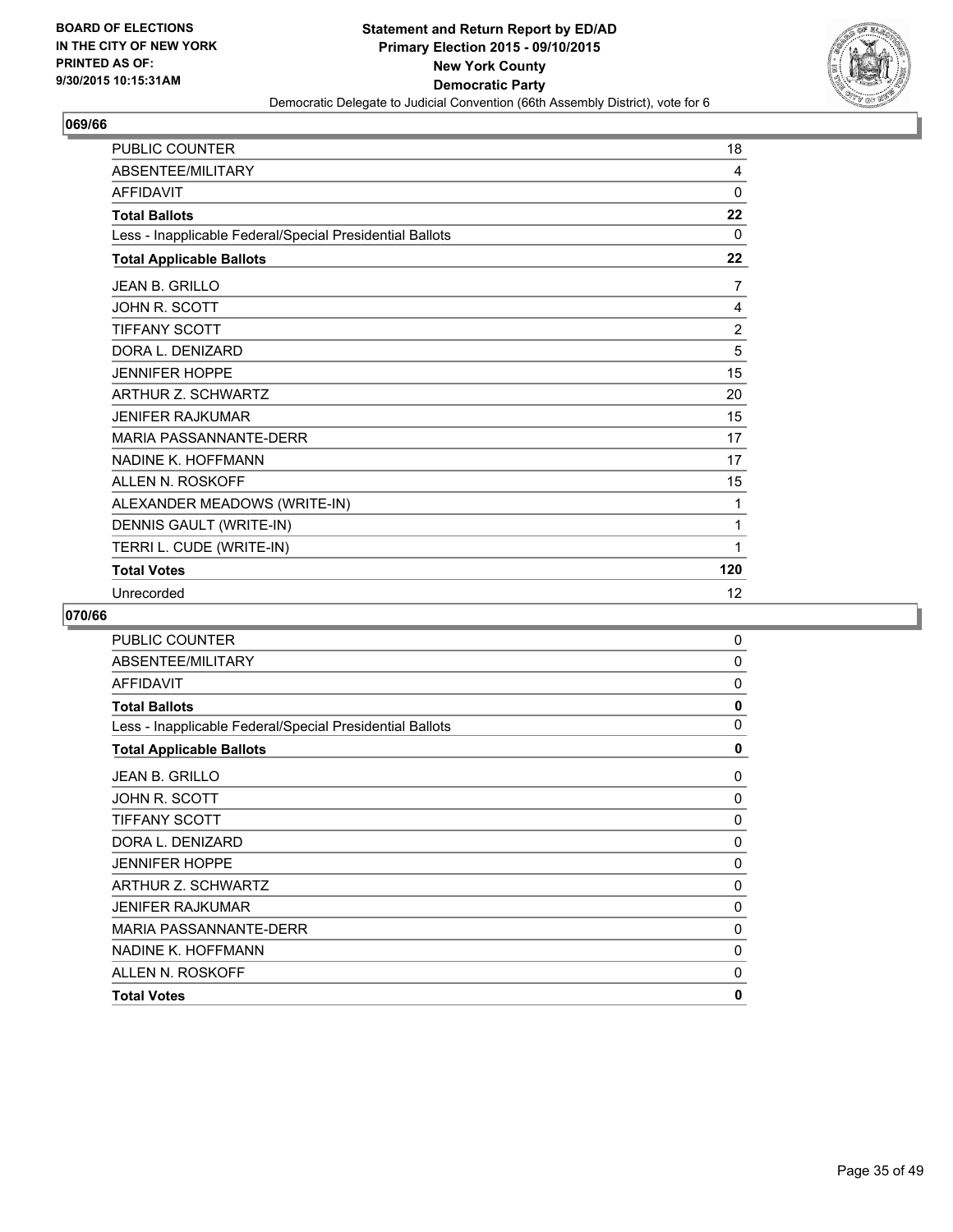

| PUBLIC COUNTER                                           | 16       |
|----------------------------------------------------------|----------|
| ABSENTEE/MILITARY                                        | 1        |
| <b>AFFIDAVIT</b>                                         | 0        |
| <b>Total Ballots</b>                                     | 17       |
| Less - Inapplicable Federal/Special Presidential Ballots | $\Omega$ |
| <b>Total Applicable Ballots</b>                          | 17       |
| JEAN B. GRILLO                                           | 7        |
| <b>JOHN R. SCOTT</b>                                     | 6        |
| <b>TIFFANY SCOTT</b>                                     | 6        |
| DORA L. DENIZARD                                         | 4        |
| <b>JENNIFER HOPPE</b>                                    | 10       |
| <b>ARTHUR Z. SCHWARTZ</b>                                | 11       |
| <b>JENIFER RAJKUMAR</b>                                  | 12       |
| <b>MARIA PASSANNANTE-DERR</b>                            | 11       |
| NADINE K. HOFFMANN                                       | 12       |
| ALLEN N. ROSKOFF                                         | 10       |
| TERRI CUDE (WRITE-IN)                                    | 1        |
| <b>Total Votes</b>                                       | 90       |
| Unrecorded                                               | 12       |

| PUBLIC COUNTER                                           | 8              |
|----------------------------------------------------------|----------------|
| ABSENTEE/MILITARY                                        | 0              |
| <b>AFFIDAVIT</b>                                         | $\Omega$       |
| <b>Total Ballots</b>                                     | 8              |
| Less - Inapplicable Federal/Special Presidential Ballots | 0              |
| <b>Total Applicable Ballots</b>                          | 8              |
| <b>JEAN B. GRILLO</b>                                    | 5              |
| JOHN R. SCOTT                                            | 1              |
| <b>TIFFANY SCOTT</b>                                     | $\overline{2}$ |
| DORA L. DENIZARD                                         | 3              |
| <b>JENNIFER HOPPE</b>                                    | 8              |
| ARTHUR Z. SCHWARTZ                                       | 6              |
| <b>JENIFER RAJKUMAR</b>                                  | 5              |
| <b>MARIA PASSANNANTE-DERR</b>                            | 5              |
| NADINE K. HOFFMANN                                       | 7              |
| ALLEN N. ROSKOFF                                         | 6              |
| <b>Total Votes</b>                                       | 48             |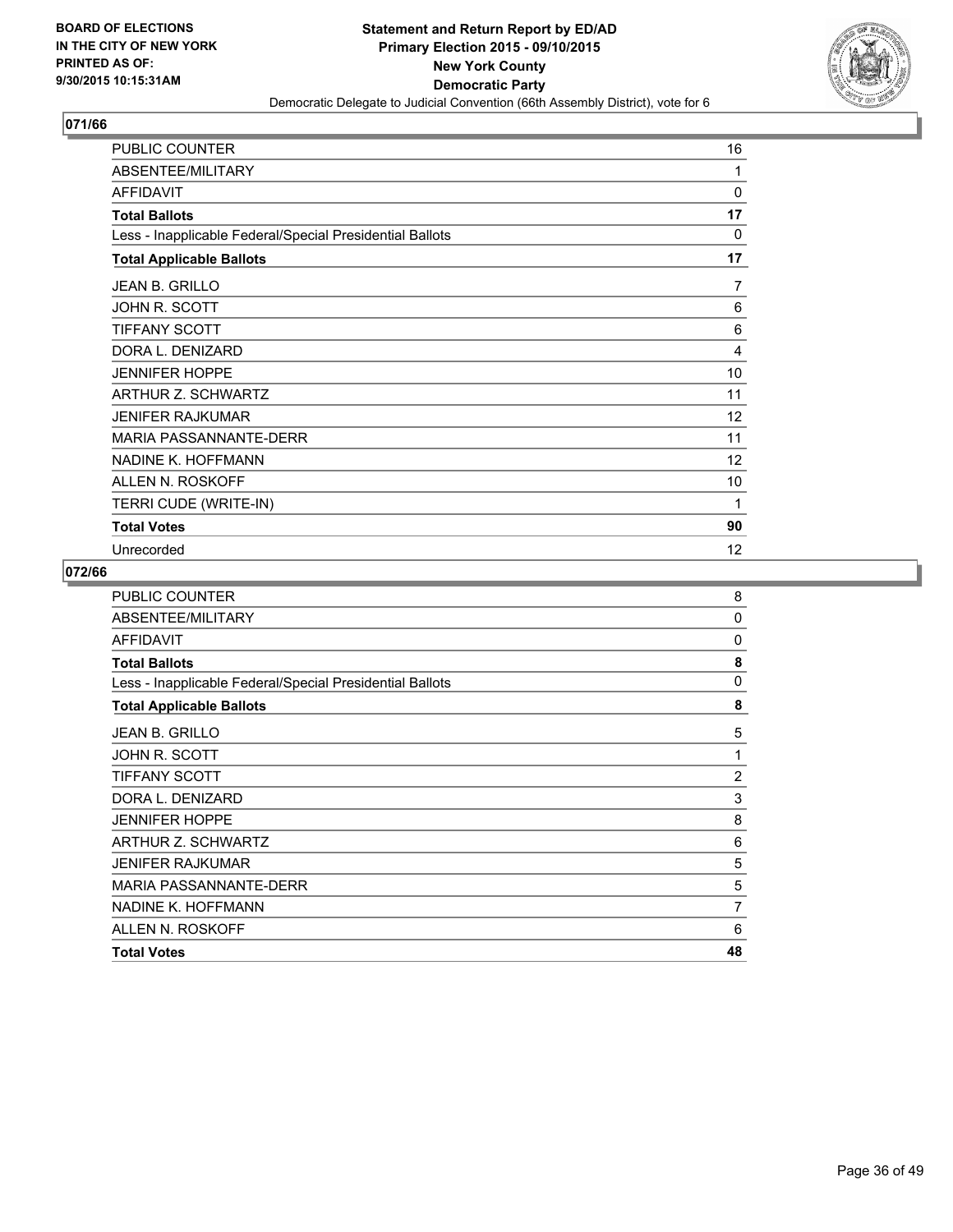

| ARTHUR Z. SCHWARTZ                                       | 5              |
|----------------------------------------------------------|----------------|
| <b>JENNIFER HOPPE</b>                                    | 5              |
| DORA L. DENIZARD                                         | $\overline{2}$ |
| <b>TIFFANY SCOTT</b>                                     | 3              |
| JOHN R. SCOTT                                            | 2              |
| <b>JEAN B. GRILLO</b>                                    | 3              |
| <b>Total Applicable Ballots</b>                          | 6              |
| Less - Inapplicable Federal/Special Presidential Ballots | 0              |
| <b>Total Ballots</b>                                     | 6              |
| <b>AFFIDAVIT</b>                                         | 0              |
| ABSENTEE/MILITARY                                        | 1              |
| <b>PUBLIC COUNTER</b>                                    | 5              |

| <b>PUBLIC COUNTER</b>                                    | 18       |
|----------------------------------------------------------|----------|
| ABSENTEE/MILITARY                                        | 0        |
| <b>AFFIDAVIT</b>                                         | 0        |
| <b>Total Ballots</b>                                     | 18       |
| Less - Inapplicable Federal/Special Presidential Ballots | $\Omega$ |
| <b>Total Applicable Ballots</b>                          | 18       |
| <b>JEAN B. GRILLO</b>                                    | 5        |
| JOHN R. SCOTT                                            | 4        |
| TIFFANY SCOTT                                            | 5        |
| DORA L. DENIZARD                                         | 5        |
| <b>JENNIFER HOPPE</b>                                    | 15       |
| ARTHUR Z. SCHWARTZ                                       | 15       |
| JENIFER RAJKUMAR                                         | 15       |
| MARIA PASSANNANTE-DERR                                   | 14       |
| NADINE K. HOFFMANN                                       | 14       |
| ALLEN N. ROSKOFF                                         | 13       |
| <b>Total Votes</b>                                       | 105      |
| Unrecorded                                               | 3        |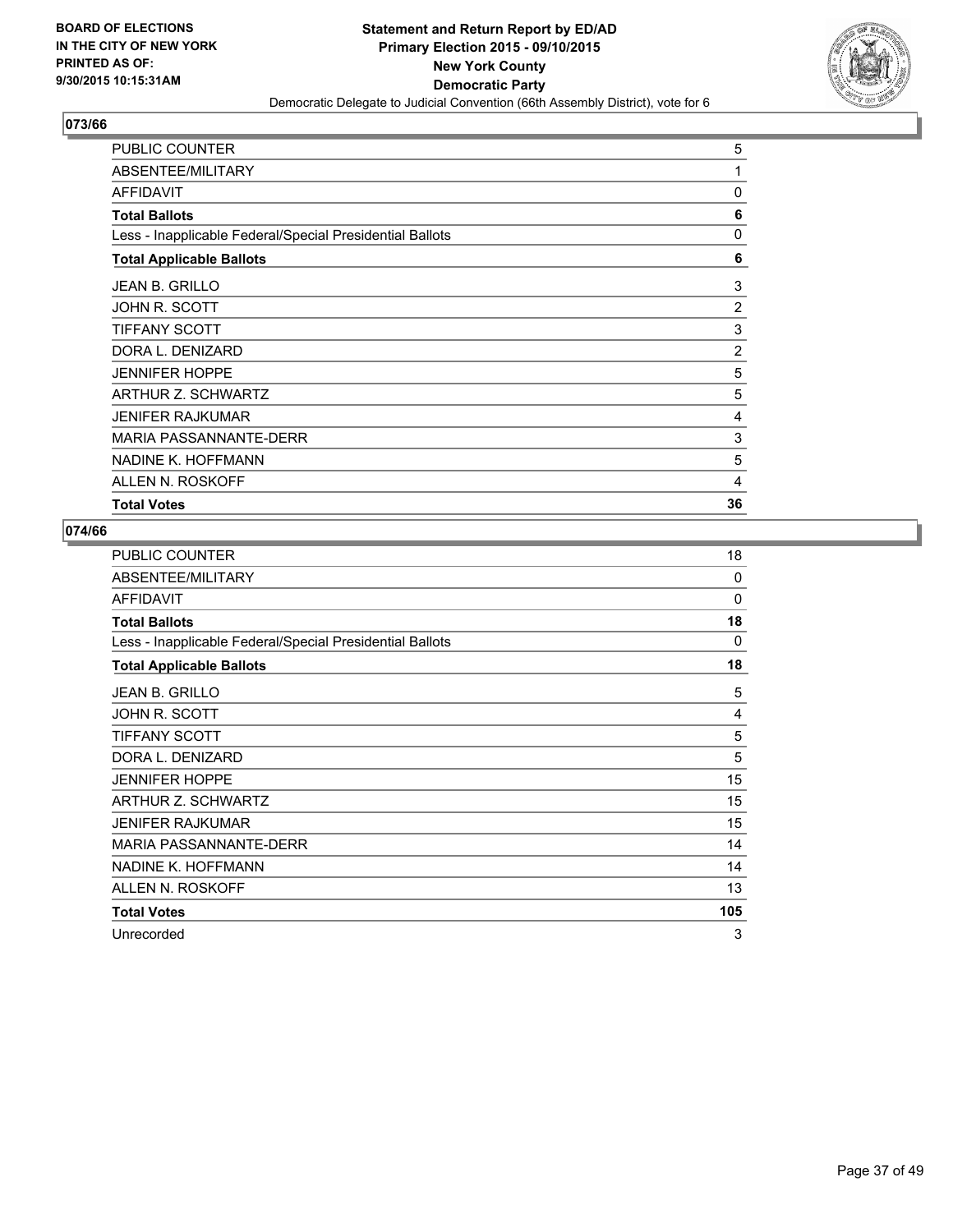

| PUBLIC COUNTER                                           | 10       |
|----------------------------------------------------------|----------|
| ABSENTEE/MILITARY                                        | 0        |
| <b>AFFIDAVIT</b>                                         | $\Omega$ |
| <b>Total Ballots</b>                                     | 10       |
| Less - Inapplicable Federal/Special Presidential Ballots | 0        |
| <b>Total Applicable Ballots</b>                          | 10       |
| <b>JEAN B. GRILLO</b>                                    | 4        |
| JOHN R. SCOTT                                            | 4        |
| <b>TIFFANY SCOTT</b>                                     | 4        |
| DORA L. DENIZARD                                         | 5        |
| <b>JENNIFER HOPPE</b>                                    | 7        |
| ARTHUR Z. SCHWARTZ                                       | 7        |
| <b>JENIFER RAJKUMAR</b>                                  | 6        |
| <b>MARIA PASSANNANTE-DERR</b>                            | 8        |
| NADINE K. HOFFMANN                                       | 6        |
| ALLEN N. ROSKOFF                                         | 8        |
| CHARLES EDWARDS (WRITE-IN)                               | 1        |
| <b>Total Votes</b>                                       | 60       |

| <b>PUBLIC COUNTER</b>                                    | 20       |
|----------------------------------------------------------|----------|
| ABSENTEE/MILITARY                                        | 1        |
| <b>AFFIDAVIT</b>                                         | 0        |
| <b>Total Ballots</b>                                     | 21       |
| Less - Inapplicable Federal/Special Presidential Ballots | $\Omega$ |
| <b>Total Applicable Ballots</b>                          | 21       |
| <b>JEAN B. GRILLO</b>                                    | 5        |
| JOHN R. SCOTT                                            | 3        |
| <b>TIFFANY SCOTT</b>                                     | 4        |
| DORA L. DENIZARD                                         | 1        |
| <b>JENNIFER HOPPE</b>                                    | 17       |
| ARTHUR Z. SCHWARTZ                                       | 16       |
| JENIFER RAJKUMAR                                         | 17       |
| <b>MARIA PASSANNANTE-DERR</b>                            | 18       |
| NADINE K. HOFFMANN                                       | 20       |
| ALLEN N. ROSKOFF                                         | 17       |
| <b>Total Votes</b>                                       | 118      |
| Unrecorded                                               | 8        |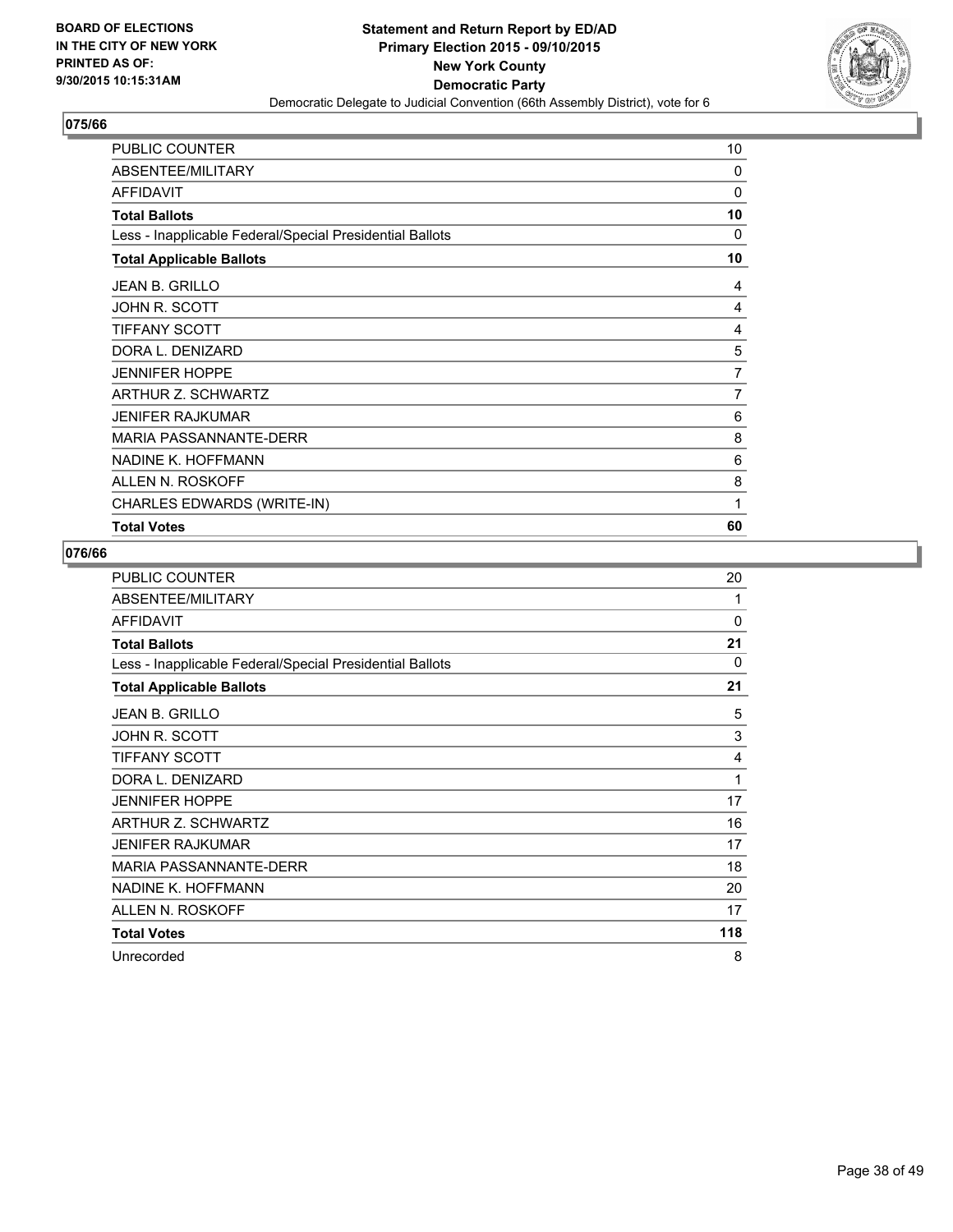

| <b>PUBLIC COUNTER</b>                                    | 17             |
|----------------------------------------------------------|----------------|
| ABSENTEE/MILITARY                                        | $\overline{2}$ |
| <b>AFFIDAVIT</b>                                         | $\mathbf{0}$   |
| <b>Total Ballots</b>                                     | 19             |
| Less - Inapplicable Federal/Special Presidential Ballots | 0              |
| <b>Total Applicable Ballots</b>                          | 19             |
| <b>JEAN B. GRILLO</b>                                    | 10             |
| JOHN R. SCOTT                                            | 6              |
| <b>TIFFANY SCOTT</b>                                     | 4              |
| DORA L. DENIZARD                                         | $\overline{2}$ |
| <b>JENNIFER HOPPE</b>                                    | 11             |
| ARTHUR Z. SCHWARTZ                                       | 12             |
| <b>JENIFER RAJKUMAR</b>                                  | 14             |
| <b>MARIA PASSANNANTE-DERR</b>                            | 14             |
| NADINE K. HOFFMANN                                       | 15             |
| ALLEN N. ROSKOFF                                         | 14             |
| <b>Total Votes</b>                                       | 102            |
| Unrecorded                                               | 12             |

| PUBLIC COUNTER                                           | 13       |
|----------------------------------------------------------|----------|
| ABSENTEE/MILITARY                                        | $\Omega$ |
| <b>AFFIDAVIT</b>                                         | $\Omega$ |
| <b>Total Ballots</b>                                     | 13       |
| Less - Inapplicable Federal/Special Presidential Ballots | 0        |
| <b>Total Applicable Ballots</b>                          | 13       |
| <b>JEAN B. GRILLO</b>                                    | 4        |
| <b>JOHN R. SCOTT</b>                                     | 0        |
| <b>TIFFANY SCOTT</b>                                     | 2        |
| DORA L. DENIZARD                                         | 1        |
| <b>JENNIFER HOPPE</b>                                    | 12       |
| ARTHUR Z. SCHWARTZ                                       | 8        |
| <b>JENIFER RAJKUMAR</b>                                  | 9        |
| <b>MARIA PASSANNANTE-DERR</b>                            | 10       |
| NADINE K. HOFFMANN                                       | 8        |
| ALLEN N. ROSKOFF                                         | 8        |
| <b>Total Votes</b>                                       | 62       |
| Unrecorded                                               | 16       |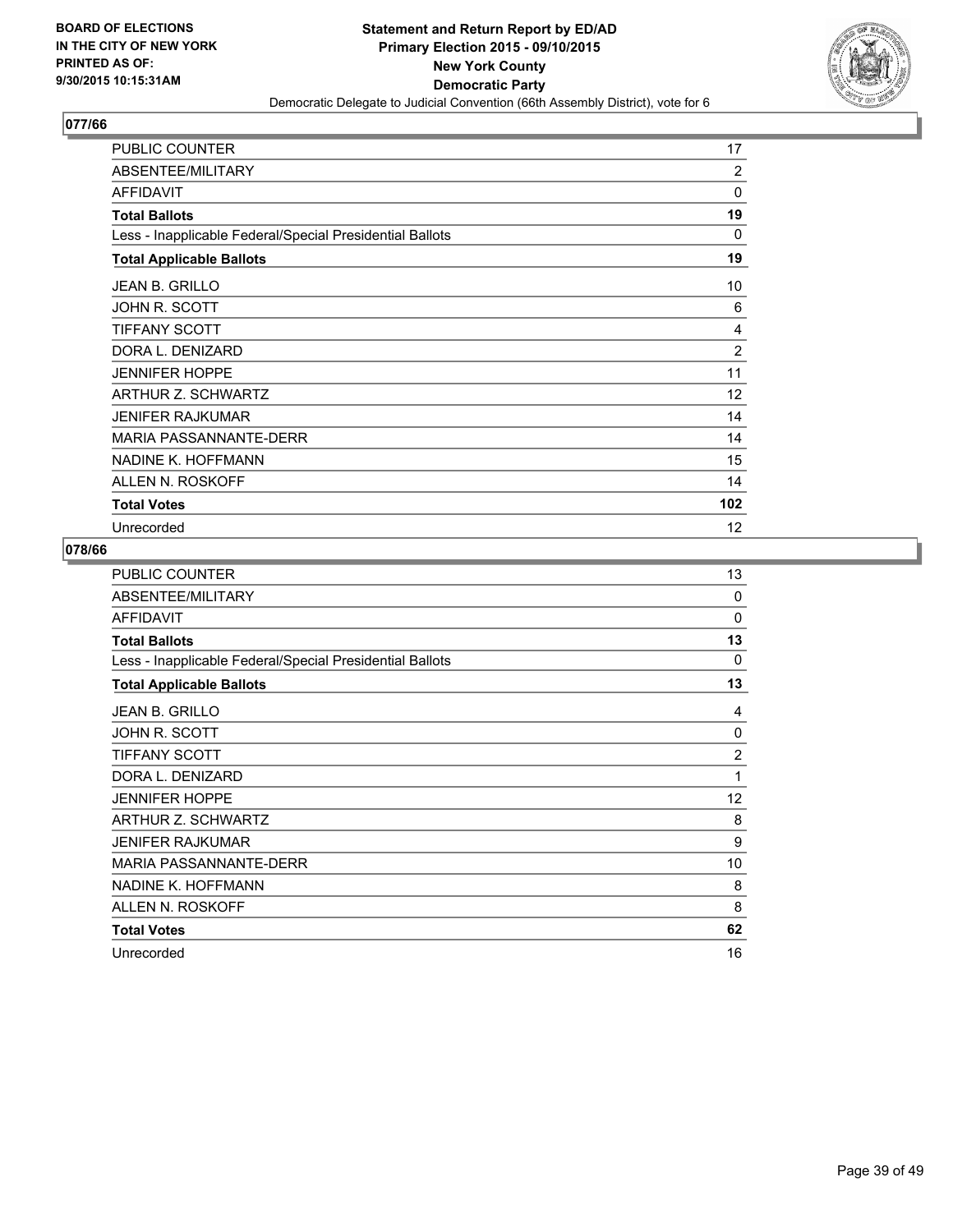

| <b>PUBLIC COUNTER</b>                                    | 19  |
|----------------------------------------------------------|-----|
| ABSENTEE/MILITARY                                        | 1   |
| <b>AFFIDAVIT</b>                                         | 0   |
| <b>Total Ballots</b>                                     | 20  |
| Less - Inapplicable Federal/Special Presidential Ballots | 0   |
| <b>Total Applicable Ballots</b>                          | 20  |
| <b>JEAN B. GRILLO</b>                                    | 2   |
| JOHN R. SCOTT                                            | 3   |
| <b>TIFFANY SCOTT</b>                                     | 3   |
| DORA L. DENIZARD                                         | 3   |
| <b>JENNIFER HOPPE</b>                                    | 17  |
| ARTHUR Z. SCHWARTZ                                       | 12  |
| <b>JENIFER RAJKUMAR</b>                                  | 13  |
| <b>MARIA PASSANNANTE-DERR</b>                            | 14  |
| NADINE K. HOFFMANN                                       | 18  |
| ALLEN N. ROSKOFF                                         | 15  |
| <b>Total Votes</b>                                       | 100 |
| Unrecorded                                               | 20  |

| <b>PUBLIC COUNTER</b>                                    | 76           |
|----------------------------------------------------------|--------------|
| ABSENTEE/MILITARY                                        | 1            |
| <b>AFFIDAVIT</b>                                         | 0            |
| <b>Total Ballots</b>                                     | 77           |
| Less - Inapplicable Federal/Special Presidential Ballots | $\mathbf{0}$ |
| <b>Total Applicable Ballots</b>                          | 77           |
| <b>JEAN B. GRILLO</b>                                    | 6            |
| JOHN R. SCOTT                                            | 4            |
| <b>TIFFANY SCOTT</b>                                     | 7            |
| DORA L. DENIZARD                                         | 5            |
| <b>JENNIFER HOPPE</b>                                    | 69           |
| ARTHUR Z. SCHWARTZ                                       | 64           |
| JENIFER RAJKUMAR                                         | 70           |
| <b>MARIA PASSANNANTE-DERR</b>                            | 73           |
| NADINE K. HOFFMANN                                       | 72           |
| <b>ALLEN N. ROSKOFF</b>                                  | 33           |
| UNATTRIBUTABLE WRITE-IN (WRITE-IN)                       | 1            |
| <b>Total Votes</b>                                       | 404          |
| Unrecorded                                               | 58           |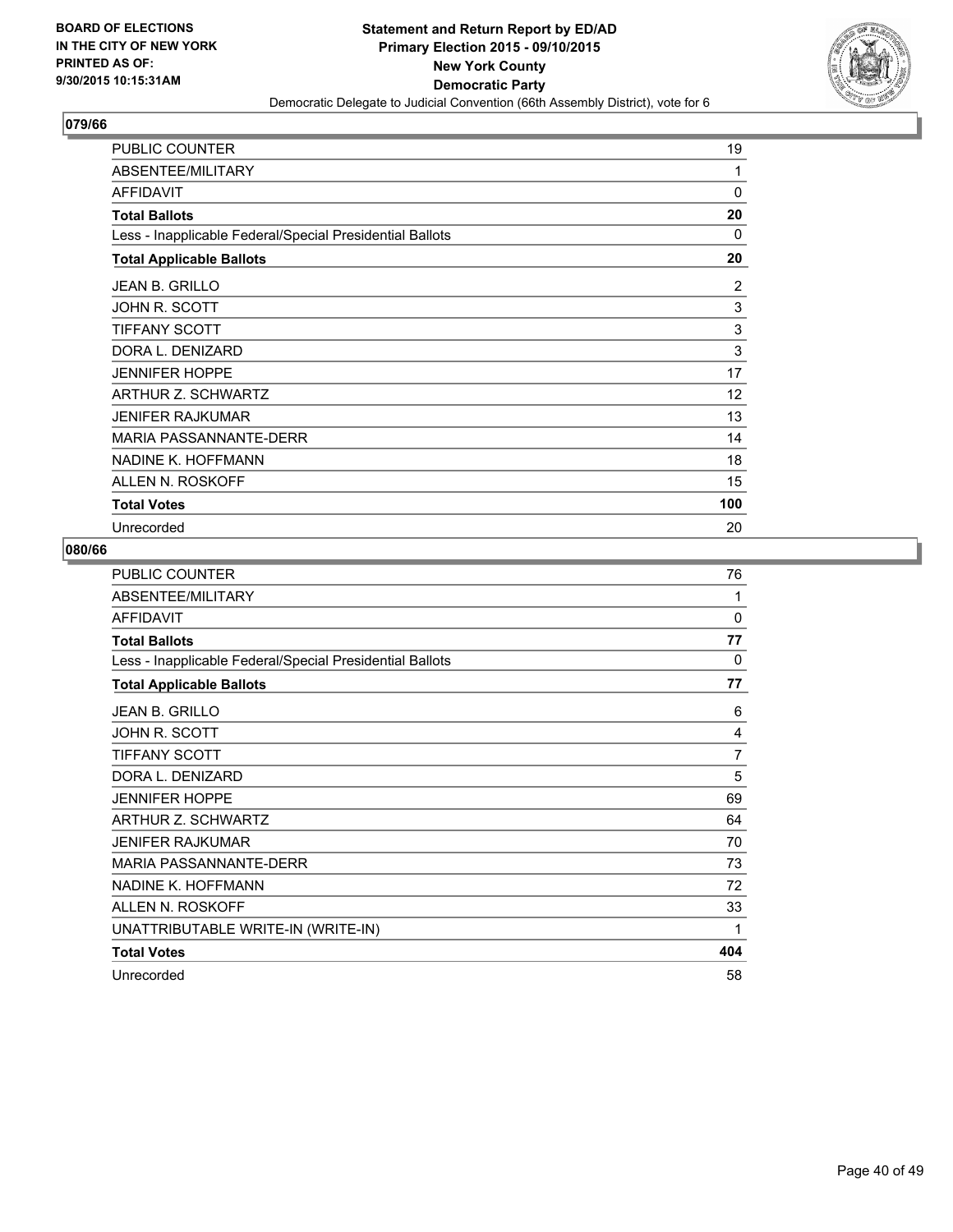

| <b>PUBLIC COUNTER</b>                                    | 21             |
|----------------------------------------------------------|----------------|
| ABSENTEE/MILITARY                                        | 3              |
| <b>AFFIDAVIT</b>                                         | 0              |
| <b>Total Ballots</b>                                     | 24             |
| Less - Inapplicable Federal/Special Presidential Ballots | $\Omega$       |
| <b>Total Applicable Ballots</b>                          | 24             |
| <b>JEAN B. GRILLO</b>                                    | 5              |
| JOHN R. SCOTT                                            | 9              |
| <b>TIFFANY SCOTT</b>                                     | 7              |
| DORA L. DENIZARD                                         | $\overline{2}$ |
| <b>JENNIFER HOPPE</b>                                    | 18             |
| ARTHUR Z. SCHWARTZ                                       | 19             |
| <b>JENIFER RAJKUMAR</b>                                  | 17             |
| <b>MARIA PASSANNANTE-DERR</b>                            | 18             |
| NADINE K. HOFFMANN                                       | 19             |
| ALLEN N. ROSKOFF                                         | 16             |
| <b>Total Votes</b>                                       | 130            |
| Unrecorded                                               | 14             |

| <b>PUBLIC COUNTER</b>                                    | 9              |
|----------------------------------------------------------|----------------|
| ABSENTEE/MILITARY                                        | $\overline{2}$ |
| <b>AFFIDAVIT</b>                                         | $\Omega$       |
| <b>Total Ballots</b>                                     | 11             |
| Less - Inapplicable Federal/Special Presidential Ballots | 0              |
| <b>Total Applicable Ballots</b>                          | 11             |
| <b>JEAN B. GRILLO</b>                                    | 7              |
| <b>JOHN R. SCOTT</b>                                     | 6              |
| <b>TIFFANY SCOTT</b>                                     | 4              |
| DORA L. DENIZARD                                         | 6              |
| <b>JENNIFER HOPPE</b>                                    | $\overline{7}$ |
| ARTHUR Z. SCHWARTZ                                       | 5              |
| <b>JENIFER RAJKUMAR</b>                                  | 4              |
| <b>MARIA PASSANNANTE-DERR</b>                            | 4              |
| NADINE K. HOFFMANN                                       | 9              |
| ALLEN N. ROSKOFF                                         | 5              |
| <b>Total Votes</b>                                       | 57             |
| Unrecorded                                               | 9              |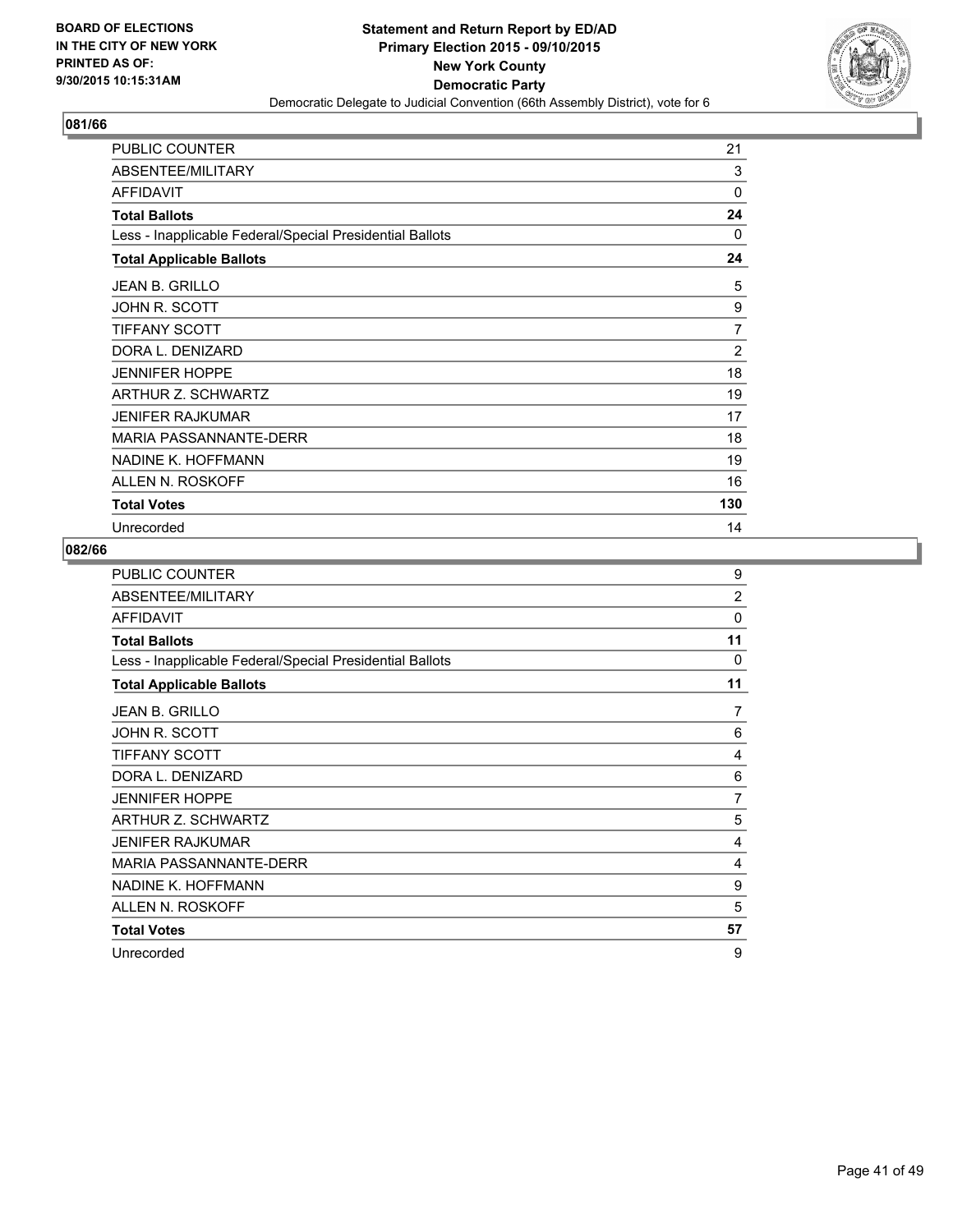

| PUBLIC COUNTER                                           | 19             |
|----------------------------------------------------------|----------------|
| ABSENTEE/MILITARY                                        | $\mathbf{0}$   |
| <b>AFFIDAVIT</b>                                         | $\mathbf{0}$   |
| <b>Total Ballots</b>                                     | 19             |
| Less - Inapplicable Federal/Special Presidential Ballots | 0              |
| <b>Total Applicable Ballots</b>                          | 19             |
| <b>JEAN B. GRILLO</b>                                    | 6              |
| <b>JOHN R. SCOTT</b>                                     | $\overline{2}$ |
| <b>TIFFANY SCOTT</b>                                     | 3              |
| DORA L. DENIZARD                                         | 2              |
| <b>JENNIFER HOPPE</b>                                    | 12             |
| ARTHUR Z. SCHWARTZ                                       | 10             |
| <b>JENIFER RAJKUMAR</b>                                  | 13             |
| <b>MARIA PASSANNANTE-DERR</b>                            | 13             |
| NADINE K. HOFFMANN                                       | 16             |
| ALLEN N. ROSKOFF                                         | 11             |
| LILITH AGREDANO (WRITE-IN)                               | 1              |
| TONY HOFFMAN (WRITE-IN)                                  | 1              |
| UNATTRIBUTABLE WRITE-IN (WRITE-IN)                       | $\overline{2}$ |
| <b>Total Votes</b>                                       | 92             |
| Unrecorded                                               | 22             |

| PUBLIC COUNTER                                           | 21             |
|----------------------------------------------------------|----------------|
| ABSENTEE/MILITARY                                        | $\overline{2}$ |
| <b>AFFIDAVIT</b>                                         | 5              |
| <b>Total Ballots</b>                                     | 28             |
| Less - Inapplicable Federal/Special Presidential Ballots | 0              |
| <b>Total Applicable Ballots</b>                          | 28             |
| JEAN B. GRILLO                                           | 10             |
| JOHN R. SCOTT                                            | 7              |
| <b>TIFFANY SCOTT</b>                                     | $\overline{2}$ |
| DORA L. DENIZARD                                         | 4              |
| <b>JENNIFER HOPPE</b>                                    | 21             |
| <b>ARTHUR Z. SCHWARTZ</b>                                | 22             |
| <b>JENIFER RAJKUMAR</b>                                  | 22             |
| <b>MARIA PASSANNANTE-DERR</b>                            | 24             |
| NADINE K. HOFFMANN                                       | 23             |
| ALLEN N. ROSKOFF                                         | 22             |
| MARC WALLACE (WRITE-IN)                                  | 1              |
| MARC WILLIAM WALLACE (WRITE-IN)                          | 1              |
| <b>Total Votes</b>                                       | 159            |
| Unrecorded                                               | 9              |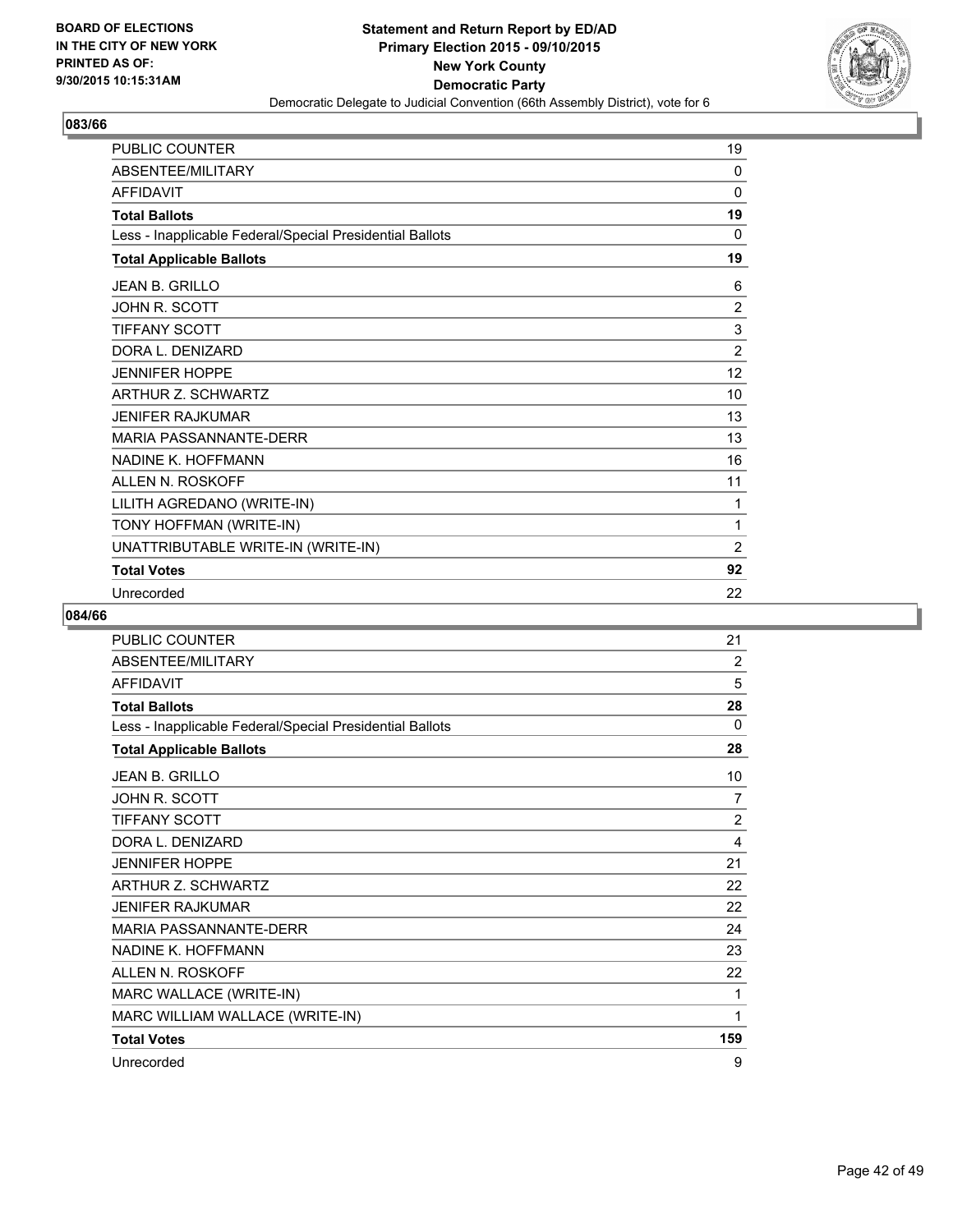

| <b>PUBLIC COUNTER</b>                                    | 11             |
|----------------------------------------------------------|----------------|
| ABSENTEE/MILITARY                                        | 2              |
| <b>AFFIDAVIT</b>                                         | $\Omega$       |
| <b>Total Ballots</b>                                     | 13             |
| Less - Inapplicable Federal/Special Presidential Ballots | 0              |
| <b>Total Applicable Ballots</b>                          | 13             |
| JEAN B. GRILLO                                           | 5              |
| JOHN R. SCOTT                                            | 2              |
| <b>TIFFANY SCOTT</b>                                     | $\overline{2}$ |
| DORA L. DENIZARD                                         | 1              |
| <b>JENNIFER HOPPE</b>                                    | 8              |
| ARTHUR Z. SCHWARTZ                                       | 11             |
| <b>JENIFER RAJKUMAR</b>                                  | 7              |
| <b>MARIA PASSANNANTE-DERR</b>                            | 9              |
| NADINE K. HOFFMANN                                       | 9              |
| ALLEN N. ROSKOFF                                         | 8              |
| <b>Total Votes</b>                                       | 62             |
| Unrecorded                                               | 16             |

| PUBLIC COUNTER                                           | 16           |
|----------------------------------------------------------|--------------|
| ABSENTEE/MILITARY                                        | 1            |
| <b>AFFIDAVIT</b>                                         | $\mathbf{0}$ |
| <b>Total Ballots</b>                                     | 17           |
| Less - Inapplicable Federal/Special Presidential Ballots | 0            |
| <b>Total Applicable Ballots</b>                          | 17           |
| <b>JEAN B. GRILLO</b>                                    | 10           |
| <b>JOHN R. SCOTT</b>                                     | 5            |
| <b>TIFFANY SCOTT</b>                                     | 6            |
| DORA L. DENIZARD                                         | 4            |
| <b>JENNIFER HOPPE</b>                                    | 10           |
| ARTHUR Z. SCHWARTZ                                       | 11           |
| <b>JENIFER RAJKUMAR</b>                                  | 12           |
| <b>MARIA PASSANNANTE-DERR</b>                            | 8            |
| NADINE K. HOFFMANN                                       | 5            |
| ALLEN N. ROSKOFF                                         | 8            |
| JAMES AMLER (WRITE-IN)                                   | 1            |
| MATTHEW STEILEN (WRITE-IN)                               | 1            |
| TAMMY OLER (WRITE-IN)                                    | 1            |
| <b>Total Votes</b>                                       | 82           |
| Unrecorded                                               | 20           |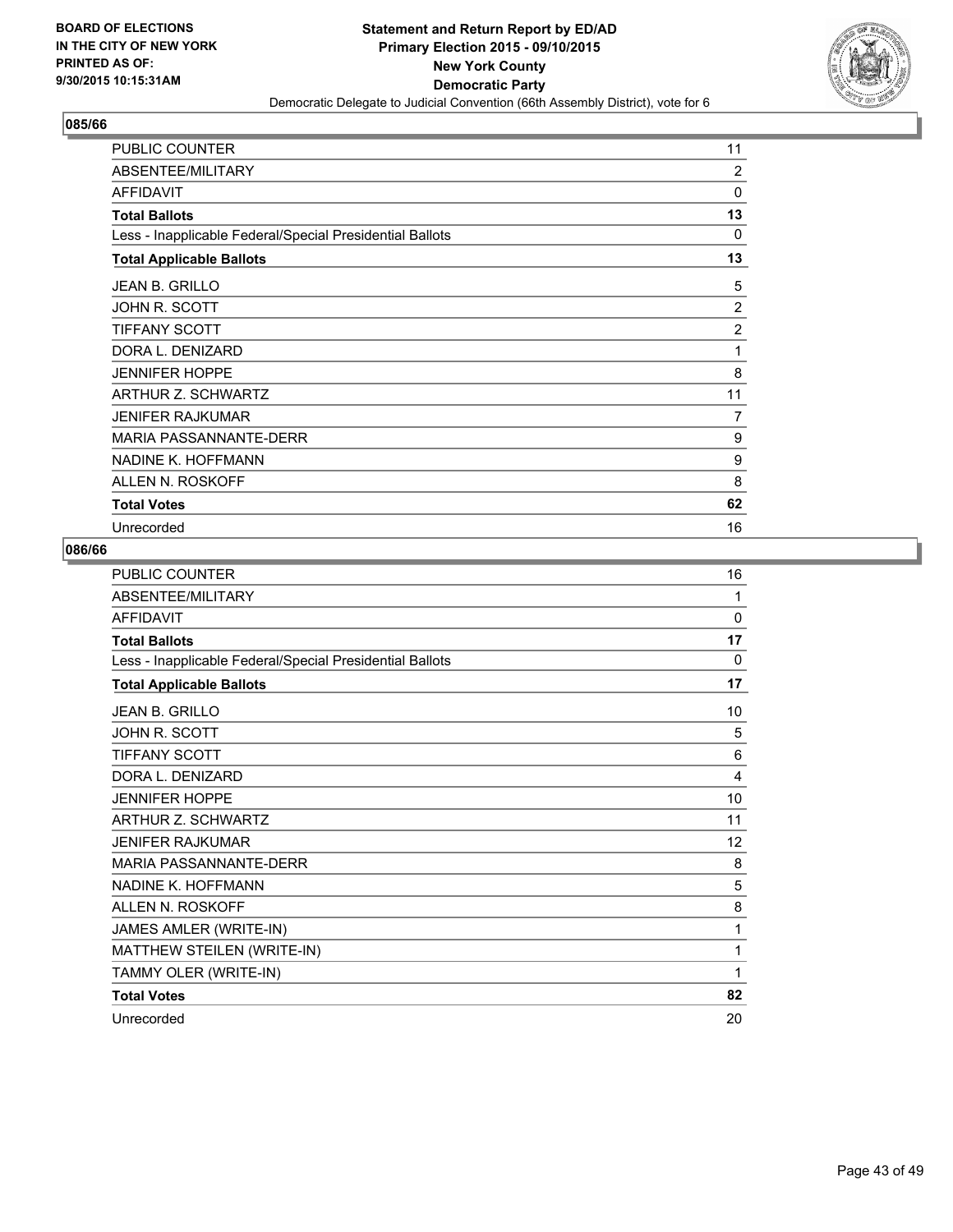

| <b>PUBLIC COUNTER</b>                                    | 10             |
|----------------------------------------------------------|----------------|
| ABSENTEE/MILITARY                                        | 1              |
| <b>AFFIDAVIT</b>                                         | 0              |
| <b>Total Ballots</b>                                     | 11             |
| Less - Inapplicable Federal/Special Presidential Ballots | 0              |
| <b>Total Applicable Ballots</b>                          | 11             |
| JEAN B. GRILLO                                           | 3              |
| JOHN R. SCOTT                                            | 1              |
| <b>TIFFANY SCOTT</b>                                     | $\overline{2}$ |
| DORA L. DENIZARD                                         | $\overline{2}$ |
| <b>JENNIFER HOPPE</b>                                    | 8              |
| ARTHUR Z. SCHWARTZ                                       | 10             |
| <b>JENIFER RAJKUMAR</b>                                  | 8              |
| <b>MARIA PASSANNANTE-DERR</b>                            | 10             |
| NADINE K. HOFFMANN                                       | 9              |
| ALLEN N. ROSKOFF                                         | 8              |
| <b>Total Votes</b>                                       | 61             |
| Unrecorded                                               | 5              |

| <b>PUBLIC COUNTER</b>                                    | 9              |
|----------------------------------------------------------|----------------|
| ABSENTEE/MILITARY                                        | $\overline{2}$ |
| <b>AFFIDAVIT</b>                                         | $\Omega$       |
| <b>Total Ballots</b>                                     | 11             |
| Less - Inapplicable Federal/Special Presidential Ballots | $\Omega$       |
| <b>Total Applicable Ballots</b>                          | 11             |
| JEAN B. GRILLO                                           | 3              |
| <b>JOHN R. SCOTT</b>                                     | 4              |
| <b>TIFFANY SCOTT</b>                                     | 4              |
| DORA L. DENIZARD                                         | 4              |
| <b>JENNIFER HOPPE</b>                                    | 5              |
| ARTHUR Z. SCHWARTZ                                       | 8              |
| <b>JENIFER RAJKUMAR</b>                                  | $\overline{7}$ |
| MARIA PASSANNANTE-DERR                                   | $\overline{7}$ |
| NADINE K. HOFFMANN                                       | 8              |
| ALLEN N. ROSKOFF                                         | 6              |
| <b>Total Votes</b>                                       | 56             |
| Unrecorded                                               | 10             |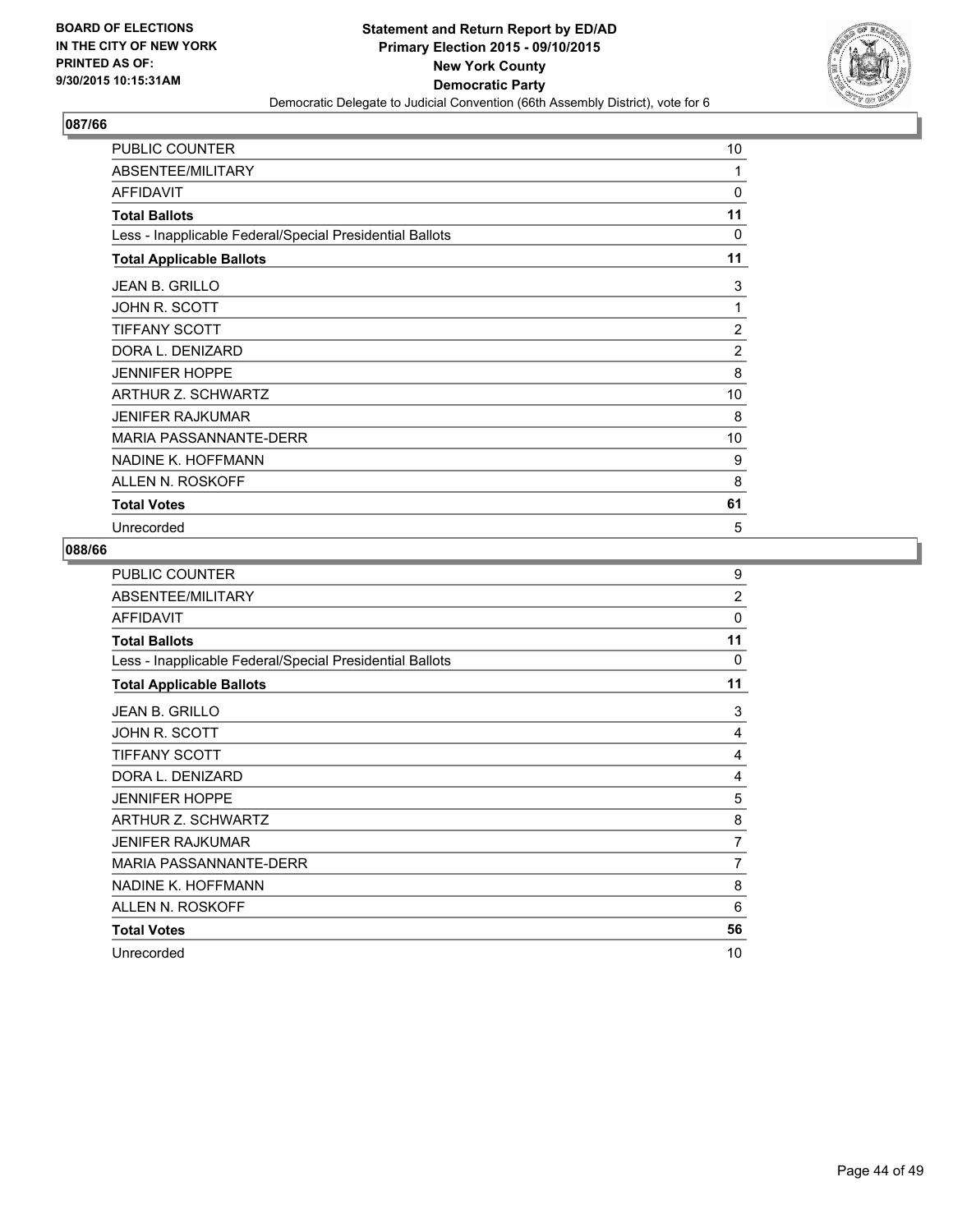

| PUBLIC COUNTER                                           | 9              |
|----------------------------------------------------------|----------------|
| ABSENTEE/MILITARY                                        | 3              |
| <b>AFFIDAVIT</b>                                         | 0              |
| <b>Total Ballots</b>                                     | 12             |
| Less - Inapplicable Federal/Special Presidential Ballots | $\Omega$       |
| <b>Total Applicable Ballots</b>                          | 12             |
| <b>JEAN B. GRILLO</b>                                    | 5              |
| JOHN R. SCOTT                                            | 3              |
| <b>TIFFANY SCOTT</b>                                     | 3              |
| DORA L. DENIZARD                                         | 4              |
| <b>JENNIFER HOPPE</b>                                    | $\overline{7}$ |
| ARTHUR Z. SCHWARTZ                                       | 8              |
| <b>JENIFER RAJKUMAR</b>                                  | 5              |
| MARIA PASSANNANTE-DERR                                   | 6              |
| NADINE K. HOFFMANN                                       | 7              |
| ALLEN N. ROSKOFF                                         | 5              |
| THOMAS SCIACCA (WRITE-IN)                                | 1              |
| <b>Total Votes</b>                                       | 54             |
| Unrecorded                                               | 18             |

| <b>PUBLIC COUNTER</b>                                    | 5              |
|----------------------------------------------------------|----------------|
| ABSENTEE/MILITARY                                        | $\Omega$       |
| <b>AFFIDAVIT</b>                                         | 0              |
| <b>Total Ballots</b>                                     | 5              |
| Less - Inapplicable Federal/Special Presidential Ballots | $\mathbf{0}$   |
| <b>Total Applicable Ballots</b>                          | 5              |
| <b>JEAN B. GRILLO</b>                                    | 1              |
| JOHN R. SCOTT                                            | $\Omega$       |
| <b>TIFFANY SCOTT</b>                                     | $\overline{2}$ |
| DORA L. DENIZARD                                         | 1              |
| <b>JENNIFER HOPPE</b>                                    | 4              |
| ARTHUR Z. SCHWARTZ                                       | 4              |
| <b>JENIFER RAJKUMAR</b>                                  | 3              |
| <b>MARIA PASSANNANTE-DERR</b>                            | 3              |
| NADINE K. HOFFMANN                                       | 3              |
| ALLEN N. ROSKOFF                                         | 4              |
| EDWARD RODRIGUEZ (WRITE-IN)                              | 1              |
| <b>Total Votes</b>                                       | 26             |
| Unrecorded                                               | 4              |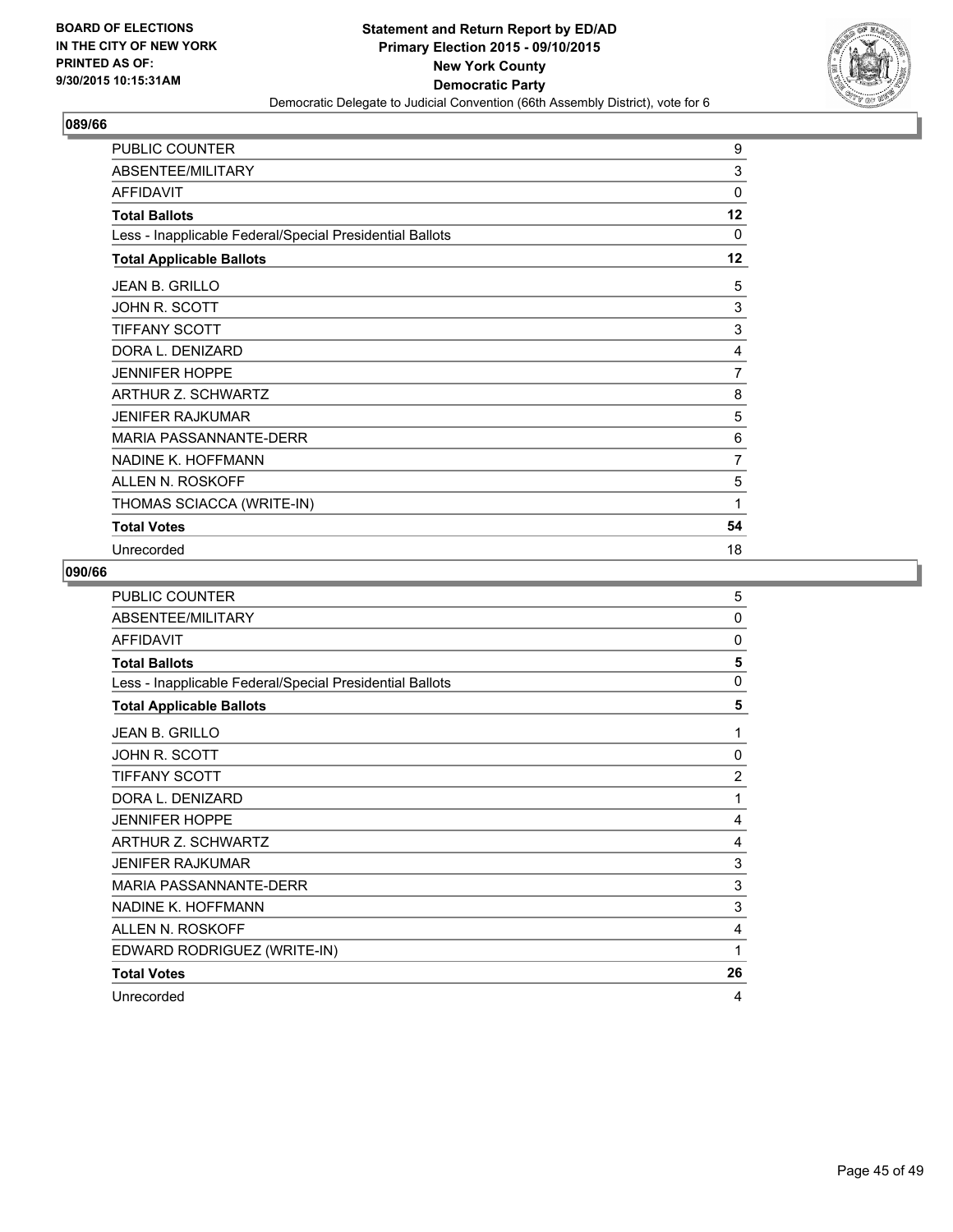

| <b>PUBLIC COUNTER</b>                                    | 11             |
|----------------------------------------------------------|----------------|
| ABSENTEE/MILITARY                                        | 1              |
| <b>AFFIDAVIT</b>                                         | $\Omega$       |
| <b>Total Ballots</b>                                     | 12             |
| Less - Inapplicable Federal/Special Presidential Ballots | 0              |
| <b>Total Applicable Ballots</b>                          | 12             |
| <b>JEAN B. GRILLO</b>                                    | 3              |
| <b>JOHN R. SCOTT</b>                                     | 3              |
| <b>TIFFANY SCOTT</b>                                     | 3              |
| DORA L. DENIZARD                                         | $\overline{2}$ |
| <b>JENNIFER HOPPE</b>                                    | 6              |
| <b>ARTHUR Z. SCHWARTZ</b>                                | 9              |
| JENIFER RAJKUMAR                                         | 6              |
| <b>MARIA PASSANNANTE-DERR</b>                            | 5              |
| NADINE K. HOFFMANN                                       | 8              |
| <b>ALLEN N. ROSKOFF</b>                                  | $\overline{7}$ |
| AYO HARRINGTON (WRITE-IN)                                | 1              |
| PAUL NEWELL (WRITE-IN)                                   | 1              |
| SARA ROMANOSKI (WRITE-IN)                                | 1              |
| WEI HI TJONG (WRITE-IN)                                  | 1              |
| <b>Total Votes</b>                                       | 56             |
| Unrecorded                                               | 16             |

| PUBLIC COUNTER                                           | 2              |
|----------------------------------------------------------|----------------|
| ABSENTEE/MILITARY                                        | 0              |
| <b>AFFIDAVIT</b>                                         | 0              |
| <b>Total Ballots</b>                                     | $\overline{2}$ |
| Less - Inapplicable Federal/Special Presidential Ballots | 0              |
| <b>Total Applicable Ballots</b>                          | $\mathbf{2}$   |
| <b>JEAN B. GRILLO</b>                                    | 0              |
| JOHN R. SCOTT                                            | 1              |
| <b>TIFFANY SCOTT</b>                                     | 1              |
| DORA L. DENIZARD                                         | 0              |
| <b>JENNIFER HOPPE</b>                                    | $\overline{2}$ |
| ARTHUR Z. SCHWARTZ                                       | $\overline{2}$ |
| <b>JENIFER RAJKUMAR</b>                                  | $\overline{2}$ |
| <b>MARIA PASSANNANTE-DERR</b>                            | 0              |
| NADINE K. HOFFMANN                                       | $\overline{2}$ |
| ALLEN N. ROSKOFF                                         | $\overline{2}$ |
| <b>Total Votes</b>                                       | 12             |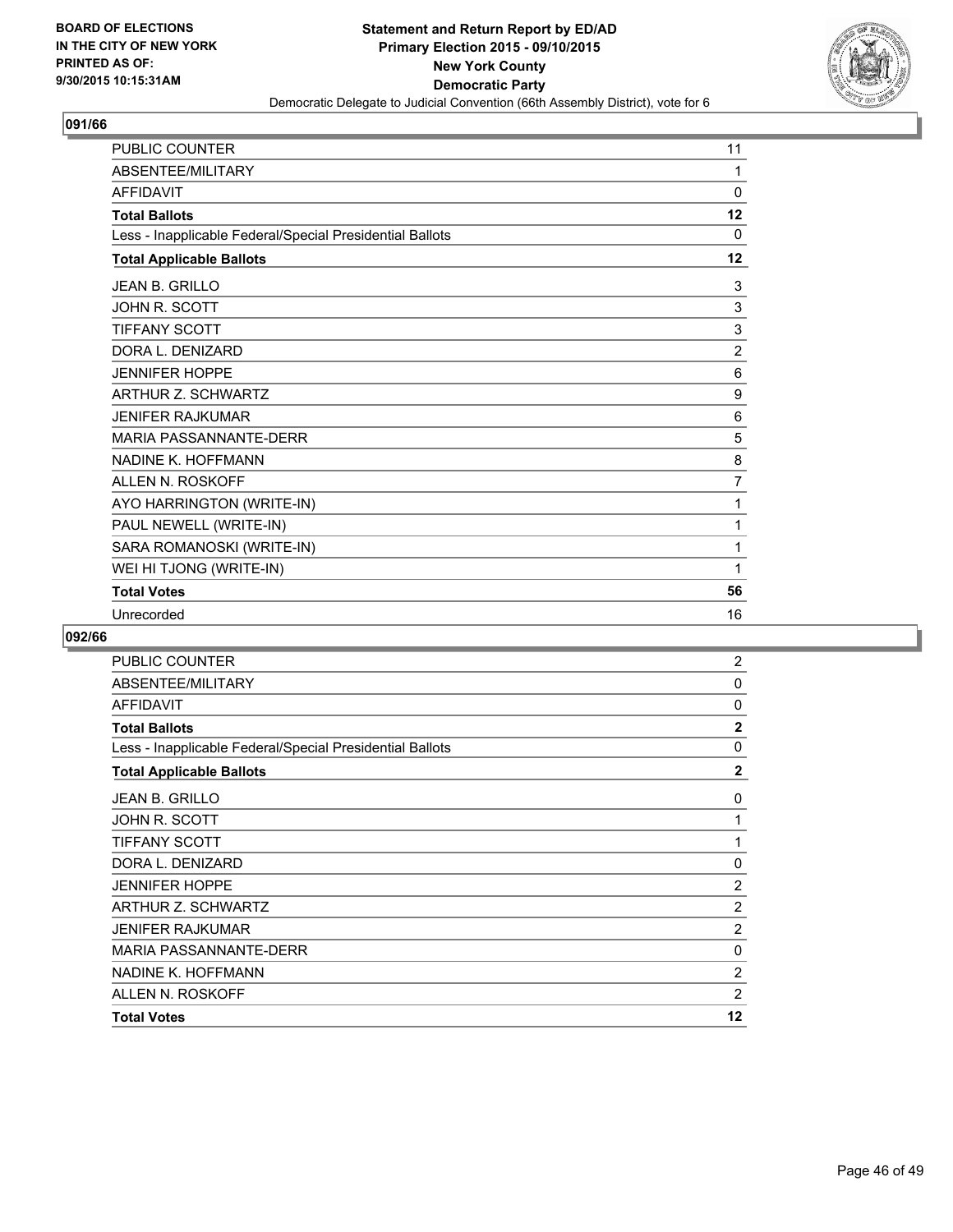

| <b>PUBLIC COUNTER</b>                                    | 3              |
|----------------------------------------------------------|----------------|
| ABSENTEE/MILITARY                                        | 1              |
| <b>AFFIDAVIT</b>                                         | 0              |
| <b>Total Ballots</b>                                     | 4              |
| Less - Inapplicable Federal/Special Presidential Ballots | 0              |
| <b>Total Applicable Ballots</b>                          | 4              |
| <b>JEAN B. GRILLO</b>                                    | 3              |
| JOHN R. SCOTT                                            | $\overline{2}$ |
| <b>TIFFANY SCOTT</b>                                     | $\overline{2}$ |
| DORA L. DENIZARD                                         | 2              |
| <b>JENNIFER HOPPE</b>                                    | 2              |
| ARTHUR Z. SCHWARTZ                                       | $\overline{2}$ |
| <b>JENIFER RAJKUMAR</b>                                  | $\overline{2}$ |
| <b>MARIA PASSANNANTE-DERR</b>                            | 3              |
| NADINE K. HOFFMANN                                       | 1              |
| ALLEN N. ROSKOFF                                         | 1              |
| <b>Total Votes</b>                                       | 20             |
| Unrecorded                                               | 4              |

# **094/66 COMBINED into: 004/66**

| <b>PUBLIC COUNTER</b>                                    | 6              |
|----------------------------------------------------------|----------------|
| ABSENTEE/MILITARY                                        | 1              |
| <b>AFFIDAVIT</b>                                         | 0              |
| <b>Total Ballots</b>                                     | $\overline{7}$ |
| Less - Inapplicable Federal/Special Presidential Ballots | 0              |
| <b>Total Applicable Ballots</b>                          | 7              |
| <b>JEAN B. GRILLO</b>                                    | 2              |
| JOHN R. SCOTT                                            | 1              |
| <b>TIFFANY SCOTT</b>                                     | 1              |
| DORA L. DENIZARD                                         | 1              |
| <b>JENNIFER HOPPE</b>                                    | 5              |
| <b>ARTHUR Z. SCHWARTZ</b>                                | 4              |
| <b>JENIFER RAJKUMAR</b>                                  | 5              |
| <b>MARIA PASSANNANTE-DERR</b>                            | 6              |
| NADINE K. HOFFMANN                                       | 6              |
| ALLEN N. ROSKOFF                                         | 4              |
| D.M. POWERS (WRITE-IN)                                   | 1              |
| DALE PETRILLO (WRITE-IN)                                 | 1              |
| <b>Total Votes</b>                                       | 37             |
| Unrecorded                                               | 5              |
| 096/66 COMBINED into: 071/66                             |                |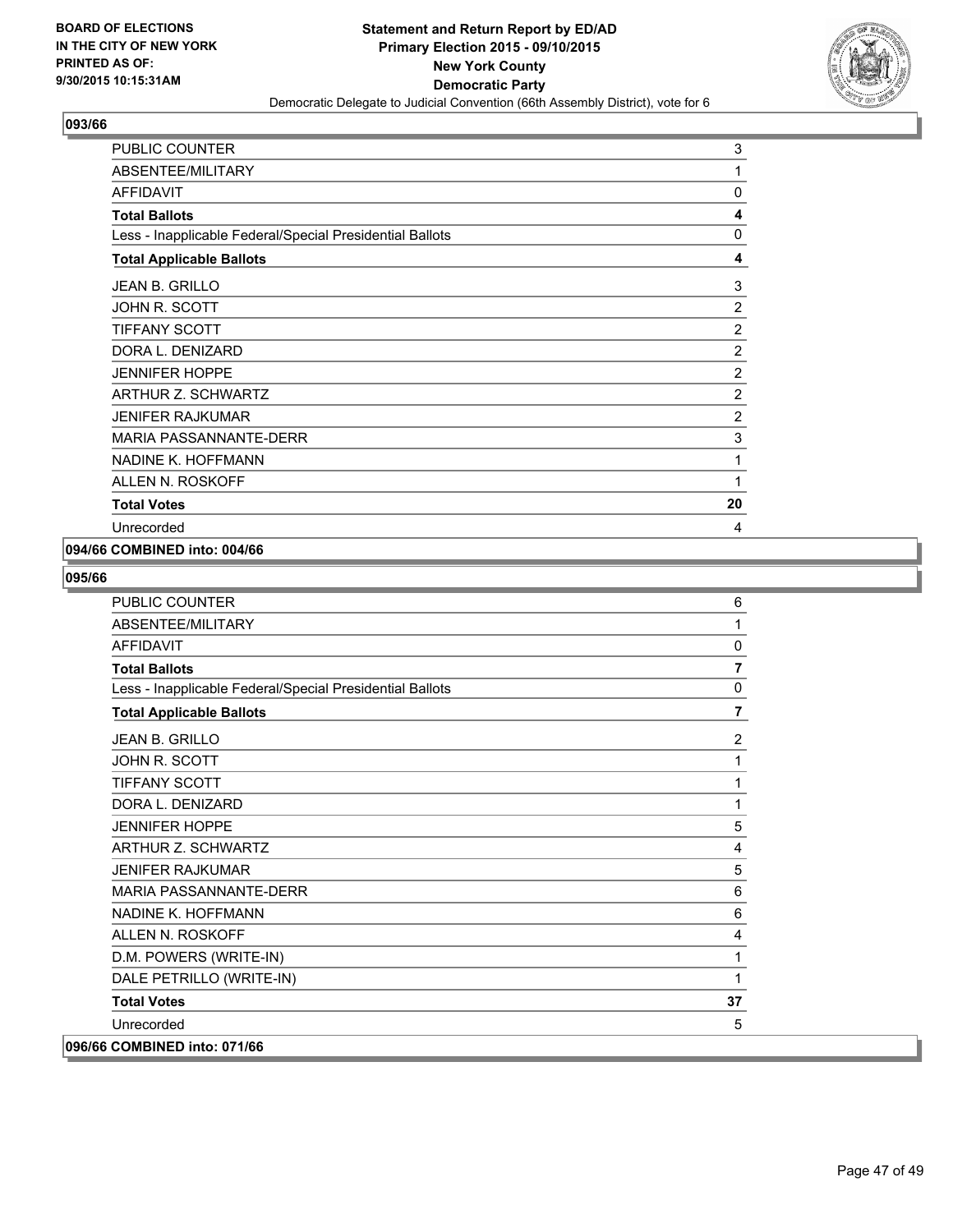

| <b>PUBLIC COUNTER</b>                                    | 0        |
|----------------------------------------------------------|----------|
|                                                          |          |
| ABSENTEE/MILITARY                                        | $\Omega$ |
| <b>AFFIDAVIT</b>                                         | 0        |
| <b>Total Ballots</b>                                     | 0        |
| Less - Inapplicable Federal/Special Presidential Ballots | 0        |
| <b>Total Applicable Ballots</b>                          | 0        |
| <b>JEAN B. GRILLO</b>                                    | 0        |
| JOHN R. SCOTT                                            | 0        |
| <b>TIFFANY SCOTT</b>                                     | 0        |
| DORA L. DENIZARD                                         | $\Omega$ |
| <b>JENNIFER HOPPE</b>                                    | 0        |
| ARTHUR Z. SCHWARTZ                                       | 0        |
| <b>JENIFER RAJKUMAR</b>                                  | 0        |
| MARIA PASSANNANTE-DERR                                   | 0        |
| NADINE K. HOFFMANN                                       | 0        |
| ALLEN N. ROSKOFF                                         | $\Omega$ |
| <b>Total Votes</b>                                       | 0        |
|                                                          |          |

**098/66 COMBINED into: 097/66**